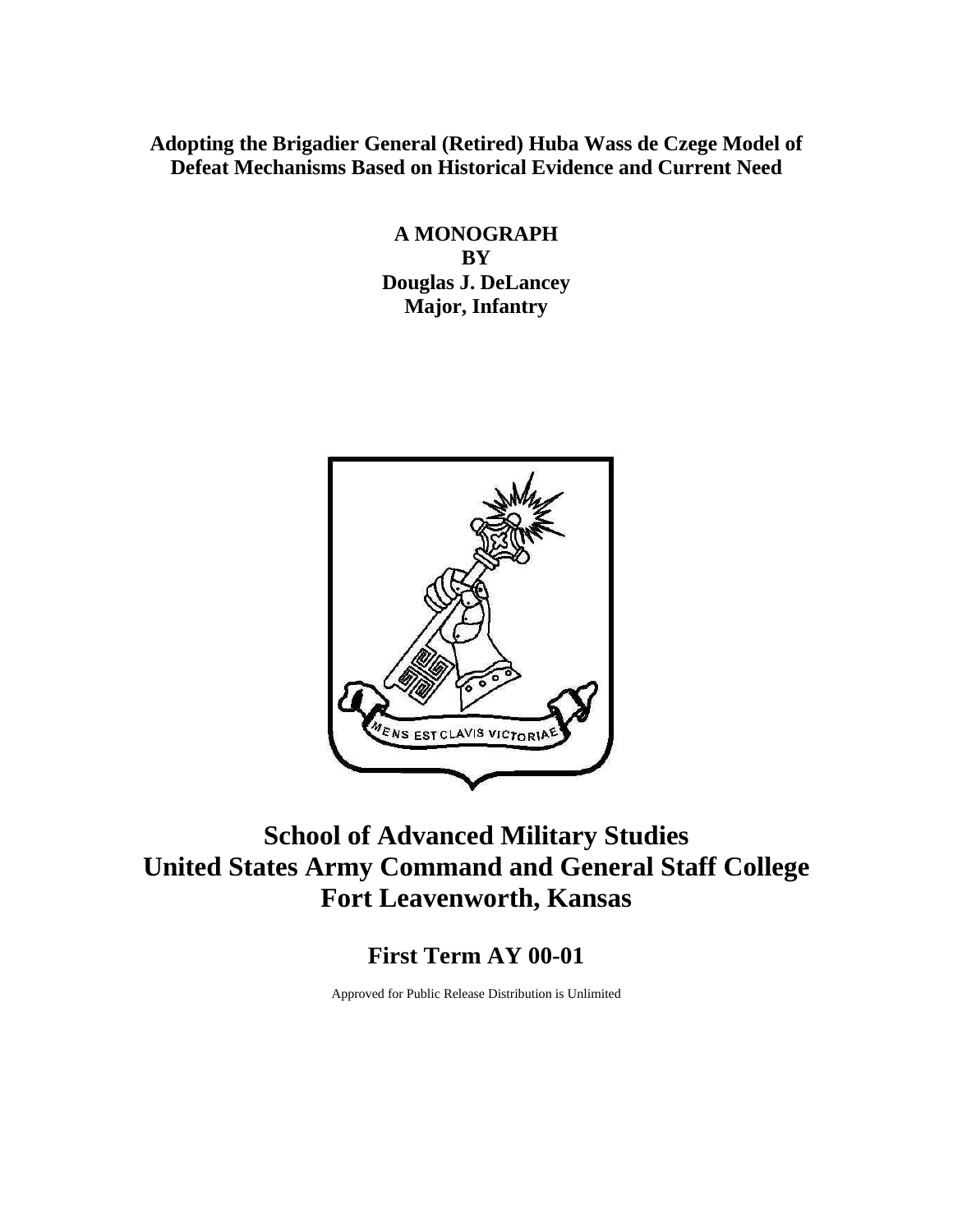### *Acknowledgments*

I would like to recognize several people who have made this meager work possible. My wife, Toni, whose drive in pursuing her television news career and being a mother motivates me and sets a wonderful example for our children. Our two precious children, Jay and Leah, who know that seeing me behind a computer is a sign that daddy is, "working on the 'puter again." Thanks to my workout partners who keep me balanced. I want to also thank Brigadier General Huba Wass de Czege, for once selecting a young aide-de-camp and treating him like a son.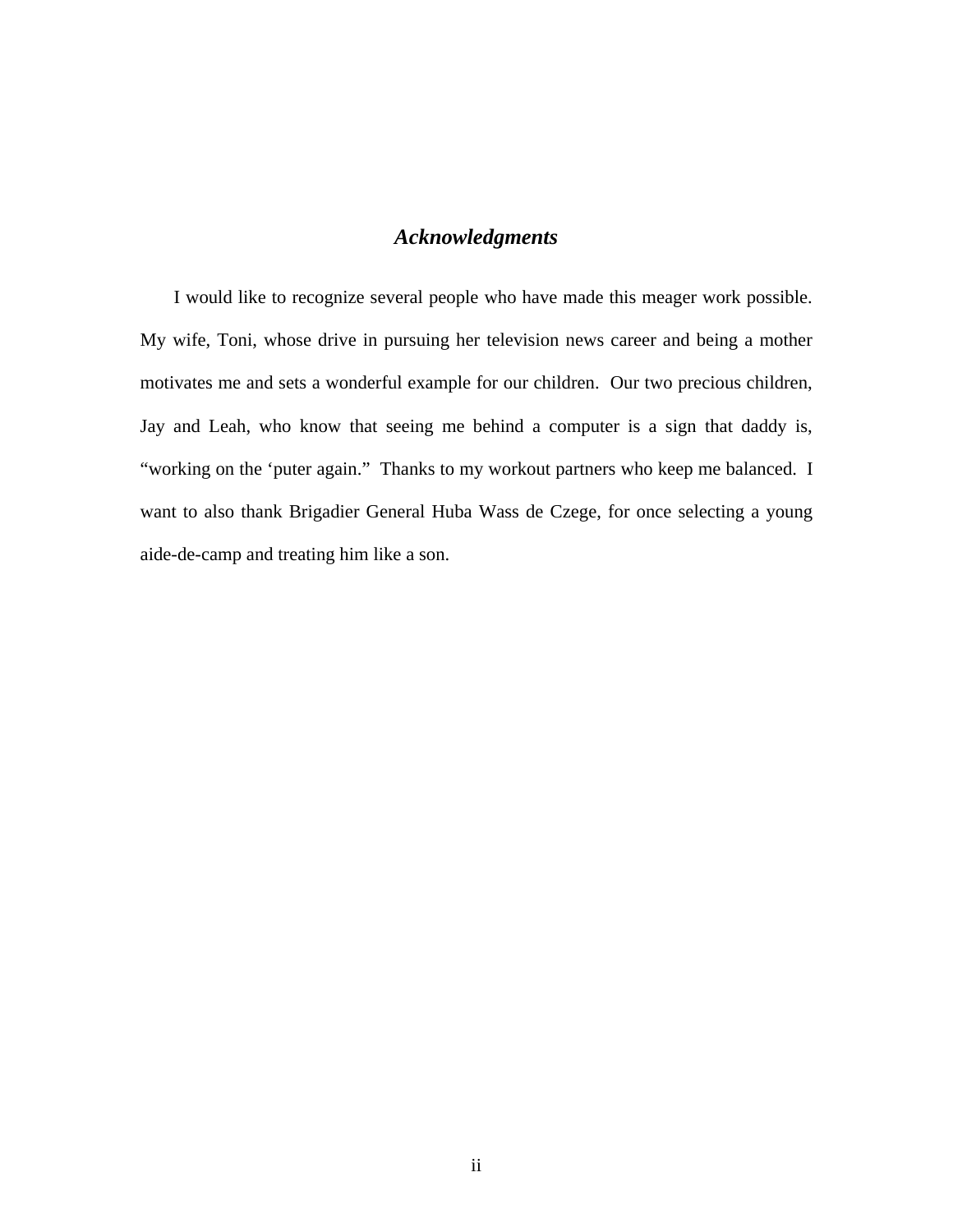### *Abstract*

ADPOTING THE BRIGADIER GENERAL (RETIRED) HUBA WASS DE CZEGE MODEL OF DEFEAT MECHANISMS BASED ON HISTORICAL EVIDENCE AND CURRENT NEED by MAJOR Douglas J. DeLancey, US ARMY, 49 pages.

This monograph introduces a model of defeat mechanisms that could help establish a common, useful framework for planning. Brigadier General (Retired) Huba Wass de Czege's experience and study have shown him that three basic defeat mechanisms exist, each with a distinct historical foundation, and each with advantages and disadvantages based upon the situation they are employed. Attrition, dislocation, and disintegration are the three defeat mechanisms from his model, and they may be employed independently or in combination. Attrition emphases the physical dimension of warfare and the enemy sources of power. The destruction must take place at a higher rate than the enemy can recover. Dislocation orients on the enemy's leadership, rendering his plans and options irrelevant; rapidly changing the conditions so that the enemy cannot seize the initiative. Finally, disintegration focuses on the state of mind of enemy combatants, attacking the will of soldiers to resist—eroding the cohesion and teamwork of the enemy.

These defeat mechanisms should be included in doctrinal publications that discuss planning operations. A widely understood, common terminology about how the commander desires to defeat his opponent will help planners select decisive points that achieve the commander's intent.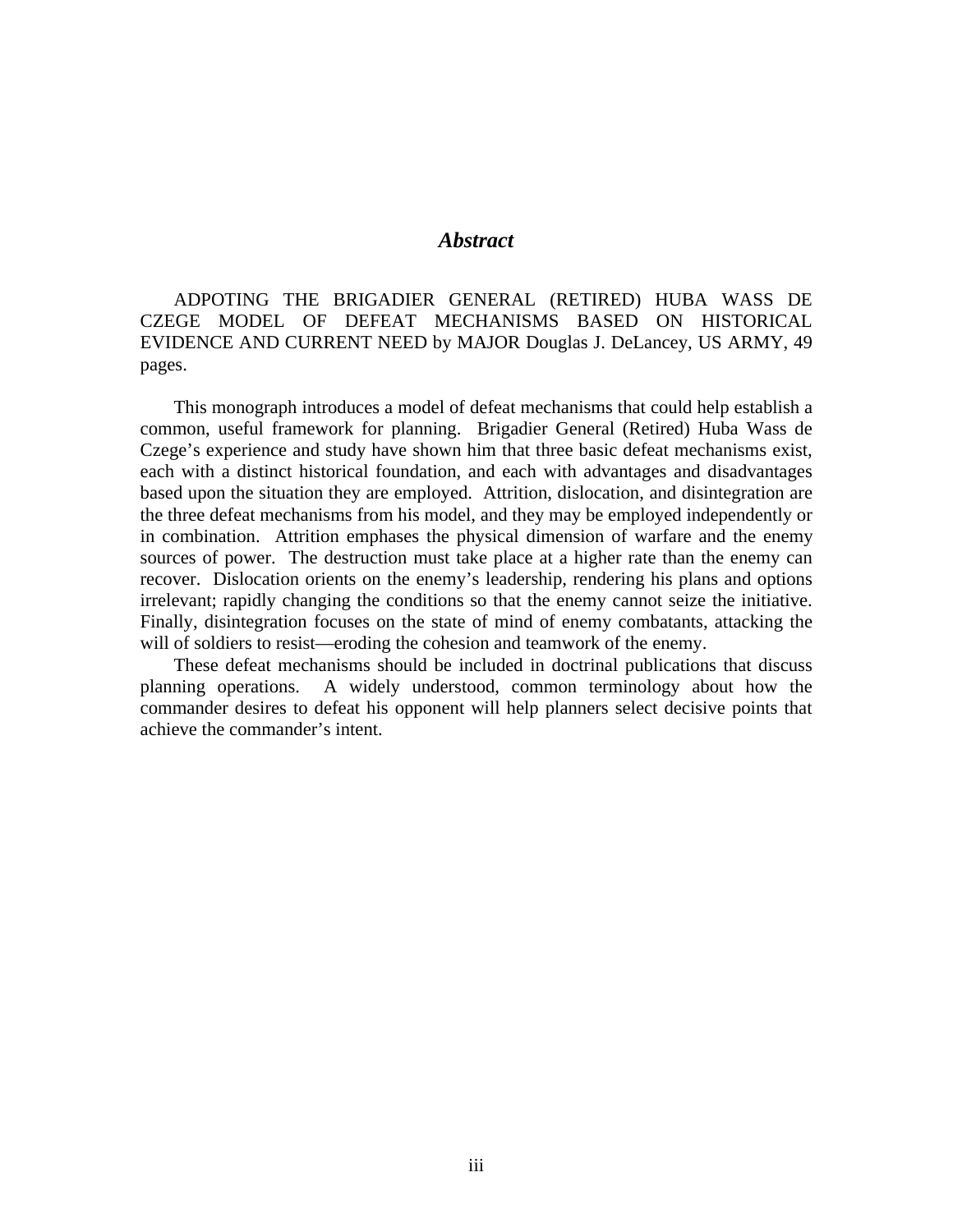### **Contents**

| ADOPTING A MODEL OF DEFEAT MECHANISMS BASED ON<br>ATTRITION, DISLOCATION AND DISINTEGRATION BASED ON |  |
|------------------------------------------------------------------------------------------------------|--|
|                                                                                                      |  |
|                                                                                                      |  |
|                                                                                                      |  |
|                                                                                                      |  |
|                                                                                                      |  |
|                                                                                                      |  |
|                                                                                                      |  |
|                                                                                                      |  |
|                                                                                                      |  |
|                                                                                                      |  |
|                                                                                                      |  |
|                                                                                                      |  |
|                                                                                                      |  |
|                                                                                                      |  |
|                                                                                                      |  |
|                                                                                                      |  |
|                                                                                                      |  |
|                                                                                                      |  |
|                                                                                                      |  |
|                                                                                                      |  |
|                                                                                                      |  |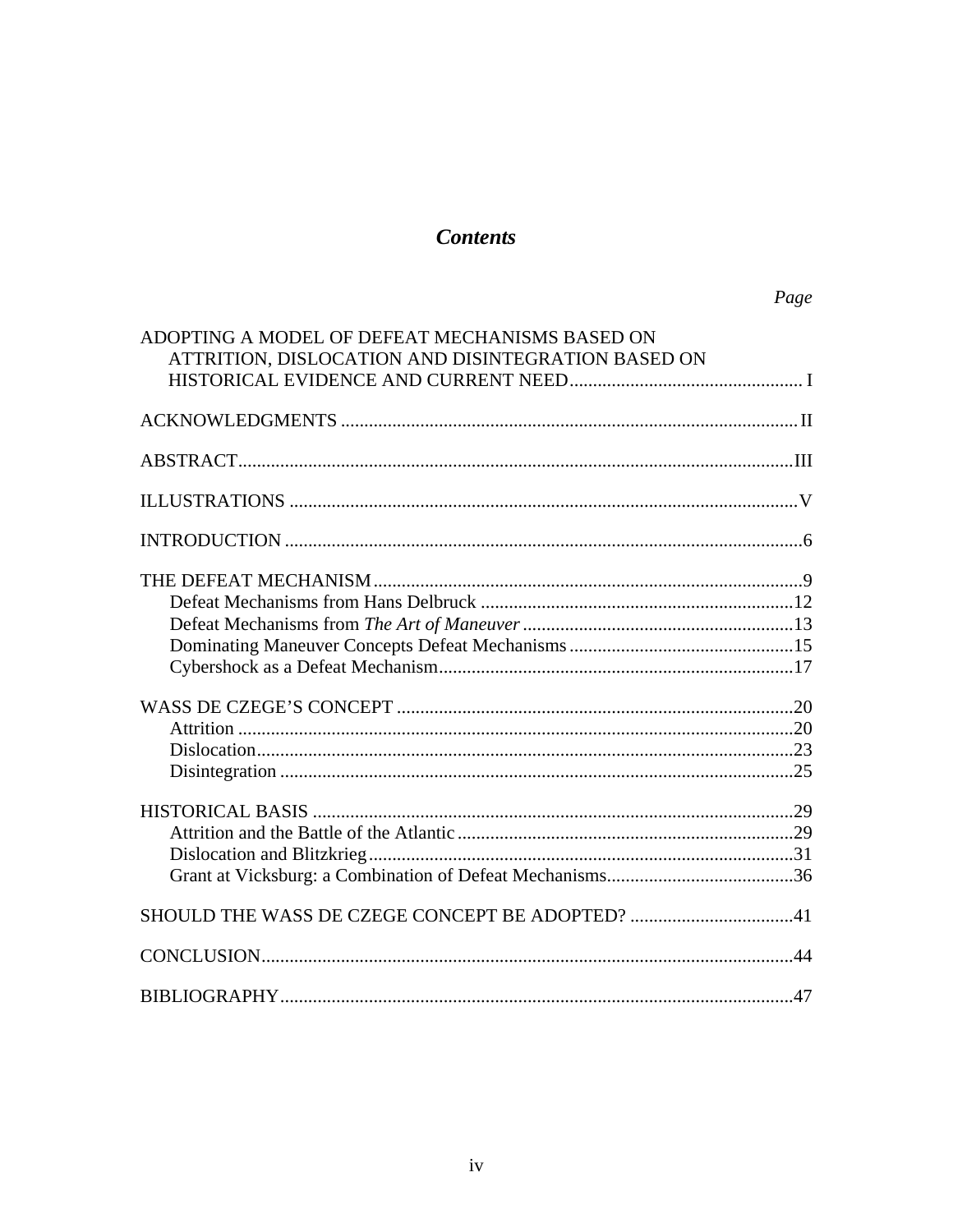## *Illustrations*

| Figure 1. Dr. James Schneider's Cybershock, Attrition, and Maneuver Compared19 |  |
|--------------------------------------------------------------------------------|--|
|                                                                                |  |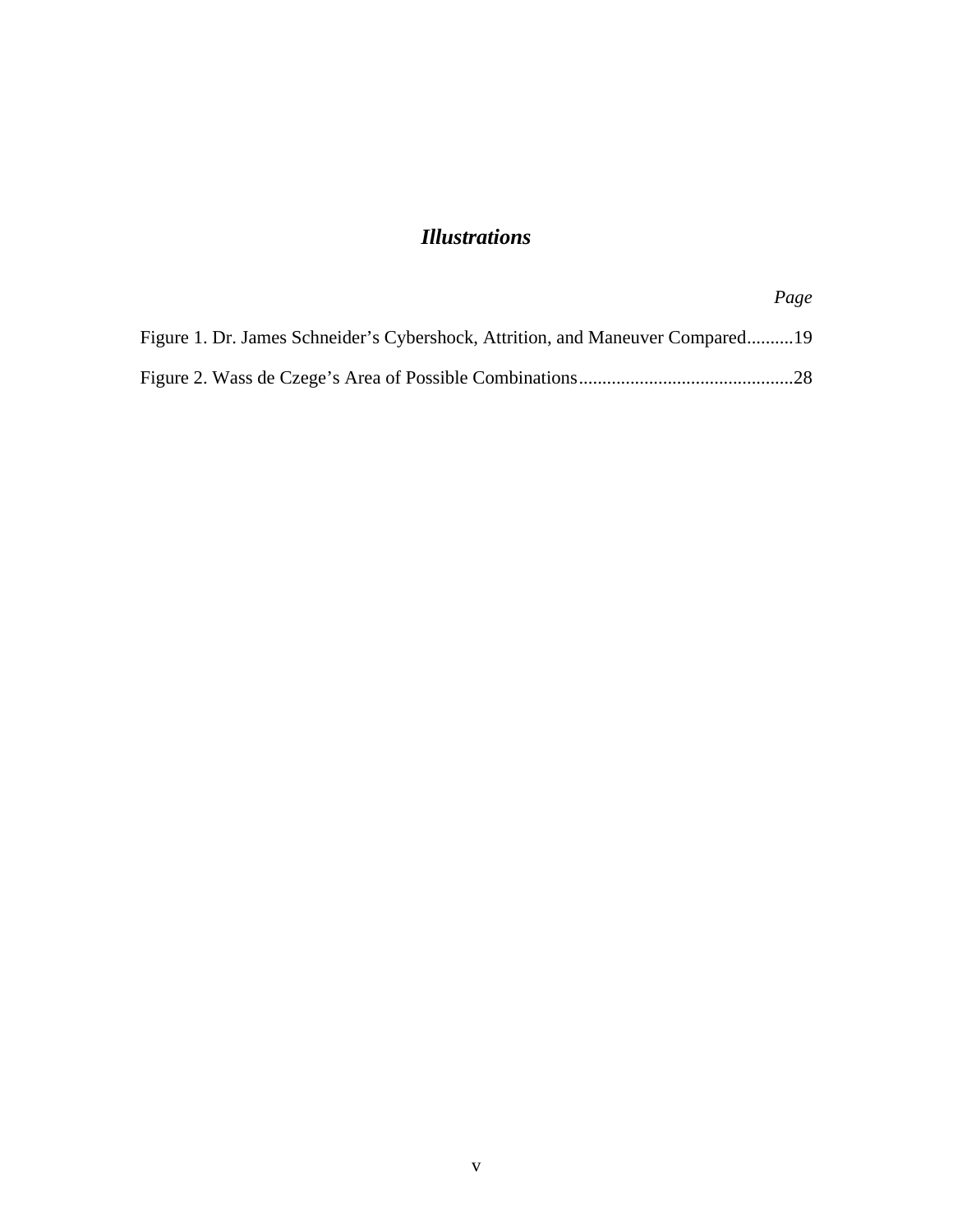### **CHAPTER 1**

### **INTRODUCTION**

This monograph recommends that U.S. Armed Forces Doctrine adopt a defeat mechanism model whose components are attrition, dislocation, and disintegration. Discussions and articles comparing attrition and maneuver as defeat mechanisms are common. Some describe maneuver as placing the enemy in a position of disadvantage, the use of the indirect approach, or the relative positioning of forces to achieve decisiveness with low cost. Some describe attrition warfare as assaults into the enemy strength to compel him to surrender. The truth might exist somewhere in the middle, but broadening the discussion is useful when considering the addition of defeat mechanisms to U.S. doctrine for planning operations. Conditions often dictate which end of the attrition—maneuver spectrum is most appropriate, and an understanding of defeat mechanisms can assist commanders and planners, while quelling the debates over whether attrition or maneuver is the sole defeat mechanism. $<sup>1</sup>$ </sup>

The German military historian, Hans Delbruck, concluded that two patterns of defeat mechanisms exist, annihilation (aimed at destroying the enemy army) and exhaustion (through maneuver). He based his analysis after studying the period of the Persian Wars to the end of the Napoleonic Wars. Another recently suggested defeat mechanism,

<sup>1</sup> Huba Wass de Czege, "Army Doctrinal Reform," in *The Defense Reform Debate,* ed. Asa Clark IV (Baltimore and London: The Johns Hopkins University Press, 1984), 101-104.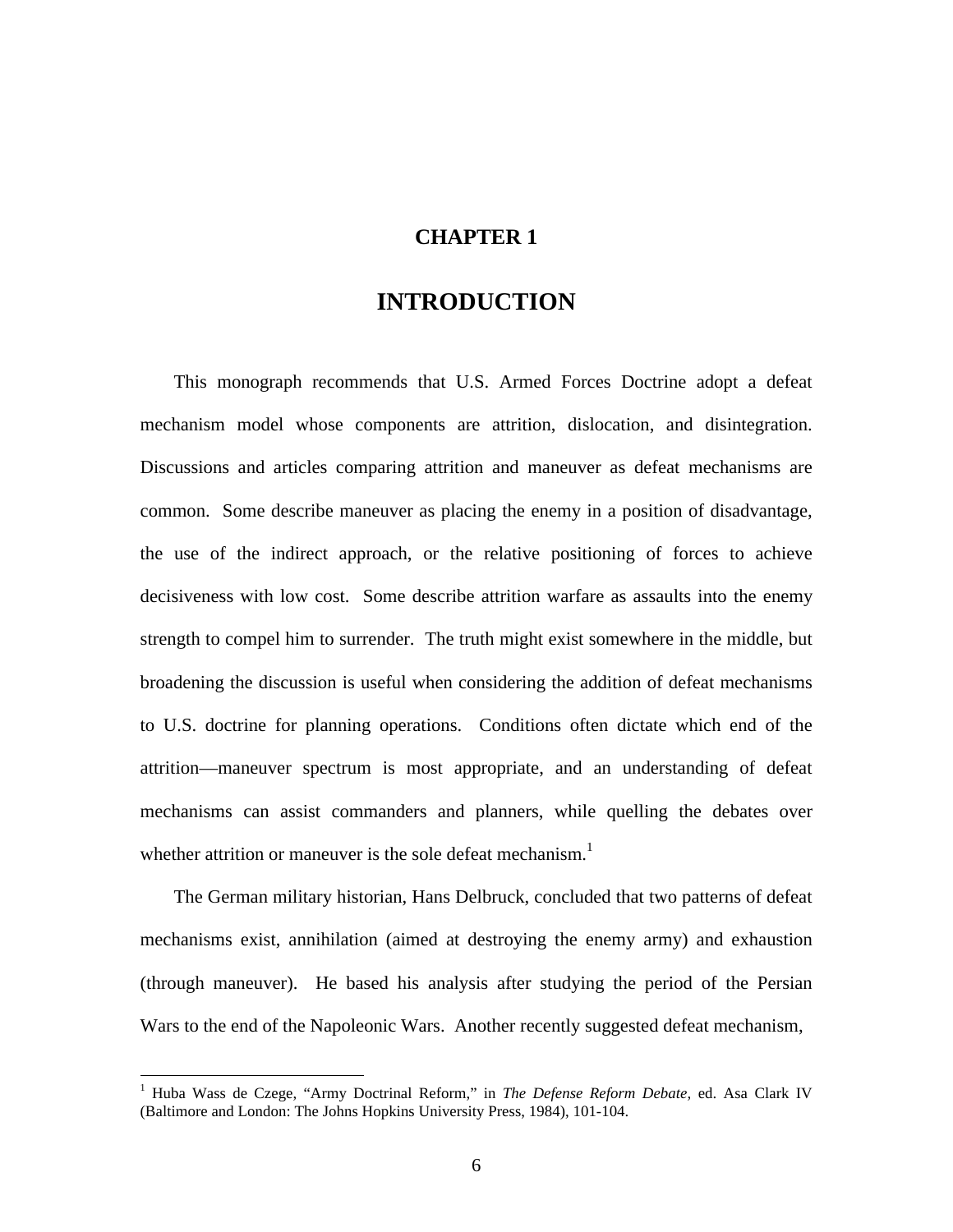called cybershock, is the degradation on the enemy's ability to command and control. This defeat mechanism emerged with the dawn of operational art as armies became more complex after the Industrial Revolution.<sup>2</sup> Other suggested defeat mechanisms, defined in subsequent chapters, include preemption and disruption.<sup>3</sup>

The term "defeat mechanism" exists in Army and Joint doctrine, although it is not widely used or understood. The Army Command and General Staff College *Offensive and Defensive Tactics* text defines the term defeat mechanism as, "the singular action or pattern of activities by which a commander defeats his opponent." The text also points out that a defeat mechanism may combine several types or forms of operations, and that the use of different mechanisms is possible in different phases of an operation.<sup>4</sup> Another useful definition to help understand defeat mechanisms, explained in more detail later is, "an abstract notion intended to characterize, for analytic purposes, the particular combination of forces and effects that render an enemy force incapable of fighting." The defeat mechanism concept is a construct that aids in understanding how a battle or conflict is won or lost at the operational or the tactical level.<sup>5</sup>

One model of defeat mechanisms that could be included in doctrine, if found valid and useful, is a triangle with attrition at one corner, disintegration at another and dislocation at the third. This model is useful and should be included in U.S. military doctrine for planning. Brigadier General (Retired) Huba Wass de Czege determined

 2 Dr. James J. Schneider, "Cybershock: Cybernetic Paralysis as a New Form of Warfare," *Military Theory Readings*, June 1995, 2*.*

<sup>3</sup> Robert R. Loenhard, *The Art of Maneuver Warfare: Maneuver Warfare Theory and AirLand Battle* (Novata, CA: Presidio, 1991), 61.

<sup>4</sup> Combined Arms Doctrine Directorate, *Command and General Staff College Student Text 100-40: Offensive and Defensive Tactics* (Fort Leavenworth, KS: Command and General Staff College, 1999), 3-21. 5 Strategic Assessment Center, "Dominating Maneuver Concept*s,"* p. 1; available from

http://www.sac.saic.com/dm/docs/dmconcepts.htm; Internet: accessed 10/24/00.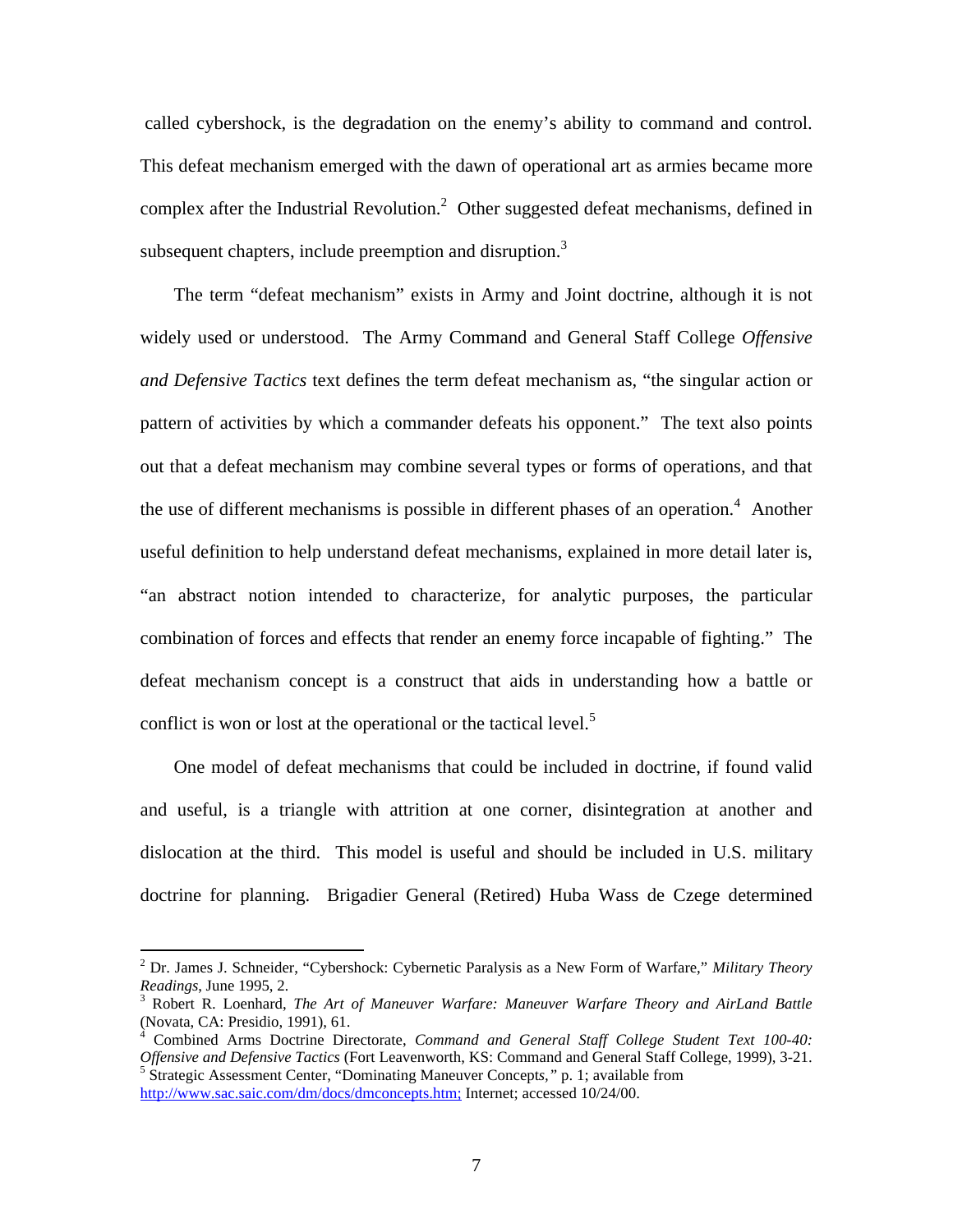through study and practice that three basic defeat mechanisms exist as mentioned. Each has a discrete definition and historical basis. Understanding the advantages and disadvantages of each defeat mechanism will help planners choose the most appropriate combinations of attrition, disintegration and dislocation at both the tactical and operational level.

Attrition focuses on the physical sources of power, such as killing soldiers and destroying equipment until the enemy can no longer fight. This approach, while reliable and sometimes necessary, has obvious shortcomings. It is usually a default mechanism when the conditions are not set for the other two mechanisms. Defeat by disintegration attacks the will of the combatants, and influences the cohesion and teamwork for organizations to function. Dislocation focuses on the state of mind of the enemy leadership by rendering his plans and viable options insufficient to achieve his purpose.<sup>6</sup>

To aid in understanding the concept of defeat mechanism, this monograph begins with a review of where United States Armed Forces doctrine uses the term defeat mechanism. Next, a review of military theory will show some of the literature that includes defeat mechanisms, followed by a description of Wass de Czege's concept of the three defeat mechanisms: attrition, dislocation, and disintegration. Finally, several historical examples will illustrate the Wass de Czege concept.

 $6$  Personal email correspondence with BG Huba Wass de Czege (Retired), dated 6/22/00.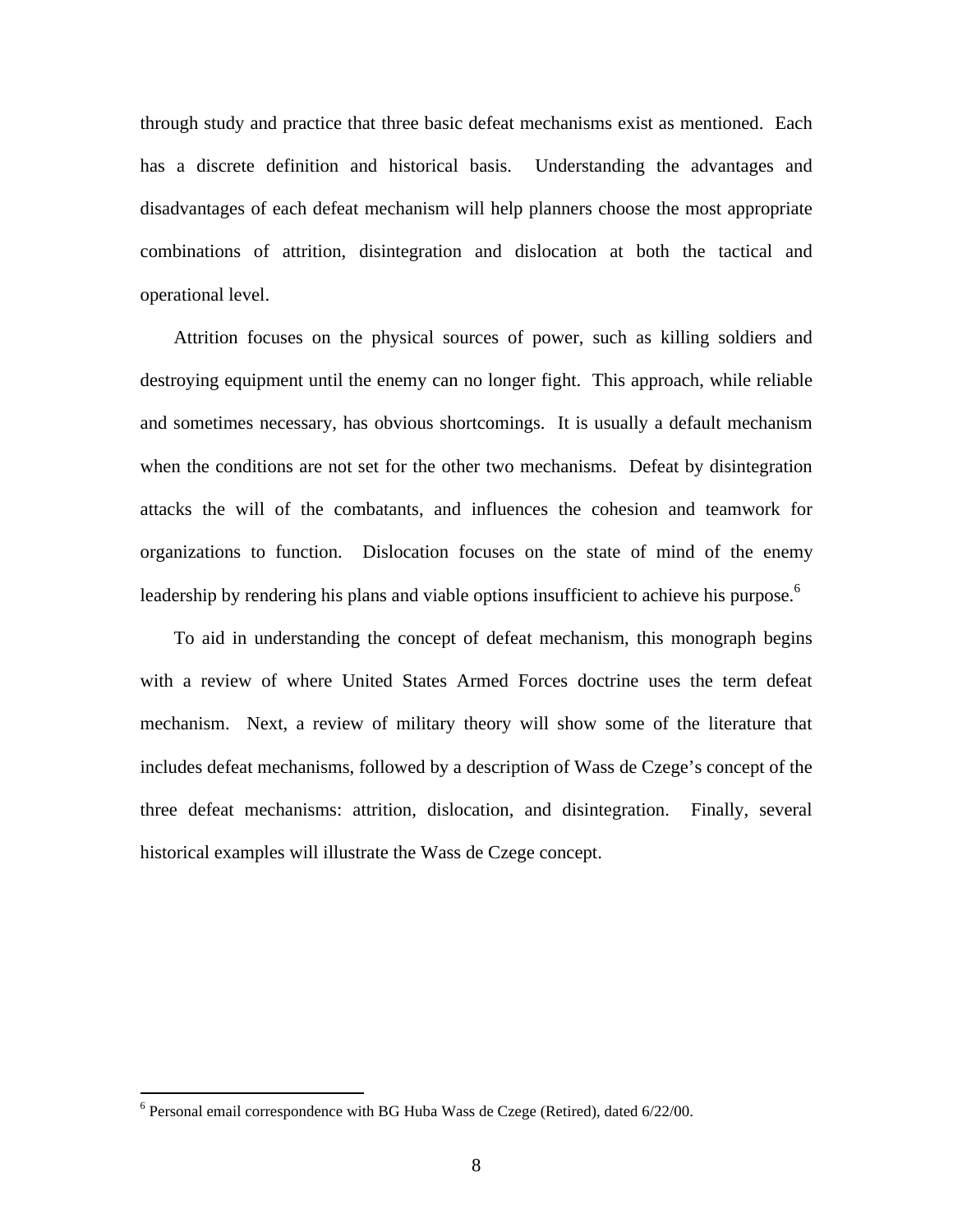### **CHAPTER 2**

### **THE DEFEAT MECHANISM**

*Defeat is a tactical task that occurs when an enemy force has temporarily or permanently lost the physical means or will to fight. The defeat mechanism is the singular action or pattern of activities by which a commander defeats his opponent. It is not a specific force or unit.*

ST 100-40

What exactly is a defeat mechanism and does general agreement exists as to what the

term means? The United States Army Command and General Staff College Student Text

*Offensive and Defensive Tactics* contains a definition for the term, "defeat mechanism" as

follows:

 $\overline{a}$ 

The defeat mechanism is the singular action or pattern of activities by which a commander defeats his opponent. It is not a specific force or unit. The specific defeat mechanism adopted by the commander depends on the factors of METT-TC. The presence of different defeat mechanisms, along with changes in task organization, signals the onset of different phases of an operation. For example, the defeat mechanism for an attack is to maneuver to isolate a portion of the enemy force, leading to its destruction or rendering it ineffective. In an area defense, the defeat mechanism's primary pattern is to absorb the enemy's momentum as he moves into an interlocked series of positions from where he will be destroyed largely by fires. A defeat mechanism may combine several types or forms of operations.<sup>7</sup>

Field Manual 101-5-1 *Operational Terms and Symbols* contains this definition:

<sup>7</sup> Combined Arms Doctrine Directorate, *Tactics*, 3-21.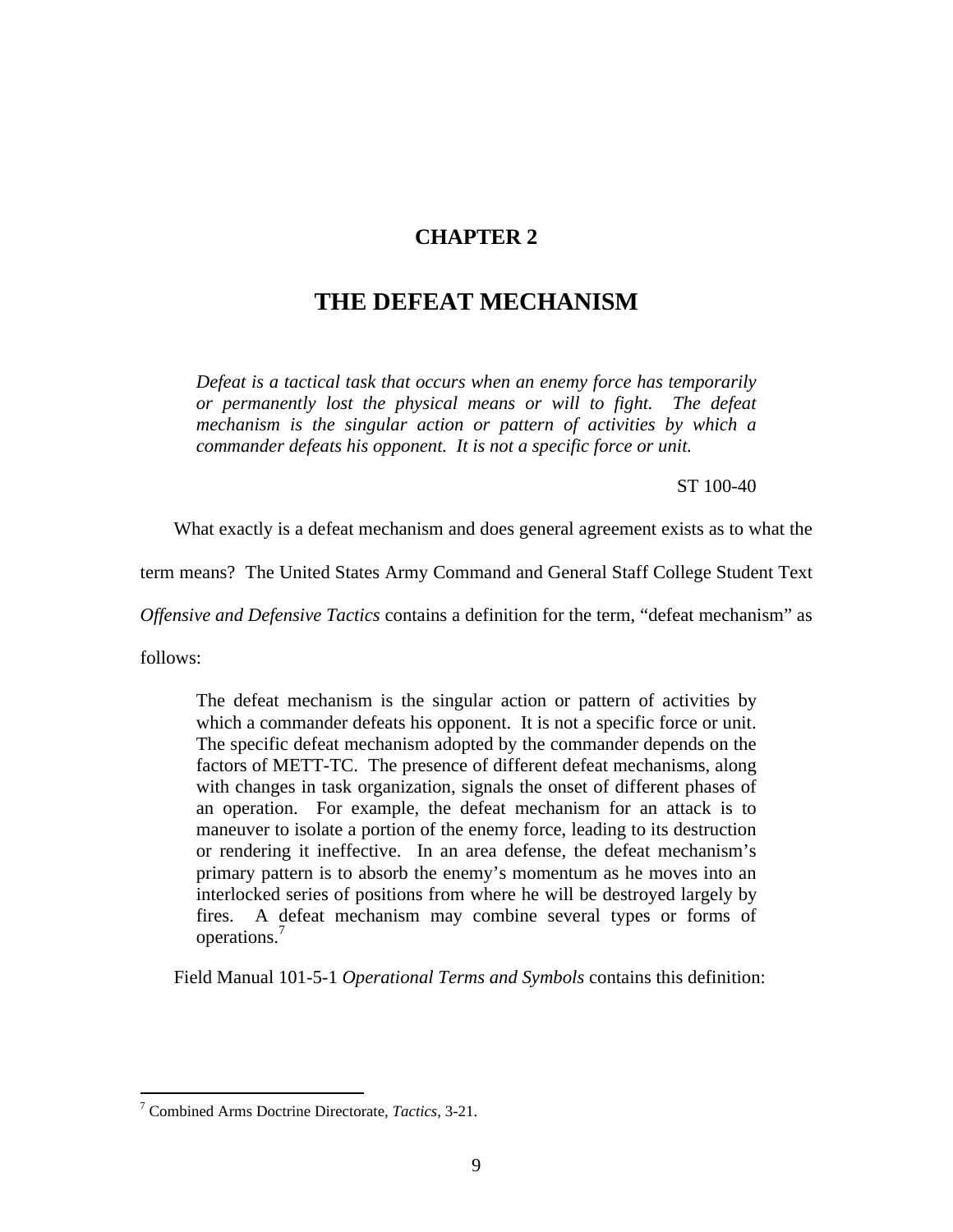That singular action, not necessarily the type of force or unit, that ensures the success of a course of action. It includes locating and identifying specific targets.<sup>8</sup>

To understand the defeat mechanism definition, it is necessary to have a common framework for what the term "defeat" means. When an enemy has lost the physical means or the will to fight, he is defeated. He becomes unwilling or unable to pursue his plan, and this can result from the use of force or simply the threat of force. It is important to understand that a commander can generate effects against the physical and psychological components to defeat an enemy, as certain defeat mechanisms rely on this premise.<sup>9</sup>

While several versions of defeat mechanisms exist in doctrine, books and articles, the greatest practicality exists when a commander understands how combining defeat mechanisms can accomplish a purpose. Understanding a particular defeat mechanism is not enough, as no mechanism will prove sufficient for every situation. Therefore, the most utility exists in a system or model of defeat mechanisms that explains what they do, what the advantages and disadvantages are, and what conditions warrant using a new mechanism.

Field Manual 101-5 mentions defeat mechanisms in Appendix B, titled "Commander's Guidance Guidelines." This appendix is a tool to help commanders develop guidance depending on the situation. While not designed to meet the needs of all situations, Appendix B can assist commanders in issuing guidance appropriate to a particular mission. The Course of Action Development Guidance section of Appendix B

<sup>8</sup> Department of the Army, *FM 101-5-1 Operational Terms and Graphics* (Washington, D.C.: U.S. Government Printing Office, 1997), 1-47. 9 Combined Arms Doctrine Directorate, *Tactics*, B-9.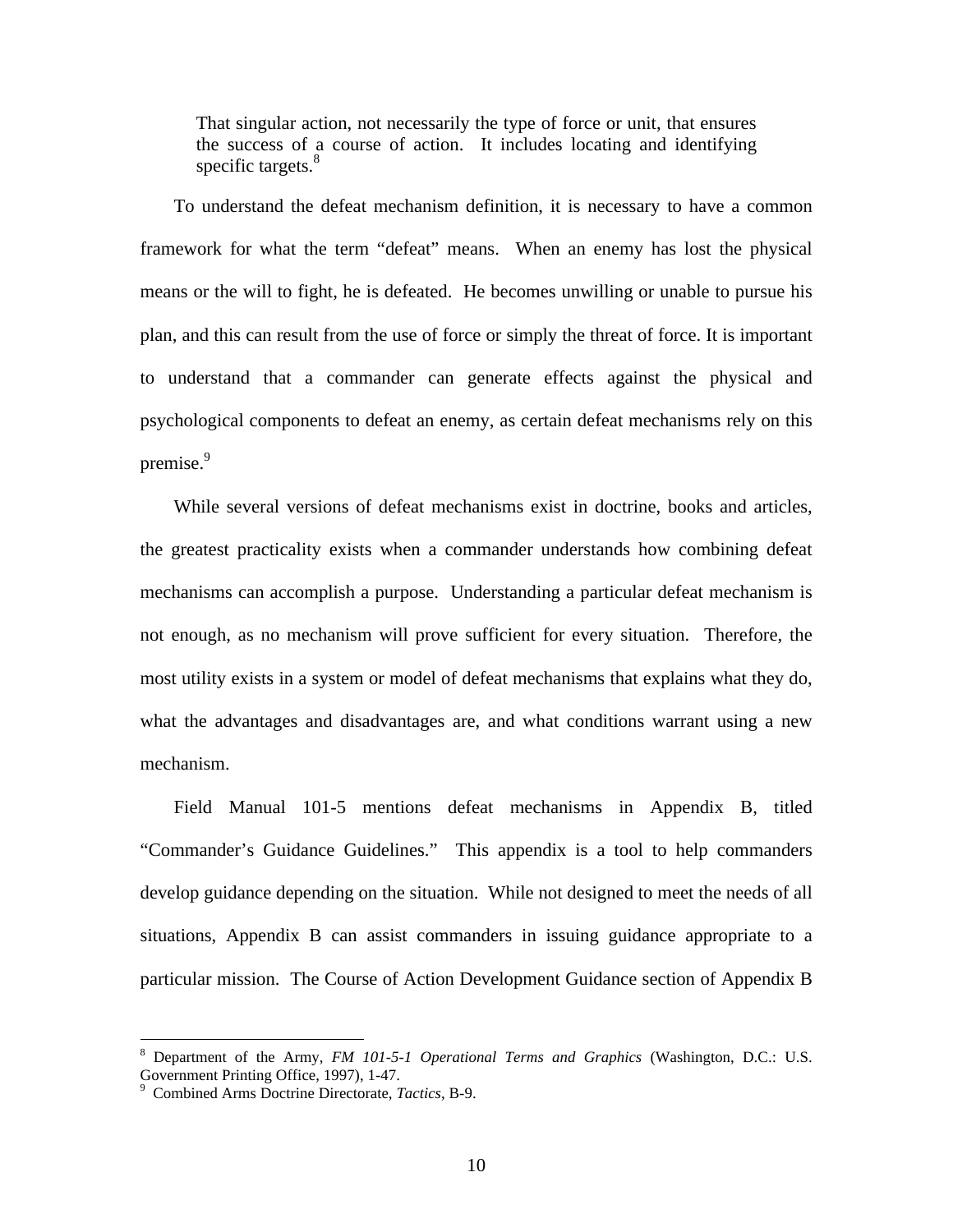lists defeat mechanism as well as task organization, risk, tasks and purposes, reserve guidance, and command and control measures.<sup>10</sup> Commanders are often less likely to issue guidance on a defeat mechanism than the other aspects of course of action development guidance. $11$ 

The Joint Task Force (JTF) Headquarters Master Training Guide also mentions the term defeat mechanism. The purpose of this manual is to provide, "a descriptive, performance-oriented training guide to assist leaders in training their units and serve as a guide for the Joint Task Force Headquarters in actual operations." This training document serves likely or designated JTF commanders and staffs. The concept of defeat mechanism exists in the task, "Analyze Courses of Action." It serves as a tool for planning, conducting and assessing JTF Headquarters.<sup>12</sup>

While performing this task, a JTF will analyze a course of action to illuminate the advantages and disadvantages used to compare courses of action and recognize portions of the plan that need further planning. One step in this process is the selection of a method of wargame for analysis. One method, Manual Wargaming, permits an analysis of events from the perspective of phases in the operation or critical events. The staff focuses on certain critical events that, "encompass the essence of the COA:"

If time is particularly limited, they may focus only on the principal defeat mechanism. It is important to identify a Measure of Effectiveness that attempts to quantify the achievement of that defeat mechanism. This measure of Effectiveness should enable a consistent comparison of each  $COA<sup>13</sup>$ 

<sup>10</sup> Department of the Army, *FM 101-5-1*, B-1.

<sup>&</sup>lt;sup>11</sup> Author's personal experience.

<sup>&</sup>lt;sup>12</sup> Joint Staff, *Chairman of the Joint Chiefs of Staff Manual 3500.5: Joint Task Force Headquarters Master Training Guide*, (Washington, D.C.: United States Government Printing Office, 1997), B-1.

 $13$  Ibid., 5-II-45.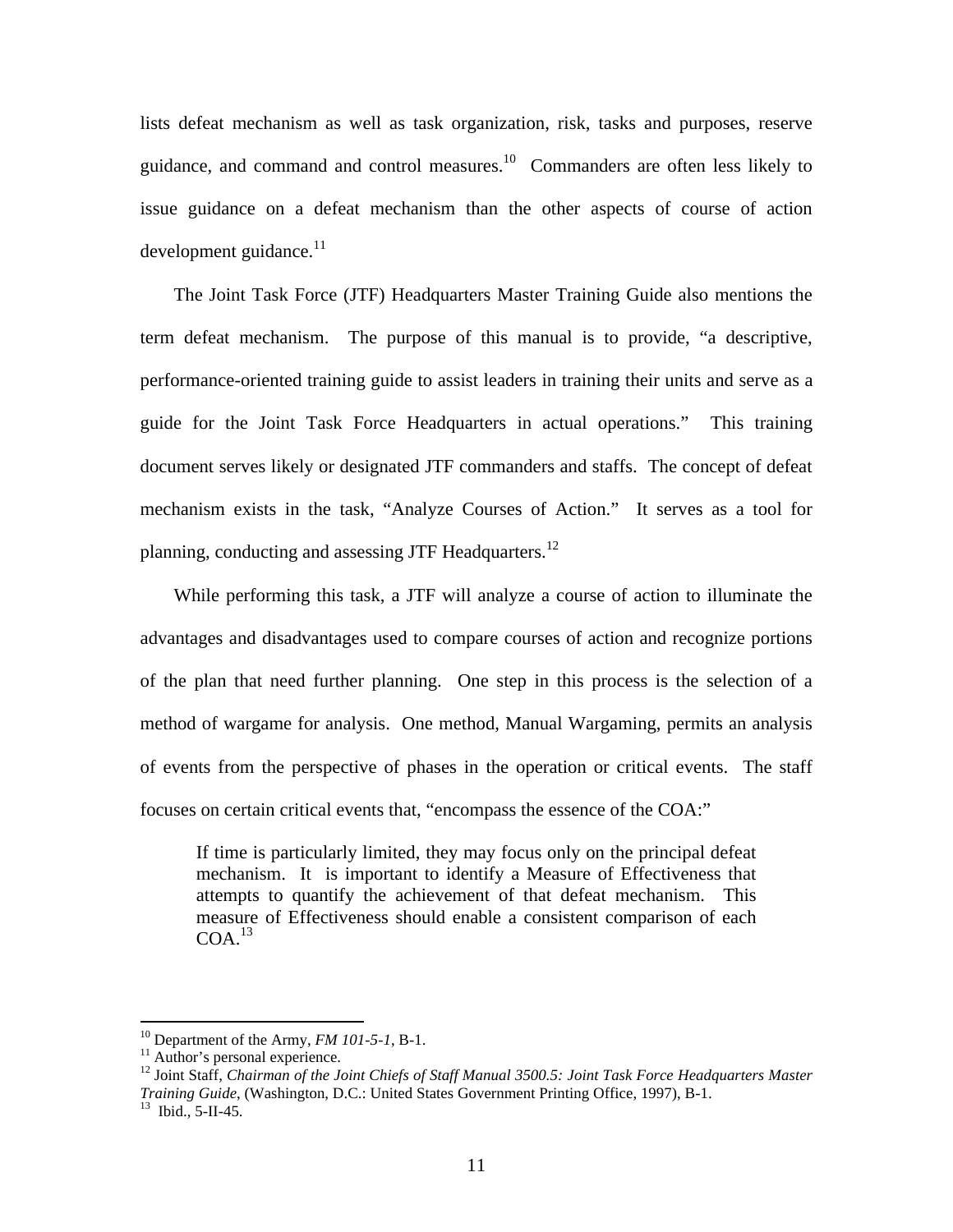Field Manual 100-7, *DECISIVE FORCE*: *The Army in Theater Operations*, also mentions defeat mechanisms. This manual seems to treat the terms decisive operation and defeat mechanism as analogous:

When the campaign calls for ground operation to be decisive operations or defeat mechanisms, planning for the interdiction operations and target prioritization must be based on the ground commander's concept of operations.<sup>14</sup>

As seen above, a survey of Joint and Army doctrine shows that the concept of defeat mechanism exists, although a review of authors who have written about the concept can provide a deeper understanding of the origin.

### **Defeat Mechanisms from Hans Delbruck**

Hans Delbruck identified two defeat mechanisms during his study and writing of military history. The first, Ermattungs-Strategie, is a "strategy of attrition." The second, Niederwerfungs-Strategie, translates into the "strategy of annihilation." Walter J. Renfroe, Jr. wrote in the Translator's Forward of Delbrucks's *History of War IV* (originally published in 1920) that he believes these are the closest English translations to the two terms, and that they most clearly show the meaning.<sup>15</sup>

Delbruck wrote that the strategy of attrition is a "bipolar strategy" where the commander continuously decides whether he will achieve his objective through battle or maneuver. He described the commander's decisions as varying constantly between two poles, maneuver and battle. In opposition to the strategy of attrition, Delbruck believed

<sup>14</sup> Department of the Army, *FM 100-7 De*cisive *Force: The Army in Theater Operations* (Washington, D.C.: U.S. Government Printing Office, 1995), 5-8.

<sup>&</sup>lt;sup>15</sup> Hans Delbruck, *History of the Art of War within the Framework of Political History IV*, trans. Walter J. Renfroe, Jr. (Westport, CT: Greenwood Press, 1985), vii.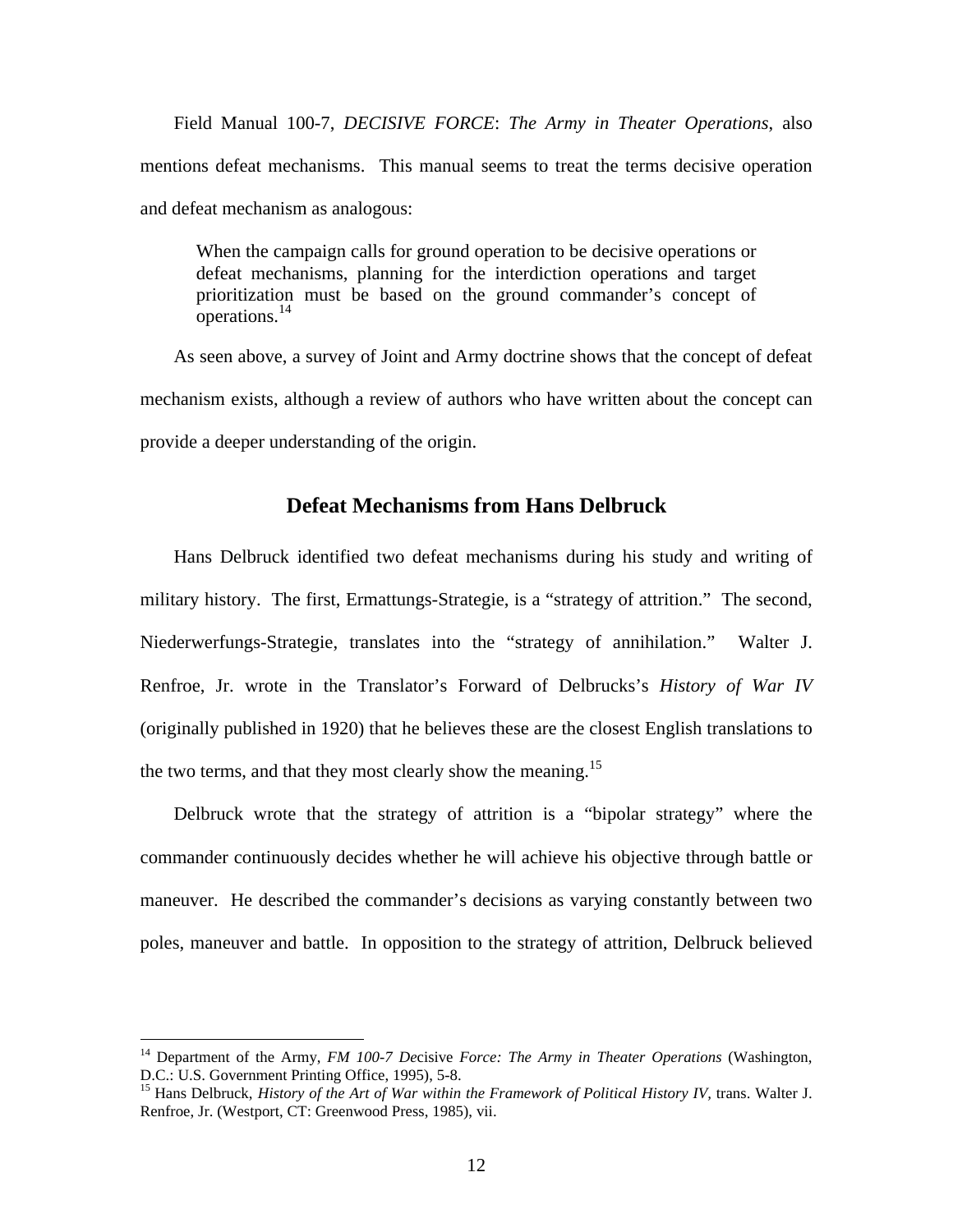that the strategy of annihilation existed. This defeat mechanism set out to destroy the enemy's forces and impose the will of the conqueror.<sup>16</sup>

In the strategy of annihilation, victory does not depend on the "point" where it is won or the "strategic line" along which one moves, but the commander assumes that with the victory the strategic points also fall into his hands, and he determines the strategic lines.

Delbruck cites Napoleon as an example of a commander who often used annihilation as a defeat mechanism. Napoleon would often thrust his entire force into a flank or wing of the enemy, envelope and destroy him as thoroughly as possible.<sup>17</sup> The strategy of annihilation seeks victory to bring absolute success and an early end of the war.<sup>18</sup> In contrast, the strategy of attrition does not seek victory through a quick defeat of the enemy, but by wearing him down as much as possible so that he prefers to accept the conditions of surrender.<sup>19</sup>

### **Defeat Mechanisms from** *The Art of Maneuver*

Robert R. Leonhard suggests three distinguishable means of defeat in the book *The Art of Maneuver*: preemption, dislocation, and disruption. He calls his defeat mechanisms "infinitely superior to attrition thinking." Leonhard's mechanisms are maneuver oriented, and his writings indicate that he does not believe that attrition is an acceptable defeat mechanism. $^{20}$ 

The concept of preemption as a defeat mechanism is a movement to attack the enemy before he expects an attack. Often considered rash or impulsive, these types of

<sup>&</sup>lt;sup>16</sup> Ibid., 108-109.

<sup>&</sup>lt;sup>17</sup> Ibid., 431-433.

<sup>18</sup> Ibid., 296.

<sup>&</sup>lt;sup>19</sup> Ibid., 294.

<sup>20</sup> Leonhard, *Maneuver*, 61-73.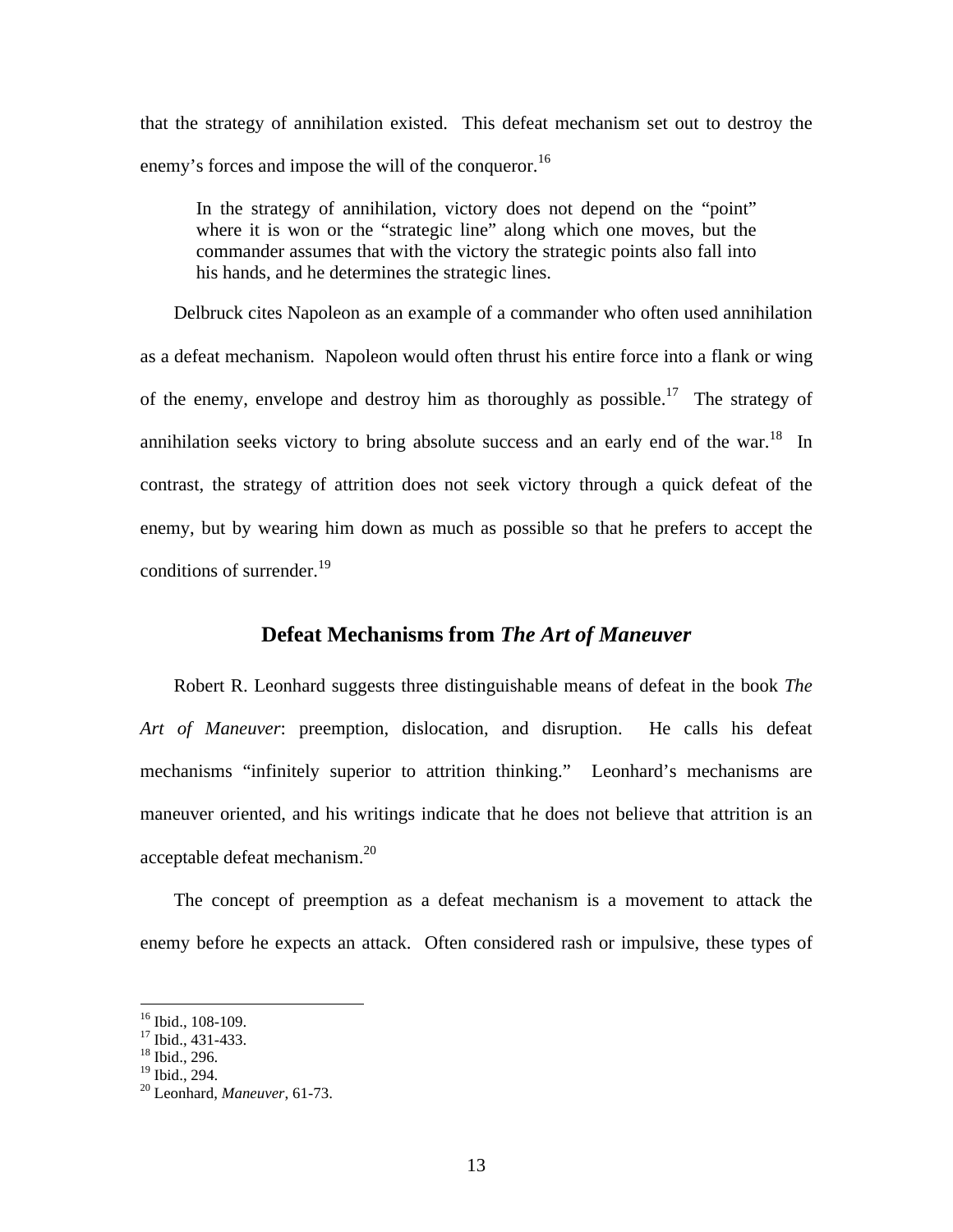operations typically rely on surprise for protection. This approach seeks to snatch a victory from the enemy before he expects to decisive engagement. Leonhard established three characteristics of preemption. The first criterion is setting aside conventional caution, such as Rommel's 1941 campaign against the British in Cyrenaica, North Africa. Secondly, preemptive operations rely more upon speed than firepower, since speed is typically required to obtain enough surprise for the preemptive force to be successful. The last criterion is also speed-related; using speed to decrease the number of options that remain for the enemy. Leonhard describes preemption as the most difficult defeat mechanism to employ, but the best expression of maneuver theory.

The definition of dislocation in *The Art of Maneuver*, is rendering the enemy's strength irrelevant. This defeat mechanism initially avoids contact with the enemy and exists in the forms of positional and functional dislocation. Positional dislocation removes the enemy from the decisive point, such as a feint to remove an enemy reserve from where he can influence the battle. Functional dislocation renders the strength of the enemy irrelevant through technology or tactics, and neutralizes the enemy or makes his strength inappropriate. Leonhard uses the analogy of how the porcupine protects itself against the more powerful lion by its quills. Another example is the use of night vision devices to mitigate a less technologically laden enemy's firepower irrelevant.

Leonhard defines disruption as defeating the enemy by attacking his center of gravity, which he defines as the enemy's critical vulnerability. The goal of disruption is paralyzing the enemy where he is most susceptible to attack, without having to destroy the physical component of the army. He likens disruption to attacking the Achilles' heel of the enemy. This can be influencing through the state of mind of the enemy soldiers or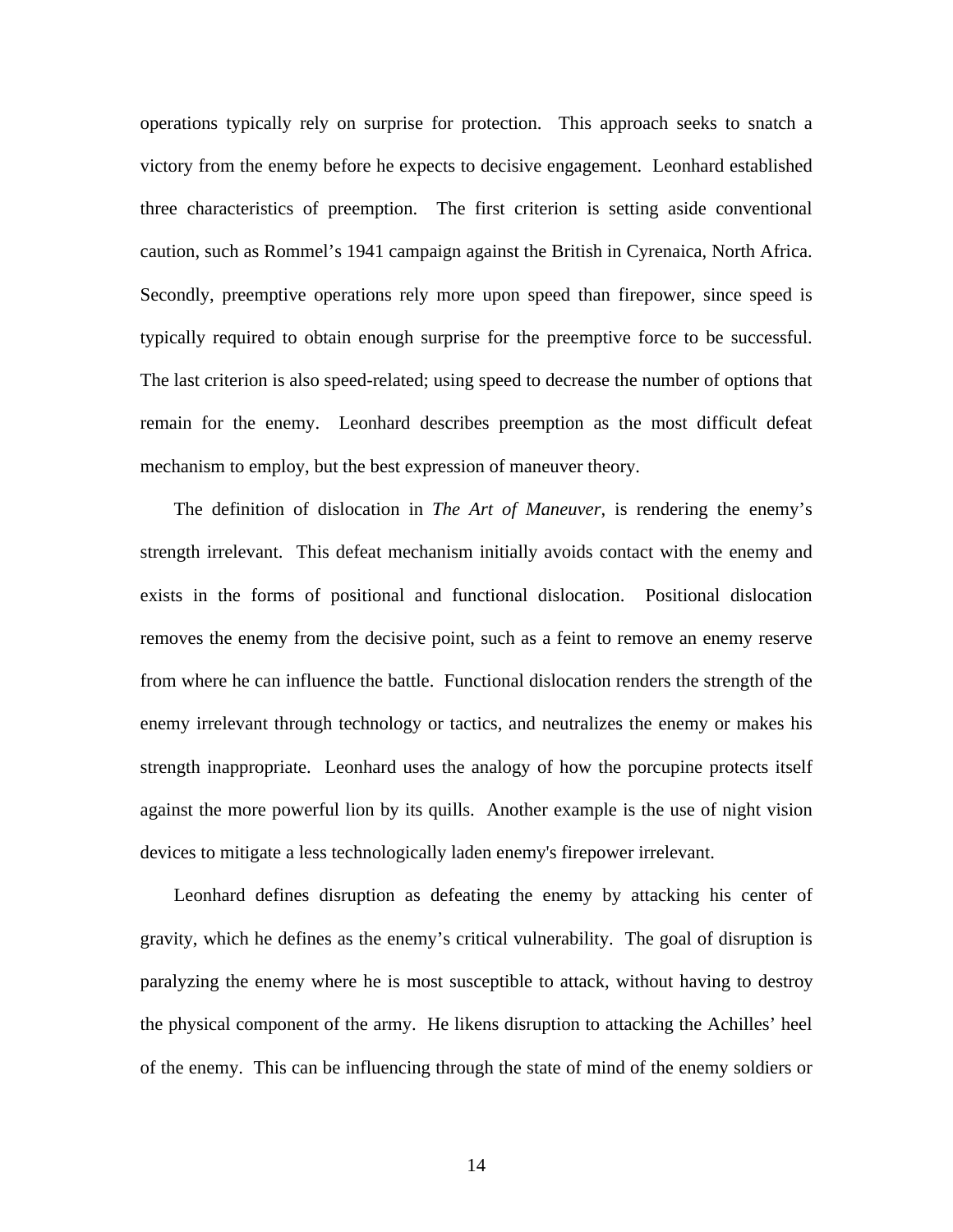the enemy commander, or both simultaneously. Leonhard cites MacArthur's invasion of Inchon in the fall of 1950 and subsequent North Korean defeats with the combination of this maneuver and the breakout from Pusan.

The author of *The Art of Maneuver* concludes his discussion of defeat mechanisms by addressing the concept of attrition. Since war is fundamentally a psychological contest in which morale is an important factor, he argues, then attrition is absolutely excluded from viable methods of planning. He suggests that attrition entails a mathematical approach to warfare.<sup>21</sup> The author does not address the effects of attrition on the morale of the enemy.

#### **Dominating Maneuver Concepts Defeat Mechanisms**

A paper written by The Strategic Assessment Center of the Science Applications International Corporation contains a relevant discussion of how defeat mechanisms apply to modern conflict. To understand how "Dominating Maneuver Concepts" envisions defeat mechanisms, one must comprehend how the paper views the enemy. The authors begin by seeing the enemy force comprised of three elements: soldiers, systems, and infrastructure. Defeat mechanisms must be oriented against all three of these elements sequentially or simultaneously to be effective. Defeat mechanisms become the linkage between intermediate goals and the pursuit of larger goals. Maneuver, firepower through destruction, or temporary disruption can neutralize the elements of the enemy force.

While infrastructure, soldiers, and systems are the physical elements of an enemy, less intuitive components include cohesion, institutional policies and methods,

 $21$  Ibid., 73-76.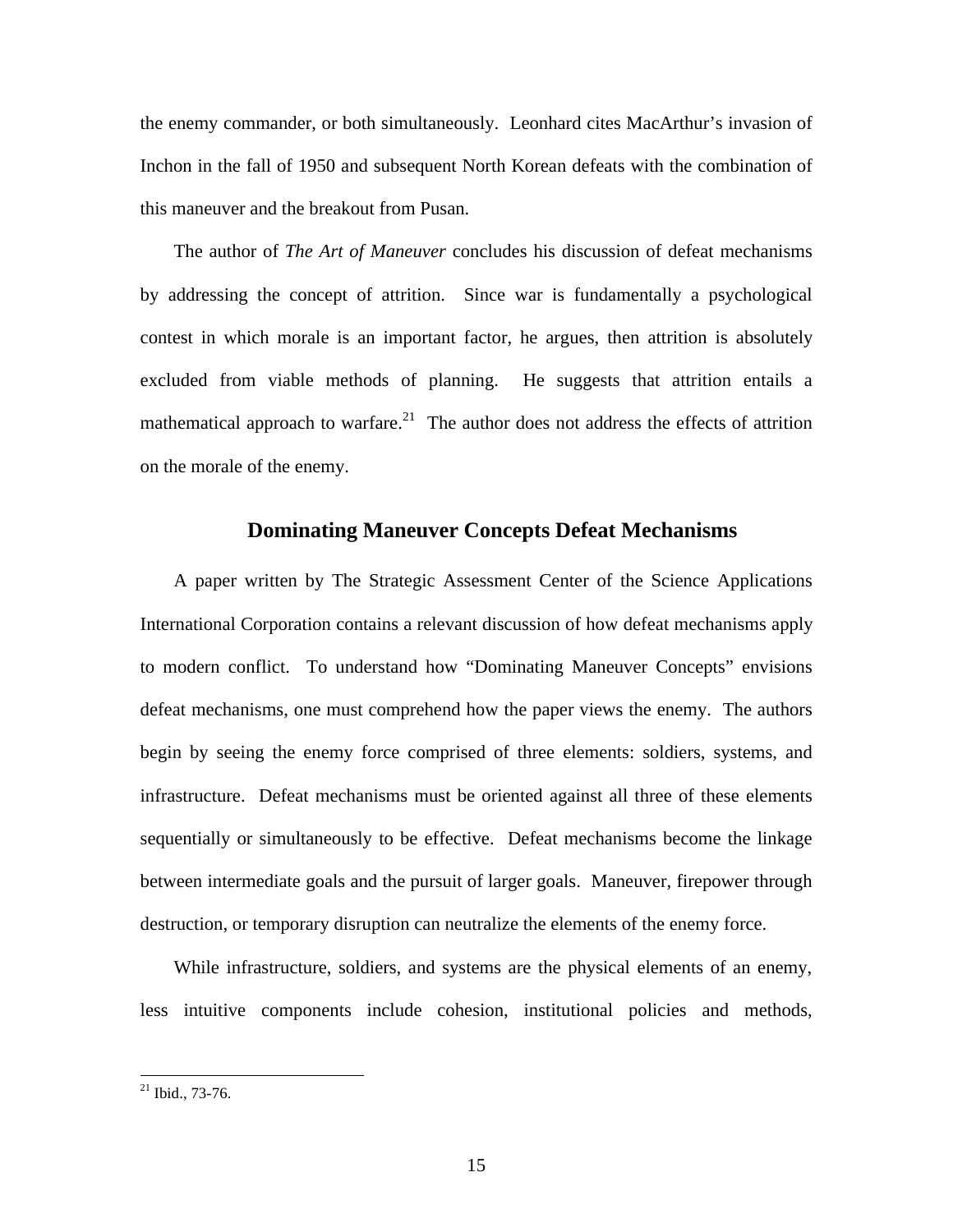understanding of the intent or the plan, and the will to fight. These less tangible elements are what "Dominating Maneuver Concepts" say, "*enable* the physical elements to accomplish their objectives in space and time." These enablers can be targeted and influenced just as the physical elements can be destroyed, disrupted, or rendered irrelevant.

The idea of dominating maneuver is to combine, in time and space, at the operational or strategic level of war, the positioning of forces and the application of effects from other assets (e.g., fires, information warfare) to defeat an enemy forces essence.

The essence of an enemy force is the synergy of the physical element and the intangible components described above. "Dominating Maneuver" uses defeat mechanisms as a tool to analyze and understand the combination of effects needed to defeat an enemy. It is important to understand the intent is to apply these defeat mechanisms in combination, but dividing them into categories promotes understanding. These categories are: *firepower-based force destruction, firepower-based force disruption, maneuver-based force destruction, maneuver-based force disruption, and maneuver-based force dislocation*.

Firepower defeat mechanisms consist of firepower-based destruction and disruption. Firepower-destruction is the most apparent defeat mechanism. After tactical-level movement to an advantageous position, firepower is the primary means to defeat the enemy force. This defeat mechanism is most closely associated with attrition. Firepower-based disruption also uses firepower as the method, but the object is not necessarily the destruction of the enemy. The object is preventing the enemy from effectively employing his soldiers, systems, and infrastructure. Firepower-based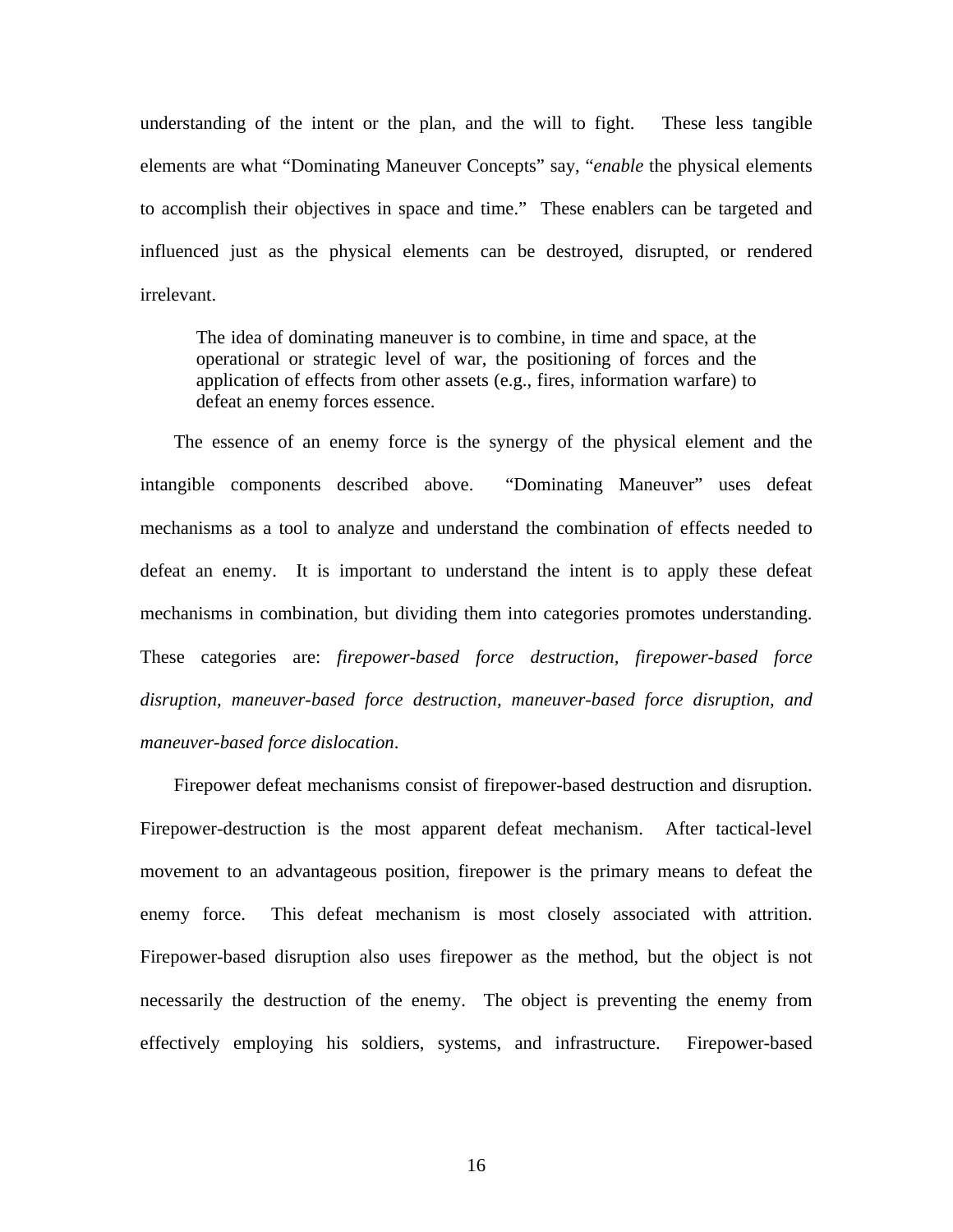disruption might include the use of firepower to separate enemy echelons, thus disrupting an enemy attack.

Three maneuver-based defeat mechanisms are included in "Dominating Maneuver Concepts:" maneuver-based destruction, disruption, and dislocation. Maneuver-based destruction is the use of maneuver to bring organic firepower to bear at the time and place that will defeat the enemy. The "Concepts" paper uses the land campaign of Desert Storm as an example, but notes that the early actions were more similar to firepowerbased destruction. This is a good example of the combination of defeat mechanisms in a campaign.

The second maneuver-based defeat mechanism is disruption. This is the destruction of the coherence of the enemy's operations. In these operations, the objective is the enemy plan. This defeat mechanism is similar to the third maneuver-based defeat mechanism, dislocation. Dislocation is maneuver that negates the combat power of the enemy. A turning movement such as the Inchon Landing is an example. The amphibious landings at Inchon into the North Korean lines of communication rendered the combat power positioned around U.S. forces to the south irrelevant since the North Korean forces had to reposition because of the new threat. $^{22}$ 

#### **Cybershock as a Defeat Mechanism**

Dr. James Schneider suggests that the concept of cybershock is a type of defeat mechanism distinct from attrition and maneuver. He argues that this defeat mechanism emerged with the onset of operational art and points to the industrial revolution as the

 $22$  Assessment Center, "Dominating Maneuver Concepts," 1-2.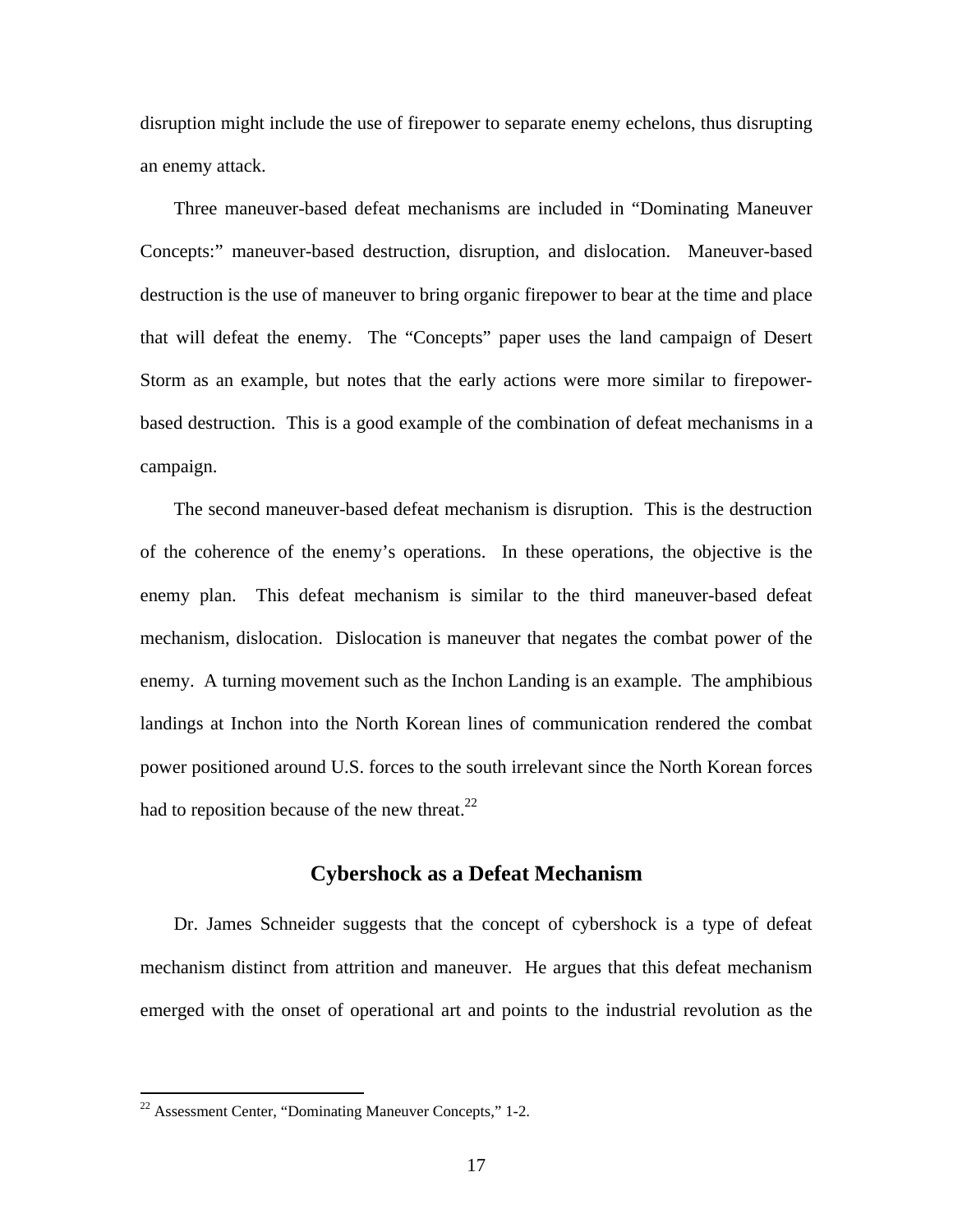beginning of increasingly complex armies and military operations. Commanders and their staffs now had to, "design and execute a whole complex mosaic of deep, extended operations to defeat an adversary." This new degree of complexity created a vulnerability to what Dr. Schneider calls the danger of paralysis. The vulnerability created by cybershock-paralysis supplements and complements maneuver.

To illustrate the concept of cybershock, Dr. Schneider uses the American Civil War battle of Chancellorsville. This was perhaps the first instance where a force was defeated by cybershock. The Beardslee field telegraph aided General Joseph Hooker's operational maneuver of the Army of the Potomac on April 27, 1863. Thomas "Stonewall" Jackson soundly defeated the Union forces when they lost the ability to direct and control effectively. While Hooker attempted to exploit the technology that was available with the introduction of the telegraph, he created a vulnerability to the danger of cybershock. The technology used by Union forces assisted in their defeat.

Cybershock drives an organized system into a disorganized state thorough the destruction of the information connectivity between the parts of a complex system. This disintegration leads to the destruction of the will to fight, since complex systems operate by reliable and freely flowing information.

The concept of cybershock includes five forms of paralysis. The first is denying the enemy comprehensive information he needs through operational security, psychological operations, and deception. The second form is electronic means to rupture "organizational coherence," creating what Dr. Schneider describes as a seizure of the opponent's nervous system. Next is active and vigorous reconnaissance, the crucial element in the struggle for relevant information. Fourth, the shock caused by surprise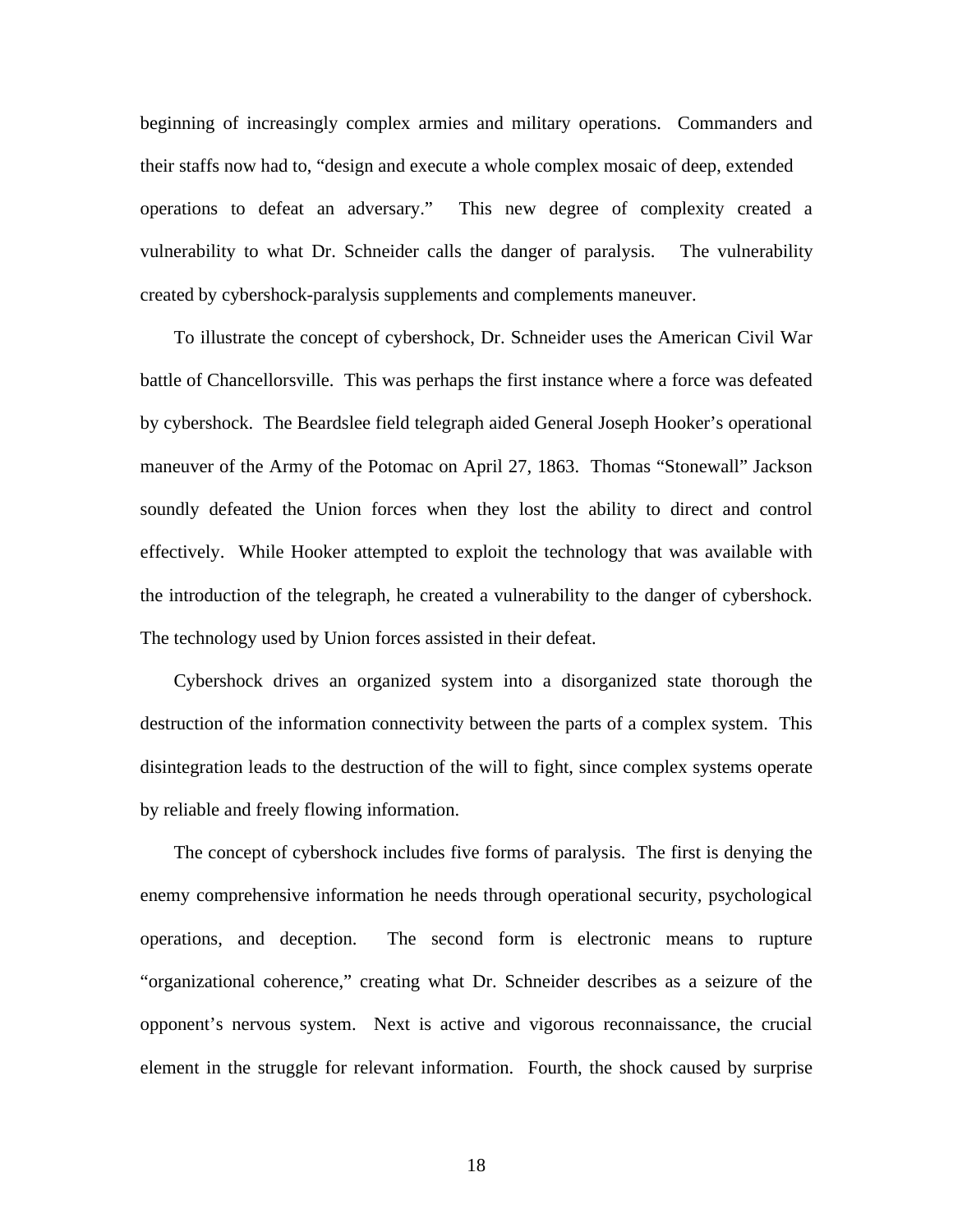induces a broad sense of panic, and lastly, the high tempo of the friendly forces imparts a cybernetic daze in the enemy. The enemy nervous system is overloaded, and the enemy is confused, finally reduced to subordinate units and then into disarray.

The theory of cybershock as a defeat mechanism does not suggest that it can stand alone without another defeat mechanism. In this model, attrition has the effect of annihilation and exists in the physical domain. Maneuver has an exhaustion effect and exists in the logistical domain, while cybershock paralyzes in the cybernetic domain. The outcome to these defeat mechanisms operating in concert seeks the outcome of disintegration. Dr. Schneider shows the relation of attrition, maneuver, and cybershock in the following way:

| Pattern                                          | Effect                     | Domain of Action         | <b>Final Outcome</b>  |
|--------------------------------------------------|----------------------------|--------------------------|-----------------------|
| Attrition $\rightarrow$                          | Annihilation $\rightarrow$ | Physical $\rightarrow$   |                       |
| Maneuver $\rightarrow$                           | Exhaustion $\rightarrow$   | Logistical $\rightarrow$ | <b>DISINTEGRATION</b> |
| $Cybershock \rightarrow$ Paralysis $\rightarrow$ |                            | Cybernetic $\rightarrow$ |                       |

**Figure 1. Dr. Schneider's Cybershock, Attrition, Maneuver Compared<sup>23</sup>**

<sup>&</sup>lt;sup>23</sup> Schneider, "Cybershock," 2-9.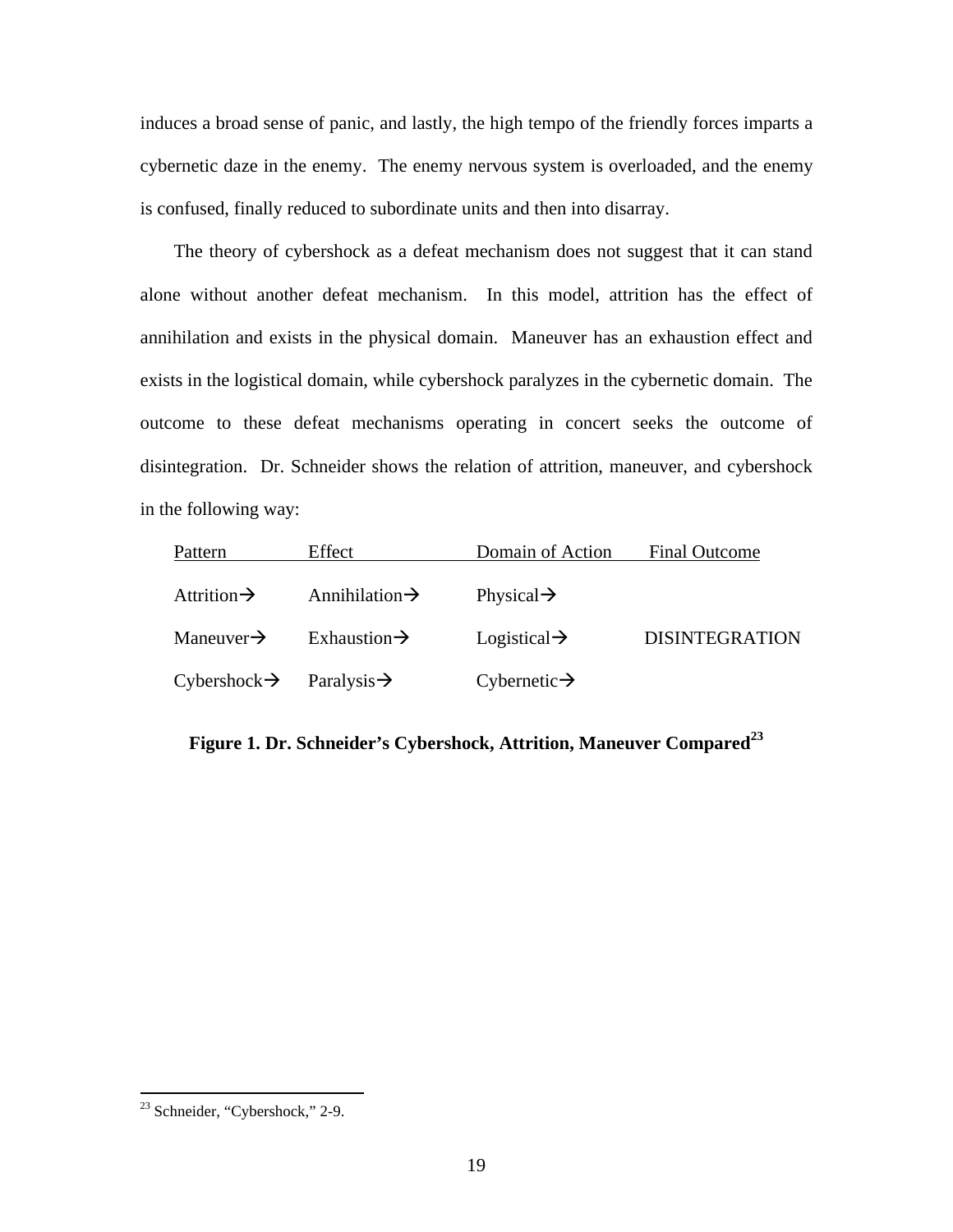### **CHAPTER 3**

### **WASS DE CZEGE'S CONCEPT**

*Forceful interventions and military campaigns can be fought in a wide variety of ways, but there are only three basic operational level defeat mechanisms—attrition, dislocation, and disintegration.*

—Huba Wass de Czege

Wass de Czege's experience and study have revealed to him that only three defeat mechanisms exist—attrition, disintegration, and dislocation. By understanding these mechanisms, commanders can plan operations using a combination of defeat mechanisms most suited to the situation. Understanding how and when to employ defeat mechanisms (and when to shift to a new defeat mechanism) assists in keeping the enemy off balance. The mechanisms that Wass de Czege describes may have a new relevance, as an increased ability to project combat power more rapidly will offer more flexibility that just the attrition mechanism.

### **Attrition**

Attrition places the emphasis on the physical dimension of warfare, or the sources of physical power. Field Manual 101-5-1 *Operational Terms and Graphics* defines attrition as the, "reduction of the effectiveness of a force caused by loss of personnel and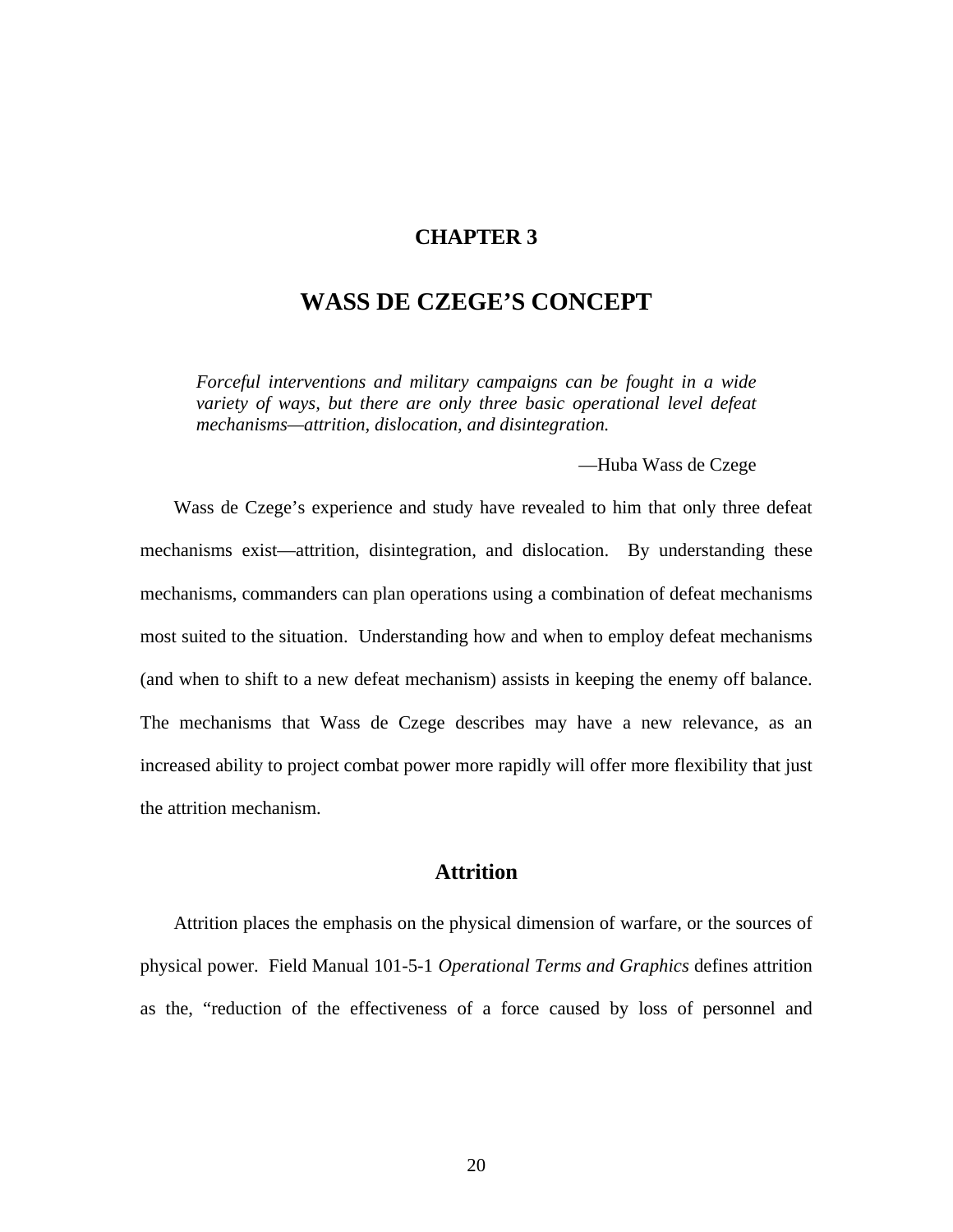materiel."<sup>24</sup> This approach is always a reliable option, and usually straightforward. Attrition has historically been the default defeat mechanism, used when the situation does not allow disintegration or dislocation. Attrition is complemented by precision munitions and modern surveillance and targeting methods.

The Marine Corps Doctrinal Publication 1, *Warfighting*, contains a useful discussion/definition of the term attrition:

Warfare by attrition pursues victory through the cumulative destruction of the enemy's material assets by superior firepower. It is a direct approach to the conduct of war that sees war as a straightforward test of strength and a matter principally of force ratios.

Publication 1 states that the logical conclusion of attrition is eventually the physical destruction of the enemy's entire arsenal. However, the enemy typically surrenders or disengages before this to avoid the high cost of attrition.<sup>25</sup> Although historic examples exist of well-entrenched forces withstanding significant abuse and continuing to fight, rarely will an enemy fight to the last man. Forces must achieve a sufficient level of enemy destruction too costly to bear that compels an adversary to yield in fear of continued degradation.

Among the disadvantages of attrition is the tendency for attrition to require a long time to become decisive. The amount of time needed for attrition to be successful is also difficult to predict, as the enemy will attempt to obscure damage assessments and employ decoys to confuse the attacker. Additionally, numerous historical examples of wellfortified and disciplined troops enduring sustained and intense pressure exist. Some cruel regimes continue to fight even after their armies and soldiers have suffered remarkable

<sup>24</sup> Department of the Army, *FM 101-5-1*, 1-14.

<sup>&</sup>lt;sup>25</sup> Department of the Navy, *MCDP 1 Warfighting* (Washington, D.C.: U.S. Government Printing Office, 1997), 36.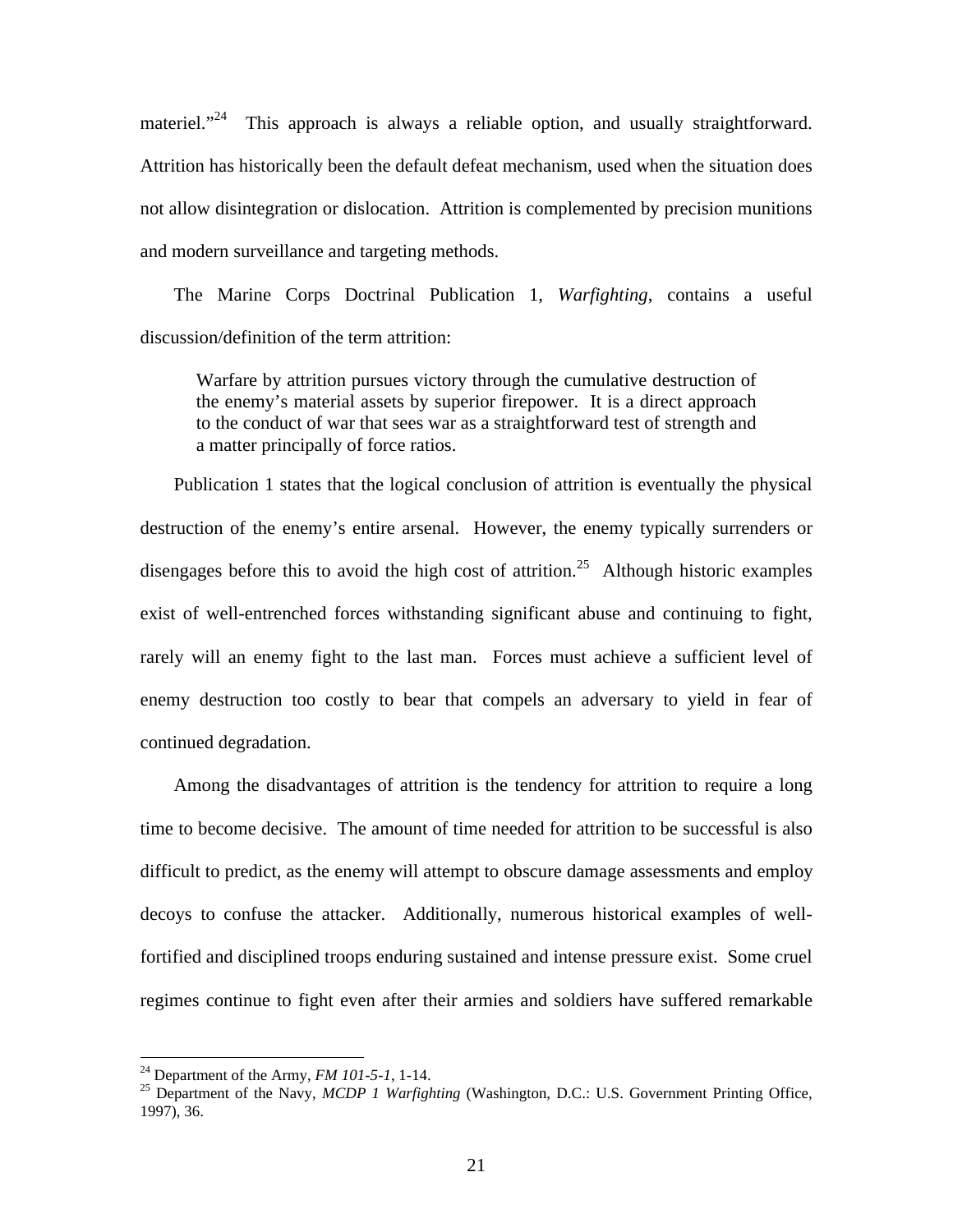attrition and little chance for success remains. The propensity for collateral damage is another disadvantage when attrition is the selected defeat mechanism.<sup>26</sup>

Attrition might be rooted in Carl von Clausewitz, who stated that destroying the forces of the enemy is the overriding principle in war. Attrition uses battle to destroy the ability of the enemy to resist, either through quick attempts with superior force or by destroying critical resources faster than the enemy can replace them. The success of attrition hinges on the ability to put more equipment and trained people against the enemy than he has available, while reducing his ability to recover from the destructive effects of combat  $27$ 

Combat is the only effective force in war; its aim is to destroy the enemy's forces as a means to further an end. That holds good even if no actual fighting occurs, because the outcome rests on the assumption that if it came to fighting, the enemy would be destroyed. It follows that the destruction of the enemy's force underlies all actions; all plans are ultimately based on it, resting like an arch on its abutment.<sup>28</sup>

Attrition is measured best by the effects of destruction on the enemy's political aims and strategic goals. Attrition as a defeat mechanism means fixing efforts at a designated and advantageous locations and time to destroy his forces faster than he can recover. Enemy forces must first be located and tracked, a portion of that force is fixed, or echelons are separated. The enemy might be induced to enter a more vulnerable location. Finally, destructive direct and indirect firepower is unleashed throughout the depth of the enemy, followed through by pursuit or exploitation. This cycle continues until a high level of destruction is achieved, compelling the enemy to quit.<sup>29</sup>

 $^{26}$  Personal email correspondence, Wass de Czege, dated 6/22/00.

<sup>27</sup> Lamar Tooke, "Blending Maneuver and Attrition*," Military Review* 80, no. 2 (March-April 2000), 10-11.

<sup>28</sup> Carl von Clausewitz, *On War, ed. and trans. Michael Howard and Peter Paret* (Princeton: Princeton University Press, 1984), 97.

 $29$  Tooke, "Blending," 3-4.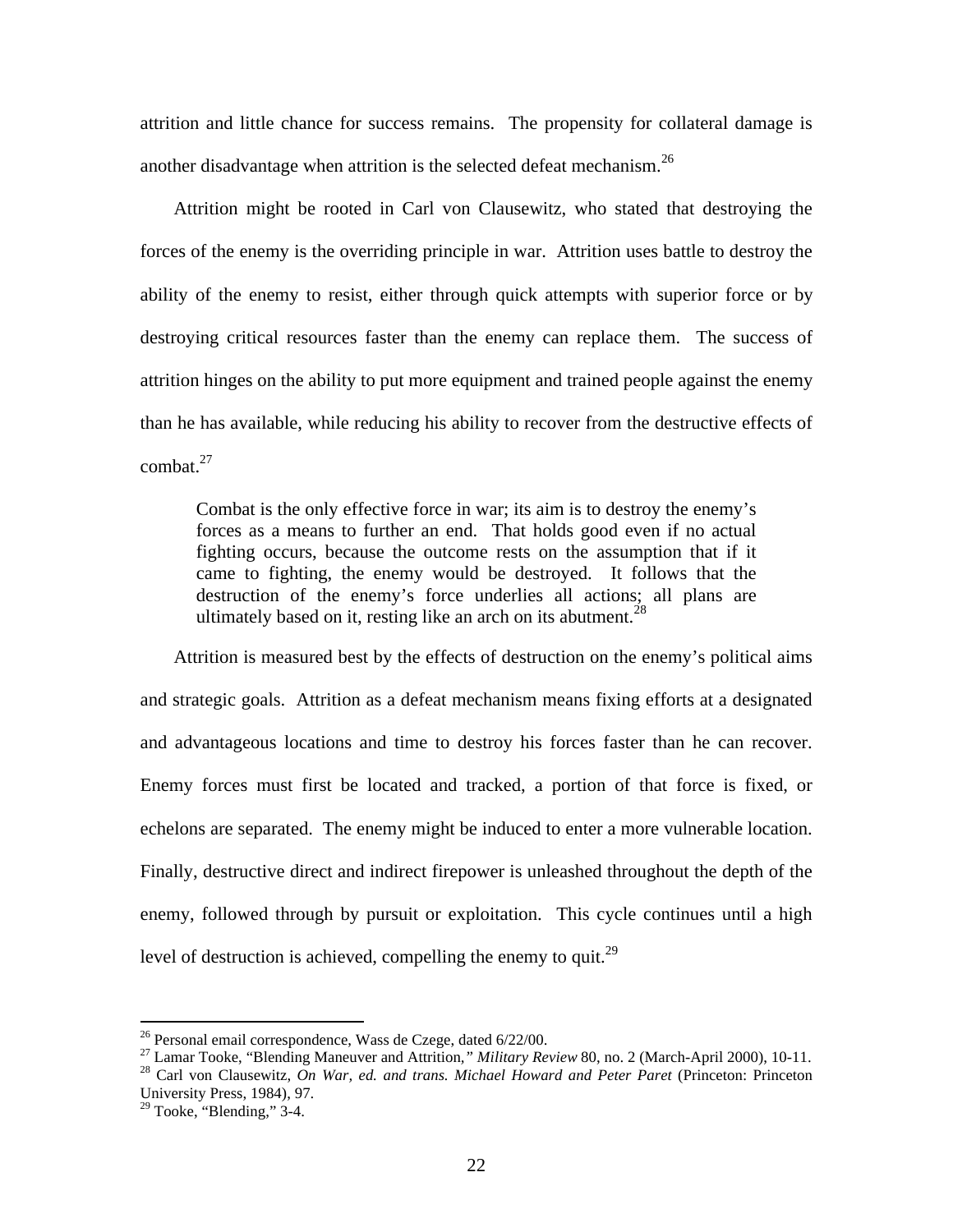#### **Dislocation**

The concept of dislocation as a defeat mechanism is oriented on the enemy leadership, and aims to render his plans and options irrelevant. Dislocation seeks rapidly changing the conditions so that the enemy cannot seize the initiative. An example that Wass de Czege uses is the rapid reinforcement of a credible deterrent force to thwart an enemy plan to invade a neighboring country. The occupation of ground that the enemy desires for his plan is another example where an option is taken away from the enemy. By limiting the options available to the enemy quickly, he may not be able to adjust in time, creating a hesitation. $30$ 

One model that Wass de Czege used to describe the process that allows dislocation to be an effective defeat mechanism is the Observe, Orient, Decide, and Act (OODA) Cycle. This cycle portrays the complicated process of command and control. The commander and his staff first observe the environment, collecting information through passive and active measures. This includes information about his own forces. Next, the situation must be oriented and visualized with the realization that some of the information available is false. This stage develops the situational awareness to clear the fog of war. From this awareness the commander must decide what to do, either in a deliberate planning mode or through a quick decision. Next, assessments are made based on the observation of the enemy reaction and the status of his own forces. This continuous cycle demonstrates the advantage and uniqueness of dislocation as a defeat mechanism. The commander (and his subordinate forces) who can operate within the enemy's OODA loop gain an advantage directly proportional to the difference in tempo between his forces and

<sup>&</sup>lt;sup>30</sup> Personal email correspondence, Wass de Czege, dated 6/22/00.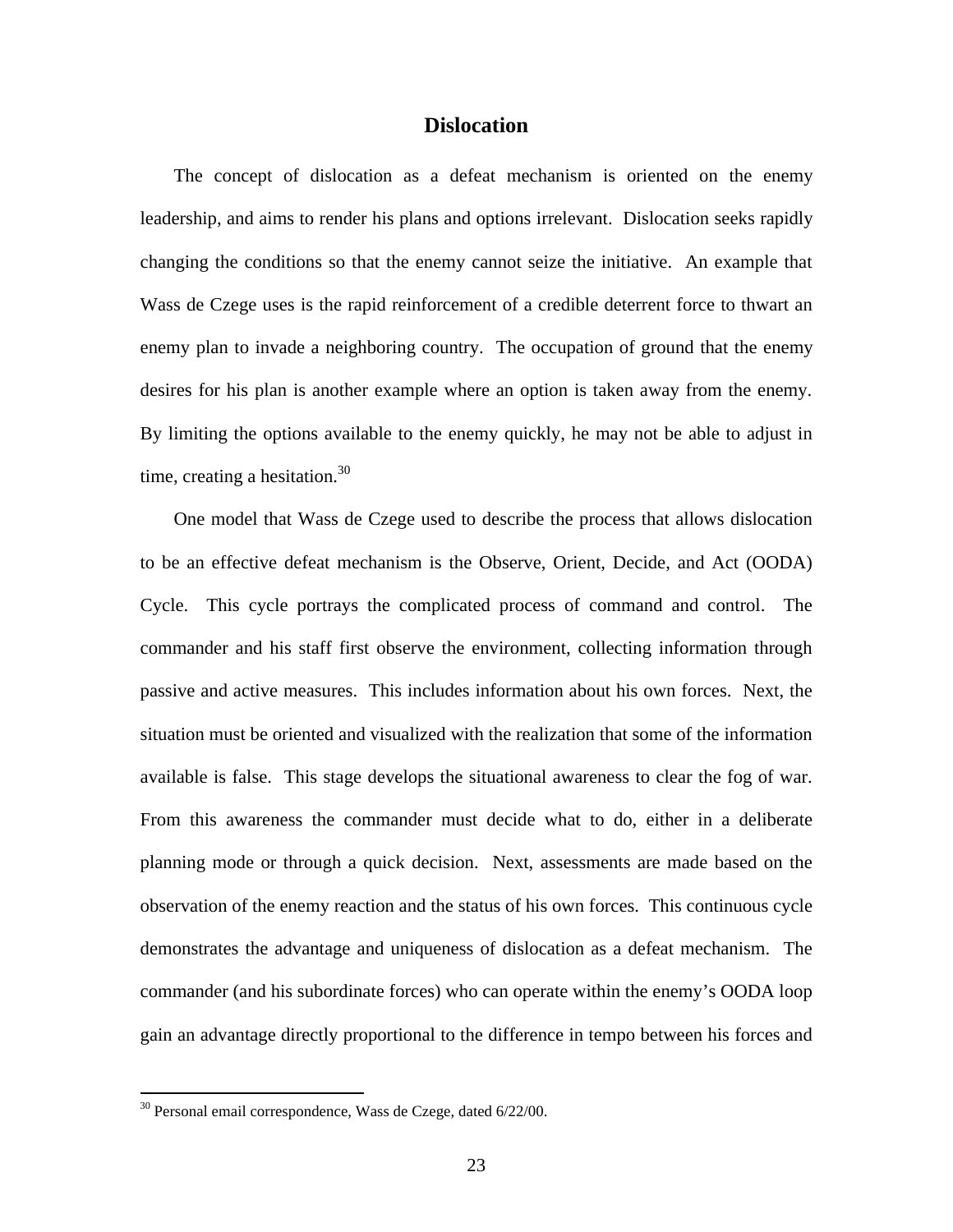those of the enemy. Speed relative to the enemy is the key, and the sustainment of increased tempo results in the enemy falling farther and farther behind.<sup>31</sup>

The concept of Blitzkrieg is close to Wass de Czege's concept of dislocation. Rapid small tactical victories and continued threats to an enemy can limit the enemy leadership's options and force him to continually react. A higher tempo of command and control can negate the plans of the enemy.<sup>32</sup> Another example of dislocation is North Vietnam's use of guerrilla warfare and insurgency to dislocate the vast nuclear arsenal and large conventional forces of the United States. Other examples include Japan's attempt to pull U.S. Naval forces in World War II away from Midway to the Aleutians, and U.S. efforts to feint the D-Day assault into the Pas de Calais. Both of these operations sought to render the enemy forces irrelevant by removing his forces from the decisive point and neutralizing the enemy's relative combat power.  $33$ 

The advent of information warfare, and the complexity of warfare that Dr. Schneider describes, will allow the disruption of networks that the enemy needs to operate in a coordinated manner. This may take the form of combined precision strikes and information warfare capabilities to remove enemy options that are unfavorable. This is in contrast to attrition in that the progressive destruction of the enemy may not be required. Campaigns can combine information attack and long-range precision strikes to dislocate the enemy. An initial phase might attempt to disorient or paralyze the enemy through the disruption of the enemy's decision cycle. This can cause the enemy uncertainty about his

<sup>&</sup>lt;sup>31</sup> Combined Arms Doctrine Directorate, Command and General Staff College Student Text 6-0: Command and Control (Fort Leavenworth, KS: Command and General Staff College, 2000), A-1- A-2.

 $32$  Personal email correspondence, Wass de Czege, dated  $6/22/00$ .

 $33$  Tooke, "Blending," 2.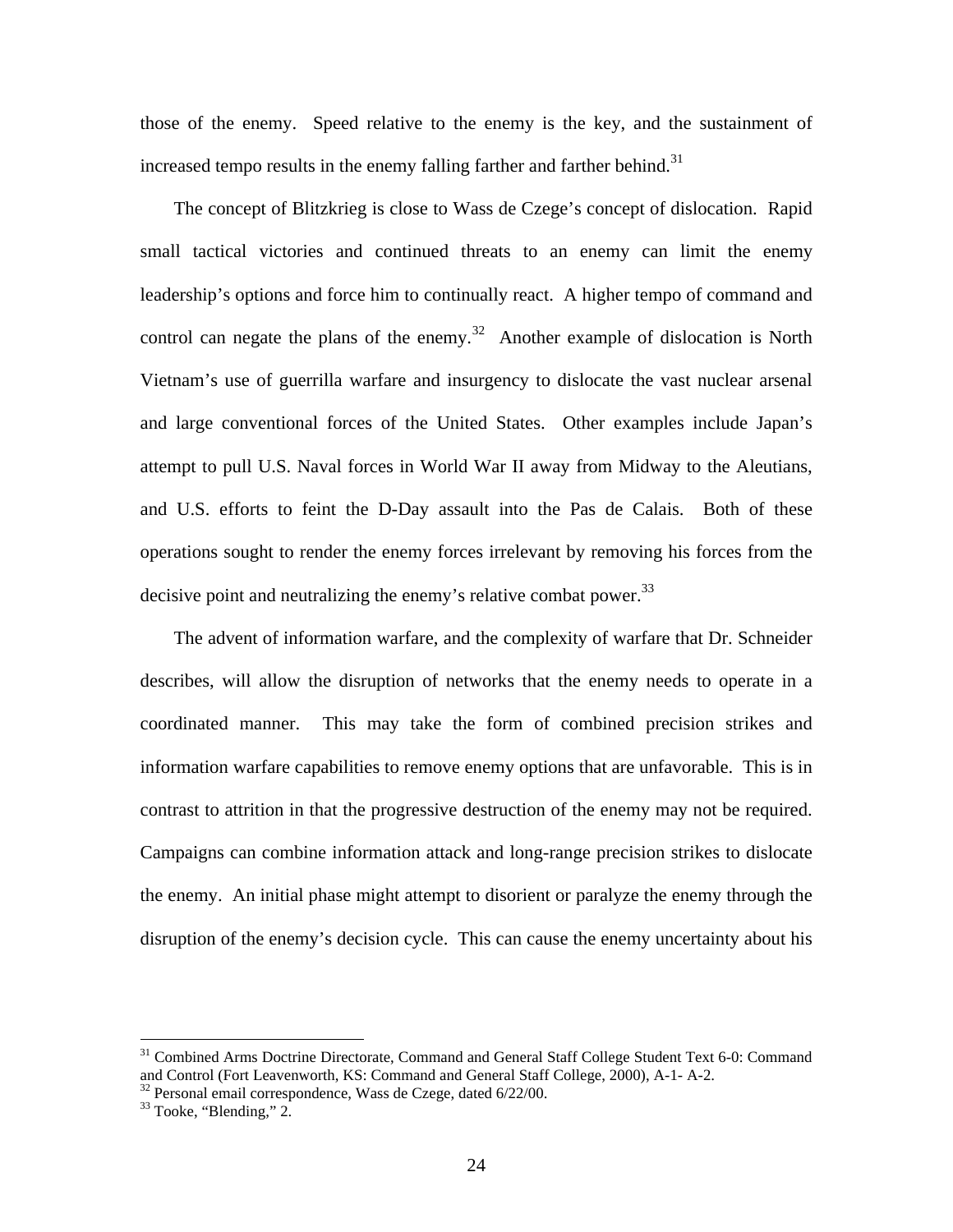ability to control the outcome of a conflict, which may further increase the ability to surprise the enemy.  $34$ 

Joint Publication 1, *Joint Warfare of the Armed Forces of the United States*, contains a discussion that is similar to Wass de Czege's concept of dislocation:

Joint Forces should be prepared to degrade or destroy the enemy's command capability early in the action. The interaction or air, land, sea, special operations, and space capabilities offers the joint force commander a powerful command and control warfare capability that can dramatically increase the shock effect, disorientation, and operational paralysis caused by the joint force's operations against the enemy. By blinding the enemy and severing enemy command links, the joint force can drastically reduce an opponents effectiveness.<sup>35</sup>

#### **Disintegration**

The state of mind of the enemy combatants is the focus of disintegration as a defeat mechanism. Wass de Czege sees attacking the will of the enemy soldiers and the cohesion and teamwork required for the enemy units to function. This is a more direct approach into the enemy's will to resist, and leads to the disintegration that Dr. Schneider describes (see Figure 1). If well executed, forces can incapacitate enemy organizations and gain control of objectives. This defeat mechanism relies heavily on the destructive and shock effects of fire, followed closely by ground assaults. Lethal and non-lethal effects can combine to produce synergy for the assault. Without well-coordinated and timed assaults, the disintegration can become attrition.<sup>36</sup> When executed well, the moral factors that Clausewitz describes can be influenced:

When we speak of destroying the enemy's forces, we must emphasize that nothing obliges us to limit this idea to physical forces: the moral element

<sup>34</sup> Thomas G. Mahnken, "War in the Information Age," *Joint Force Quarterly* (Winter 1995/1996): 40.

<sup>35</sup> Joint Staff, *Joint Warfare of the Armed Forces of the United States* (Washington, D.C.: United States Government Printing Office, 1995), III-11.

<sup>&</sup>lt;sup>36</sup> Personal email correspondence, Wass de Czege, dated 6/22/00.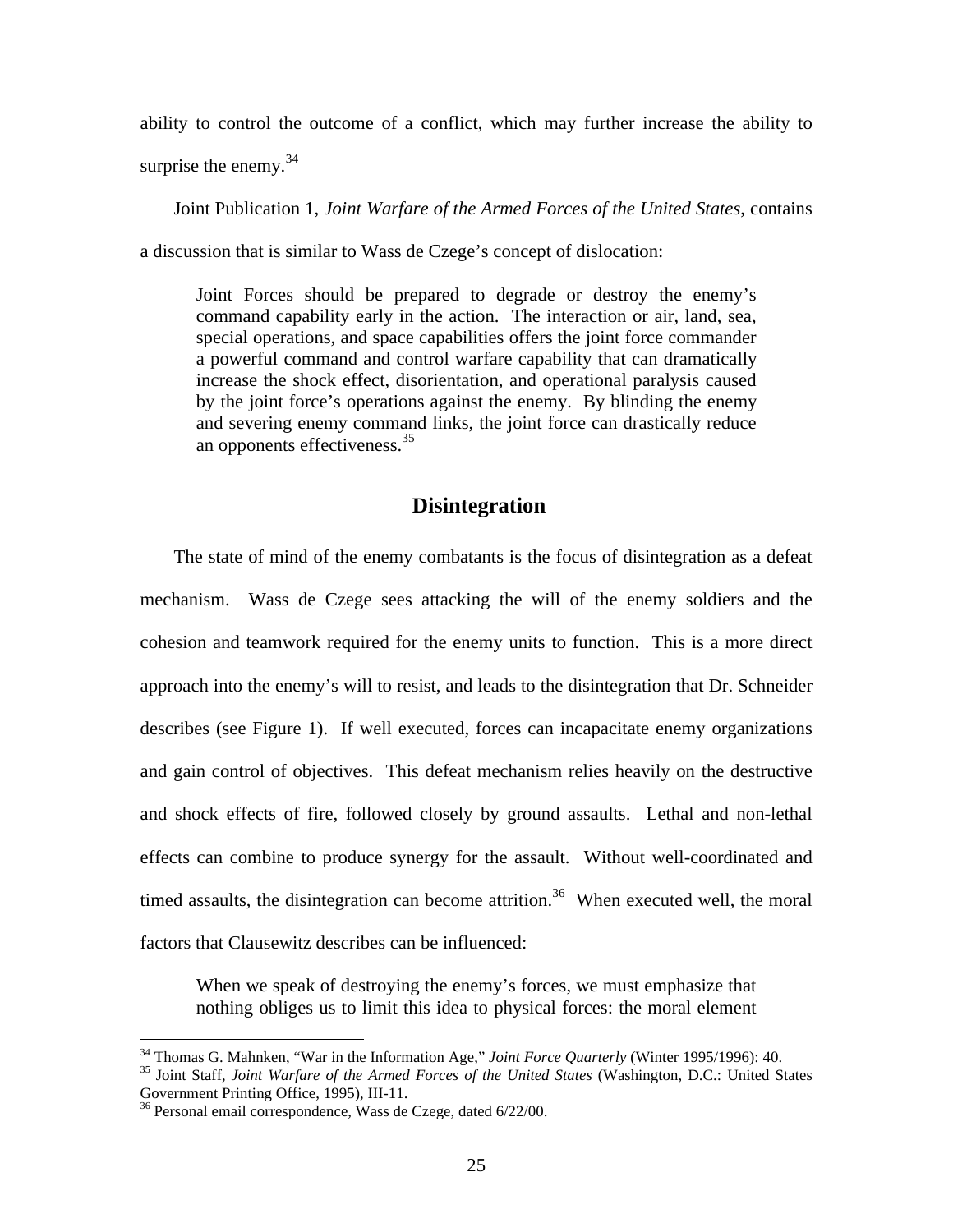must also be considered. The two interact throughout: they are inseparable. We have just mentioned the effect that a great destructive act—a major victory—inevitably exerts on all other actions, and is exactly at such times that the moral factors, so to speak, the most fluid element of all, and therefore spreads most easily to affect everything else.<sup>37</sup>

 Certainly, the will to fight that the enemy possesses is a common thread in all three of these defeat mechanisms. Wass de Czege contends that the will to fight is the foundation of all defeat mechanisms, and that one should always try to break the enemy's will and ability to resist. Certainly, the concept of defeating the will to resist is quite complicated. It is easier to measure efforts designed to destroy the ability of a force to resist than to measure what will be required to defeat the will to resist.<sup>38</sup> What is truly meant by "defeating the enemy's will to resist?" Is the objective to foster submission or to compel the enemy to flee?<sup>39</sup>

One method of defeating the will to resist is to attack at a time or place the enemy does not expect. Surprise can significantly increase the attacker's combat power. If a soldier or a unit has a sense of safety from attack that is suddenly and violently violated, the probability of a rout or surrender increases. When a soldier feels that he or his unit is not in control of his environment, his will to resist affects his capability to resist. Attacks into the rear areas of the enemy are classic examples. Attacking in unexpected locations where he is less prepared degrades the enemy's ability to remain oriented and to resist. Once an attacked disturbs the observation-orientation-decision-action cycle, the enemy may panic individually and collectively. This can result in the disintegration that Wass de Czege describes.

<sup>37</sup> Clausewitz, *On War,* 97.

<sup>38</sup> Leonhard, *Maneuver*, 142.

 $39$  Ibid., 160.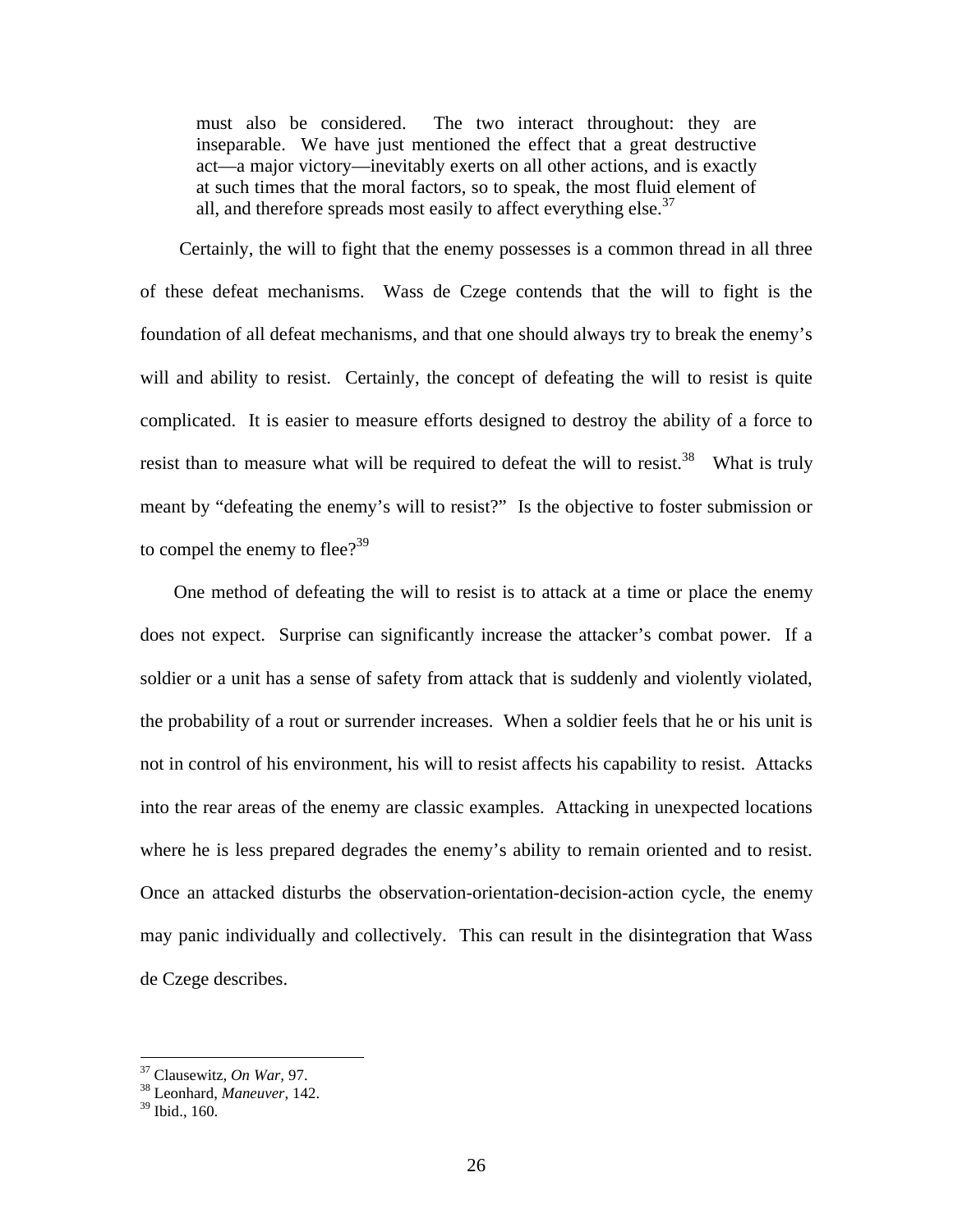Psychological research supports the concept of disintegration as a defeat mechanism. Research in the areas of information processing and human decision making describe the concept of "information overload." When too much information comes in at once, as in the form of an unexpected attack, the typical reaction is fall back on inquisitive responses. New information might not be absorbed, may be flatly discarded, or decisions might be made merely because any option seems better than the current situation. If these responses fail, the normal human response is a "cascading effect" in which actions and responses become more inappropriate. Eventually a paralyzed state called "learned helplessness" can ensue. In this state, surrender or flight from danger can occur.<sup>40</sup>

FM 100-5 *Operations* notes that historically, the most successful offensives have resulted in a greater number of prisoners than casualties due to the significant impact of shock on the enemy will to resist. Destroying the connectivity of the defense, isolating small units, and attacking in depth can eventually shatter the enemy's will to resist; and this causes the disintegration the Wass de Czege describes. $41$ 

FM 100-5 captures the essence of Wass de Czege's concept in Chapter 7:

Commanders should be ready to follow every attack (when not restricted by higher authority or lack of resources) without delay. Such bold exploitation keeps the enemy under pressure, compounds his disorganization, and erodes his will to resist. The ultimate objective of the exploitation is the disintegration of the enemy to the point where he has no alternative but surrender or fight.<sup>42</sup>

 $40$  Ibid., 162.

<sup>41</sup> Department of the Army, *FM 100-5 Operations* (Washington, D.C.: Government Printing Office, 1993),

<sup>7-0.</sup>

 $42$  Ibid., 7-9.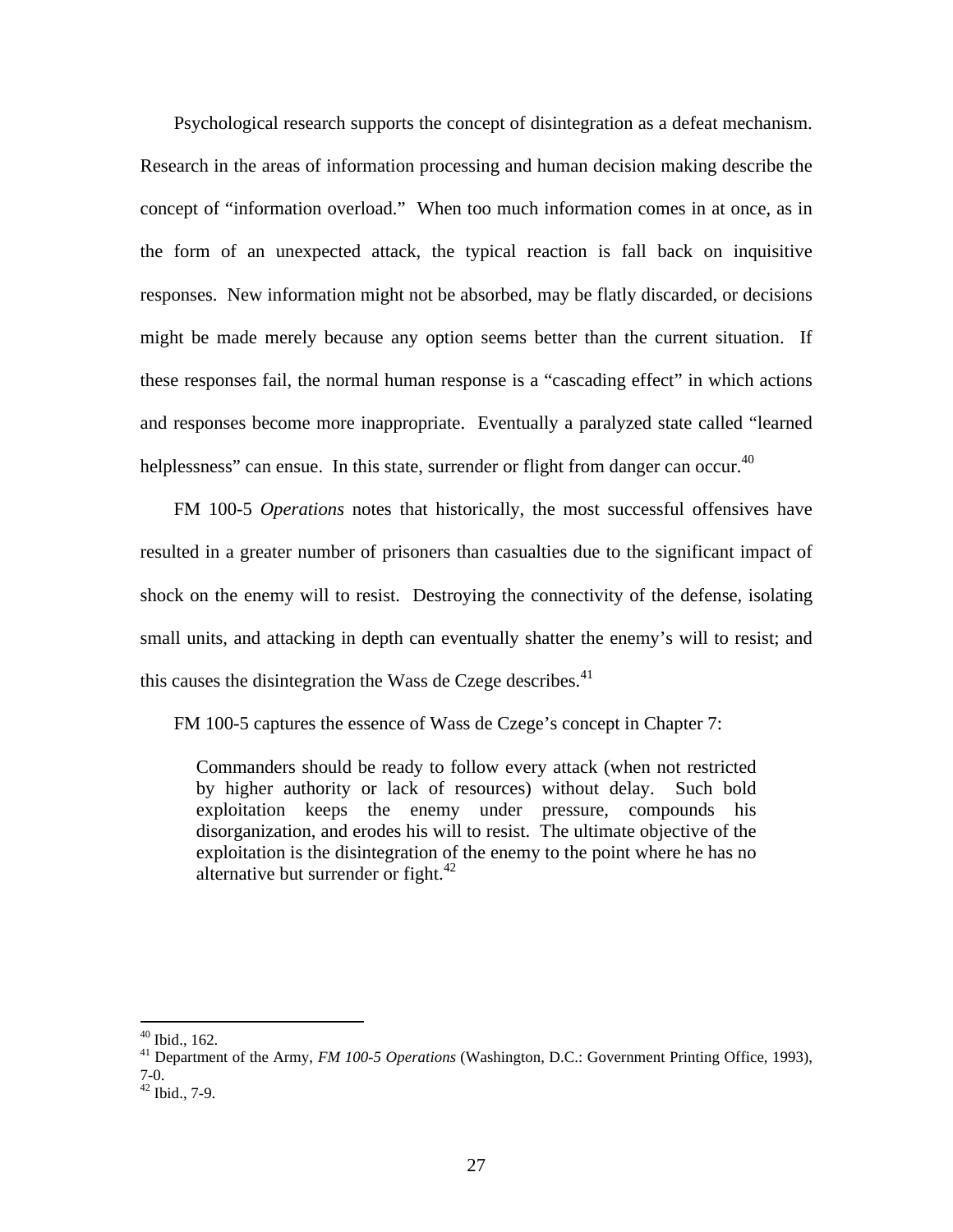Wass de Czege's defeat mechanisms can be implemented alone or in combination. The area of possible combinations looks like this chart that Wass de Czege uses to graphically depict his model:



**Figure 2. Wass de Czege's Area of Possible Combinations**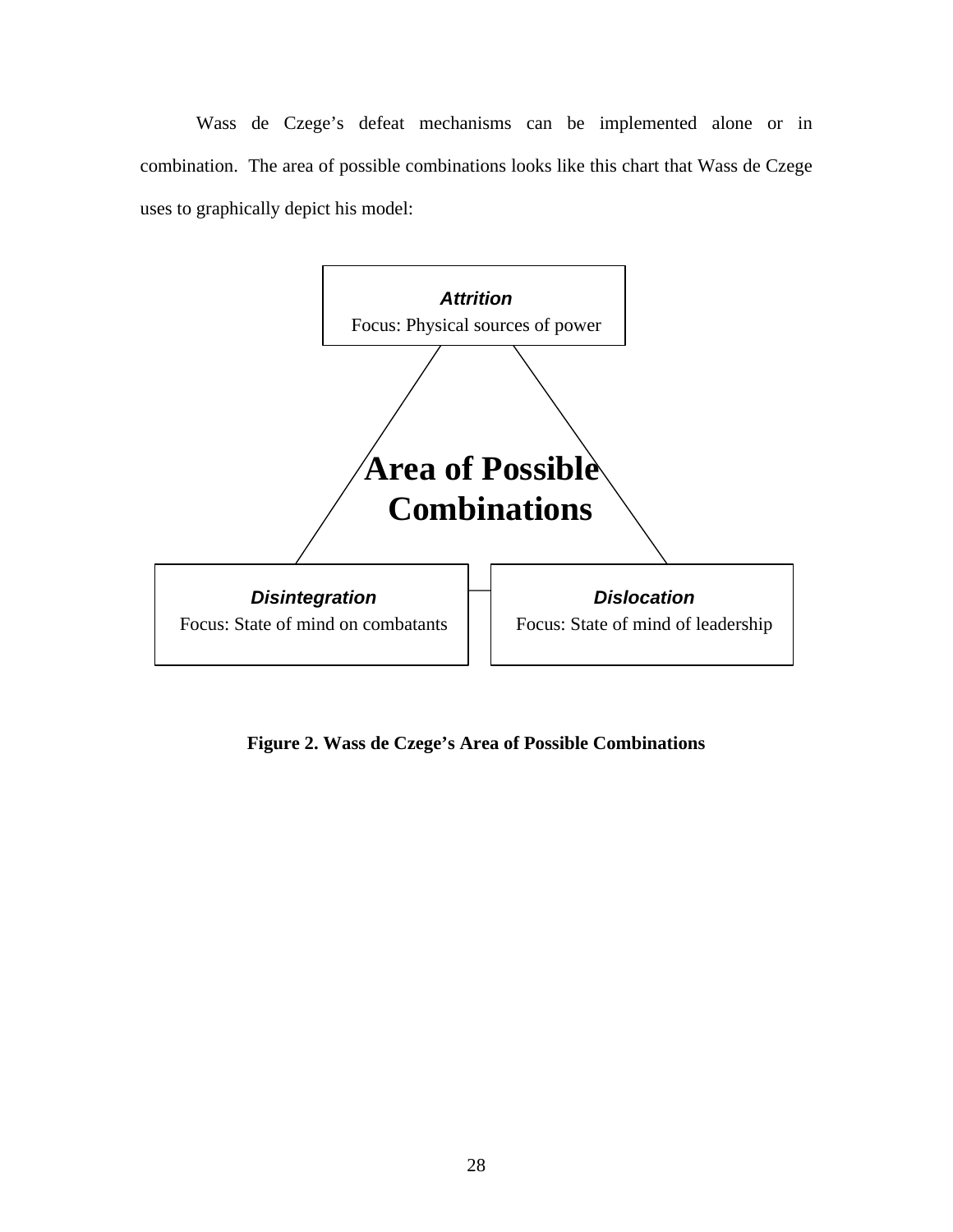### **CHAPTER 4**

### **HISTORICAL BASIS**

*Down in the Maginot Line, life during the previous eight days of the battle had continued very much as in the months of the Phoney War. The desperate struggle to the north left it untouched. Inside its steel and concrete turrets, observers peered out, waiting for an enemy who never came.*

—Alistair Horne

The following historical examples help illuminate the proposed defeat mechanisms and foster a deeper understanding of their use. Each might be considered classic examples of the defeat mechanism they represent. The Battle of the Atlantic shows attrition is a viable and effective defeat mechanism in some circumstances. The German thrust into France, and the concept of Blitzkrieg itself, show an adroit application of the dislocation defeat mechanism. Finally, the Battle of Vicksburg is included to show how skillful commanders must know not only what defeat mechanism serves the situation best, but also when to shift to a new defeat mechanism. $43$ 

#### **Attrition and the Battle of the Atlantic**

The Battle of the Atlantic in World War Two presents a classic example of attrition as a defeat mechanism. The concept of attrition is producing and fielding a greater

<sup>&</sup>lt;sup>43</sup> BG (Ret) Wass de Czege suggested the use of Blitzkrieg and Vicksburg as examples of his defeat mechanisms.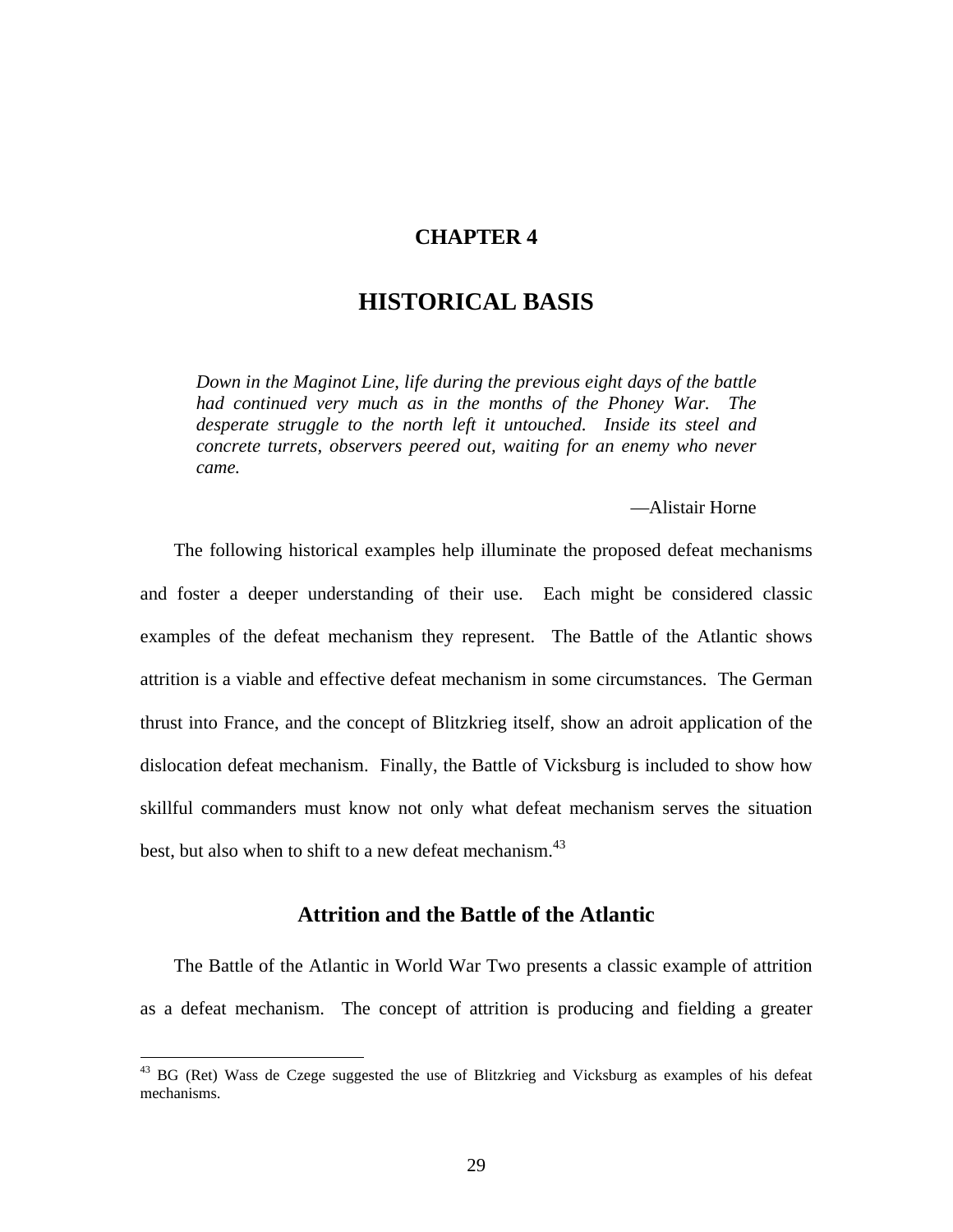relative combat power than the enemy through more technologically advanced equipment and more and better-trained soldiers. The Allies continuously fielded technological innovations and destroyed enough U-boats to drive the German submarines out of the Allies lines of communication. Initial German success dealt staggering blows to Allied commercial shipping and also sank 187 warships during the campaign. From 1939-1943, U-boats sunk 2000 ships while sustaining few losses. To understand the effect this had on the Allied war effort, one estimation compares the loss of two transport ships and one tanker equivalent to the efforts of 3000 bombers conducting raids on land.<sup>44</sup>

The German U-boat campaign created a shipping crisis that almost ruined planned civilian aid programs that included food and raw materials to the British. The Allied leaders who met at Casablanca in January 1943 considered elimination of the U-boat threat as necessary for an eventual Allied victory. The threat also had to be eliminated *before* building the invasion forces for the European continent.<sup>45</sup>

 The turning point for the Allies in the Battle of the Atlantic came in 1943 when the Allies sank more U-boats than in the pervious four years. The German U-boat campaign finally succumbed to a combination of attrition efforts that included improved radar and sonar, escort operations, better air support, and decryption of Axis codes.<sup>46</sup>

During the period of April to December of 1943, U-boats sunk only forty-five ships, but lost sixty-three U-boats.<sup>47</sup> Throughout May U-boats sank at a rate of about one per day, and the attrition became too much for the German Navy to bear:

<sup>&</sup>lt;sup>44</sup> Tooke, "Blending," 4.

<sup>45</sup> David Syrett, *The Defeat of the German U-boats*: *The Battle of the Atlantic* (Columbia, SC: University of South Carolina Press, 1994), 1-2.

 $46$  Tooke, "Blending," 2.

<sup>47</sup> Syrett, *Defeat,* 263.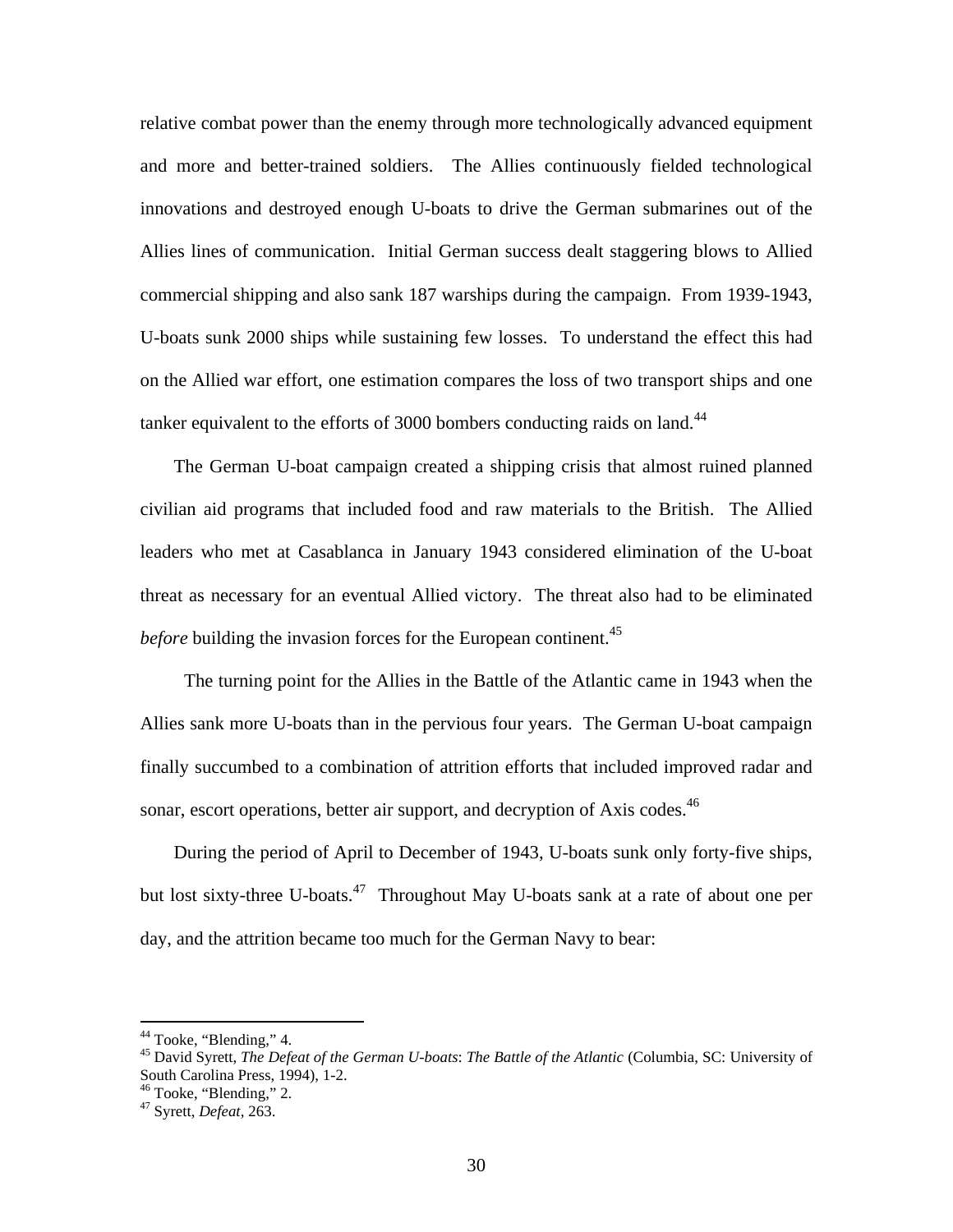Historians of this war are likely to single out the months of April and May 1943 as the critical period during which strength began to ebb from the German U-boat offensive…because for the first time U-boats failed to press home attacks on convoys when favorably situated to do so. There is ground for confident estimate that the enemy's peak effort passed.<sup>48</sup>

As U-boat losses mounted from the combination of factors above, Germany realized that the U-boat campaign was defeated in the North Atlantic. In October 1943, the Germans moved U-boat operations to another theater (to the Allied convoy routes between Gibralter and Great Britian). An additional factor in moving to another theater was the attrition of nearly all U-boat tankers destroyed by the U.S. Navy.<sup>49</sup>

#### **Dislocation and Blitzkrieg**

The concept of Blitzkrieg was far more than just a technique; it was also a product of emerging weapons and tactics. Hitler's military action needed rapid execution to stun the reaction of world leaders. He had to avoid an attrition strategy, as this would be fatal for Germany. This required Hitler to target the will of the government, not only his enemy's military leadership or the will of the opposing people. His use of propaganda and threats was followed by quick, violent strikes. The campaign of France in 1940 provides an excellent example. Hitler achieved an outcome in six weeks that Germany was unable to attain previously in four years and three months in World War One.<sup>50</sup>

The concept of Blitzkrieg implies swift victory through the marriage of air power and mechanized forces to defeat the enemy through dislocation, rather than the methodical destruction of the enemy's forces. The internal combustion engine paved the

<sup>48</sup> Terry Hughes and John Costello, *The Battle of the Atlantic,* (New York: The Dial Press, 1977), 279.

<sup>49</sup> Syrett, *Defeat,* 230.

<sup>50</sup> Shelford Bidwell, *Firepower: British Army Weapons and Theories of War* (London: George Allen & Unwin, 1982), 207-208.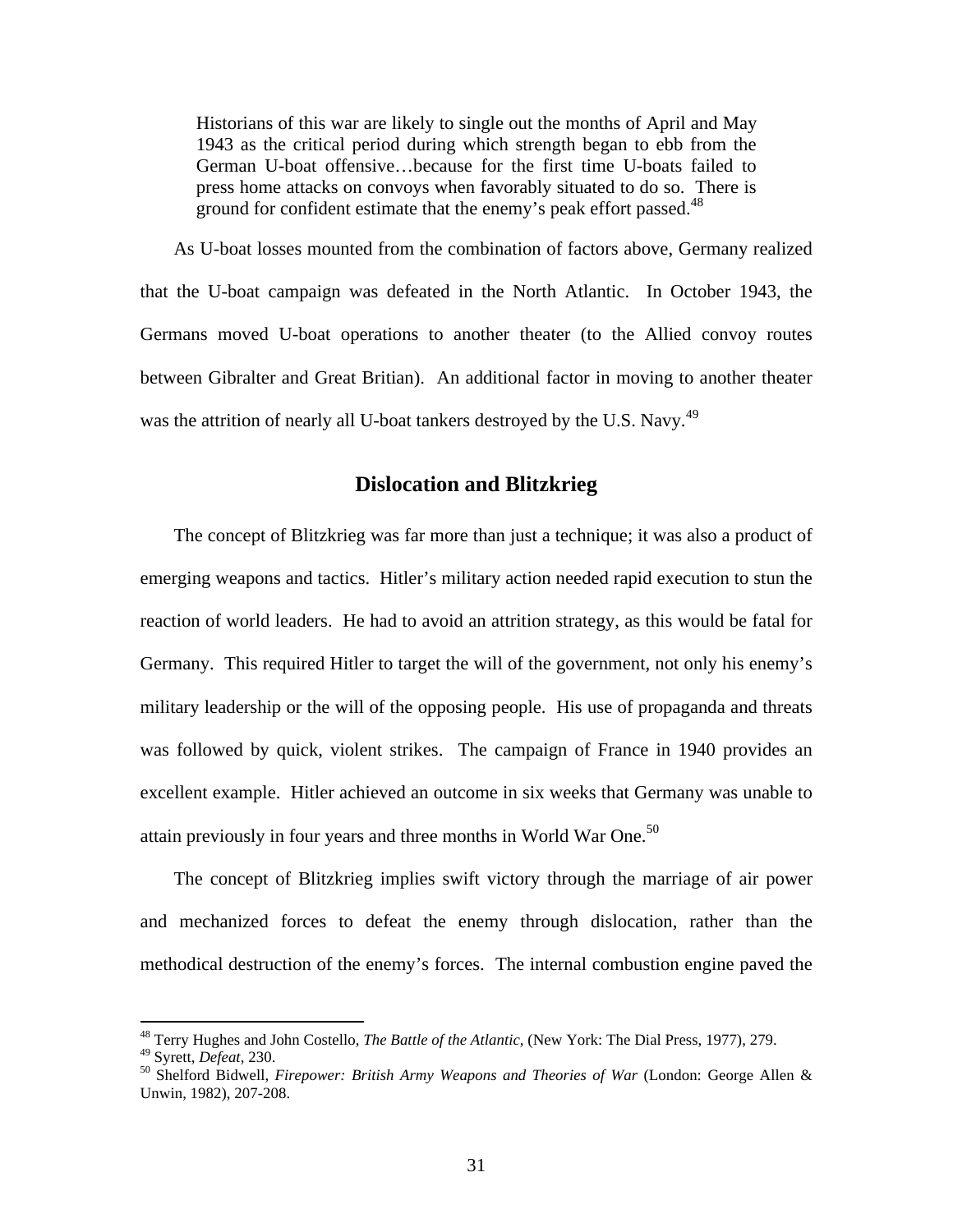way for Blitzkrieg by giving the German army the speed, agility, and range needed to use dislocation as a defeat mechanism.<sup>51</sup> General Heinz Guderian once described the concept of Blitzkrieg in this fashion:

One night the doors of aeroplane hangers and army garages will be flung back, motors will be tuned up, and squadrons will swing into movement. The first sudden blow may capture important industrial and raw material districts or destroy them by air attack so they can take no part in war production. Enemy governmental and military centres may be crippled and his transport system disorganised. In any case, the first strategic surprise attack will penetrate more or less deep into enemy territory to the distances to be covered and the amount of resistance met with.

The attack described above was followed by motorized infantry to hold territory and free the more mobile component to continue dislocation efforts. The penetration continues using the speed and range of mechanization to break the enemy lines of communication and further dislocate the enemy. The air component attacks reserves, further limiting the options available to the enemy.<sup>52</sup> Guderian's example above, the concept of an armored attack in depth, was a psychological attack on the minds of opposing commanders. Blitzkrieg attacked the nervous system of an army, more than the brain. $53$ 

The key to Blitzkrieg was the dislocating effect on the enemy's command and control systems and communications  $(C^3)$ . The tempo of battle was quickened, and the agility and swiftness of the German Army dislocated by jarring the cybernetic links that become  $C^{3.54}$  Command and control, as defined by current U.S. Army doctrine, "is the arrangement of personnel, information management, procedures, and equipment and

<sup>51</sup> Messenger, *Blitzkrieg*, 7.

 $52$  Ibid., 81.

<sup>53</sup> Bidwell, *Firepower*, 217-218.

 $54$  Ibid., 248-249.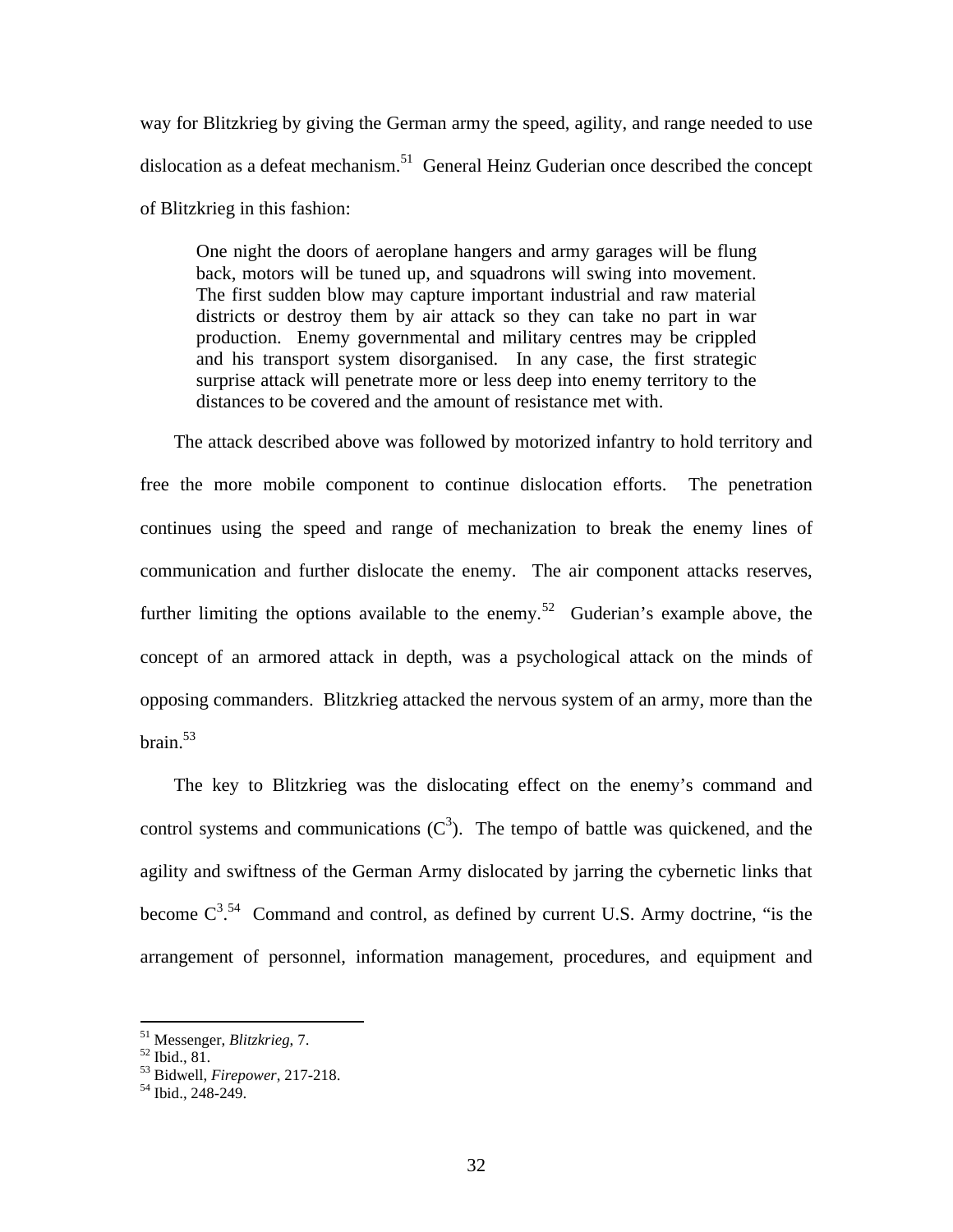facilities essential to the commander to plan, prepare for, execute, and assess operations." Command and control strives to reduce uncertainty through the timely gathering and distribution information, but how timely does that need to be? The ability of the enemy to react effectively is the essential component. Facing Blitzkrieg meant facing an enemy who could use time more effectively by increasing the tempo of operations and increasing uncertainty.<sup>55</sup>

The stalemate and slaughter of World War One along the Western Front had a lasting influence on the French government. The shadows of Verdun and the French offensive operations of 1914, left deep scars on the collective memory of the French leadership planning France's security in the aftermath of the war. Marshal Philippe Petain favored light defenses in depth, and Marshal Joseph Joffre favored the development of heavily fortified strongpoints. Eventually, heavily fortified regions were built to secure vital areas—the two strongest became know as the Maginot Line, named after Andre Maginot, the French Minister of War at the time. Although not a continuous line of defense, the system was anchored to natural obstacles where possible. A gap existed between the two main portions of the Maginot Line known as the Sarre (Saar) Gap. This low-lying area was not suited for underground fortifications, and the French planned to flood the area in case of attack. Lighter defenses were constructed along the Rhine River.<sup>56</sup>

Germany attacked Poland on 1 September 1939, followed by Great Britain and France declaring war on Germany. The Polish forces resisted for about one month, as the

<sup>55</sup> Combined Arms Doctrine Directorate, *Command and Control*, 1-6, 1-9--1-10.

<sup>56</sup> J.E. Kaufmann and H.W. Kaufmann, *Hitler's Blitzkrieg Campaigns*, (Pennsylvania: Combined Books, 1993), 31-33.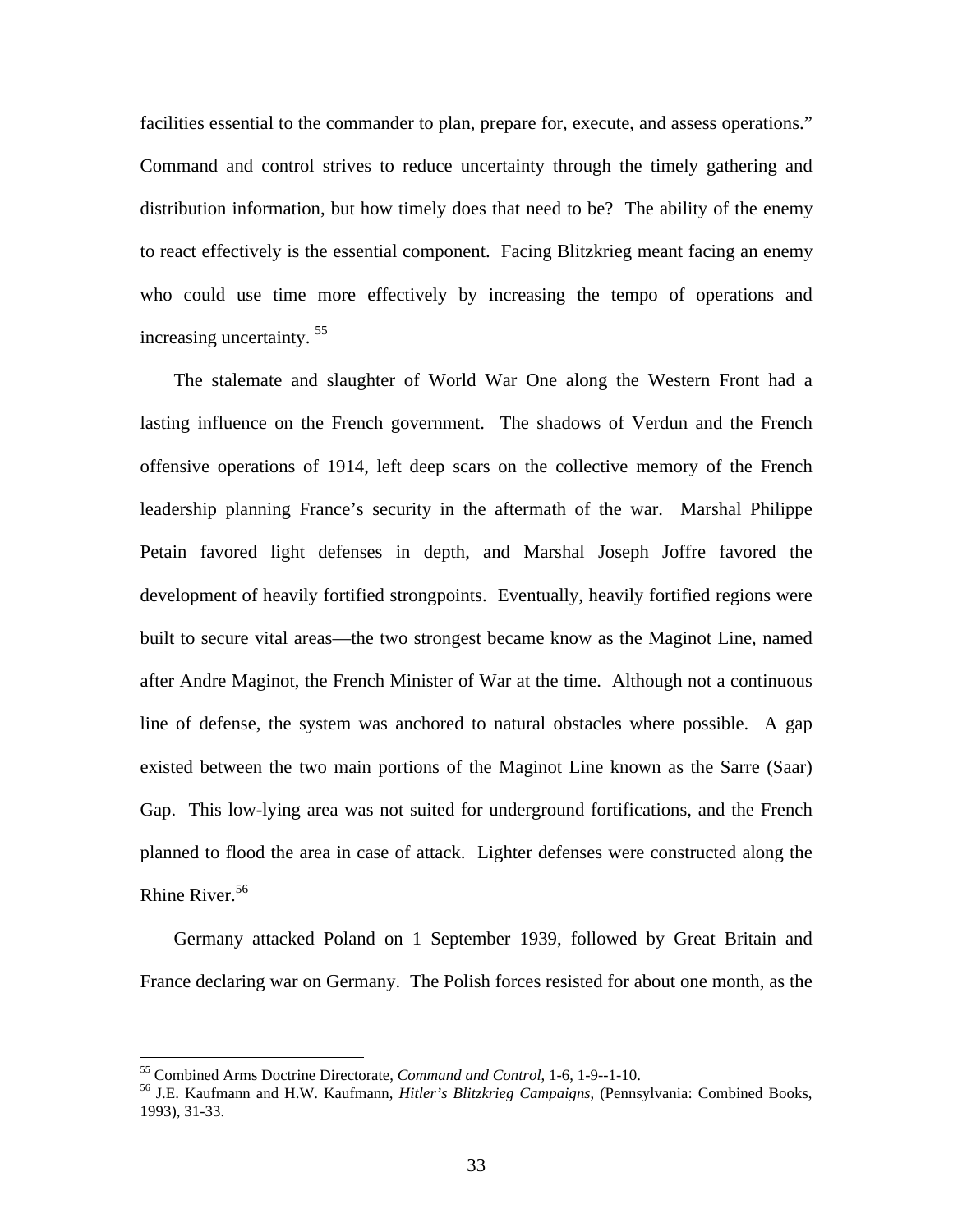Allies were unable to send relief.<sup>57</sup> German commanders awaited the long-anticipated invasion of Belgium and France. They did not have an obvious superiority in weapons or men, and would need to select a defeat mechanism that combined dislocation and disintegration.<sup>58</sup> The German approach would become commonly referred to as Blitzkrieg, or Lightning War.<sup>59</sup>

The German invasion through the Ardennes in Belgium and to the coast of France is perhaps the clearest example of blitzkrieg. The German combination of concentrated armored and motorized forces shattered the enemy front. Instead of stopping to destroy small-encircled forces, the German Army continued to plunge deeply in France. Guderian's forces raced west, cutting communications and creating terror among the population and forces. Vulnerable German flanks were not truly tested because of the successful use of dislocation and disintegration defeat mechanisms.

The German plan commenced on 10 May 1940, and was labeled, "Fall Gelb," meaning Plan Yellow. Armored divisions and air force units initially attacked Holland, Belgium and Luxembourg, and in merely three weeks the Allied armies concentrated to the north were dislocated by the southerly elements of the German army that reached the coast. British and French forces were severed from effective command and control, and supply. They became demoralized. This resulted in the Allies fighting merely on the defensive.

The Germans transitioned to Plan Red in June, turning and fighting south. Italy declared war on France on 10 June, followed by the French Government opening Paris

<sup>57</sup> Ibid., 65.

<sup>&</sup>lt;sup>58</sup> Ibid., 173.

<sup>59</sup> Robert Citino, *The Evolution of Blitzkrieg Tactics* (New York: Greenwood Press, 1987), 72.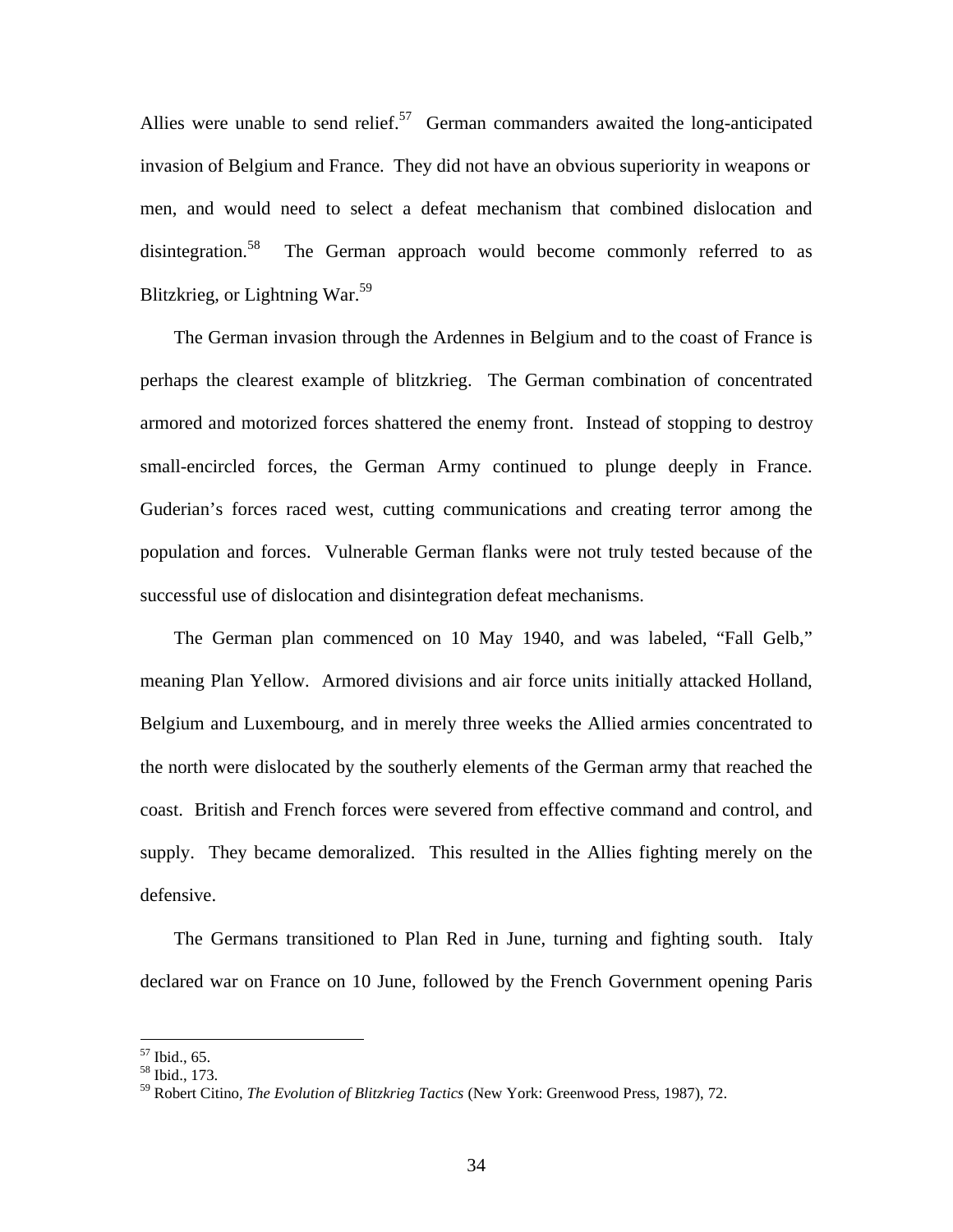and moving to Bordeaux. The French President, Albert Lebrun, asked Marshal Henri Philippe Petain to form a provisional government after the resignation of the French Premier. Petain sued for an armistice with the Germans and agreed to terms on 22 June.<sup>60</sup>

In fewer that seven weeks, the Germans captured the northern half of France, Belgium, and Holland. British forces were driven back into the English Channel, and the powerful Maginot Line had surrendered. Estimated Allied casualties were around 2,300,000 compared to the German losses of merely 156,000. This tremendous difference and the fact that two million of the Allied casualties were in German captivity, show how this battle was won by a combination of both disintegration and dislocation. The Allies were unprepared for a less methodical and more flexible enemy. They were unable to command and control their forces or to react to German offensive maneuver in sufficient time. An example is the following passage written by a junior French staff officer:

At the switchboard, which was receiving bad news at monotonous oneminute intervals, there was no longer any reaction: one officer would acknowledge messages in a quiet, soft voice, another with an almost hysterical giggle—"Ah, yes, your left has been driven in; oh, I see, they're behind you, I'll make a note of it!" Everyone else in the room, prostrate and silent, was sitting about in armchairs.<sup>61</sup>

Wass de Czege describes the German operations of 1940 as follows:

The classic case of combining disintegration and dislocation approaches was the dramatic collapse of France in six short weeks in the spring of 1940. The highly vaunted Maginot Line was passed, and the German mobile formations, supported by responsive airpower, achieved repetitive tactical successes so rapidly that resistance disintegrated.<sup>62</sup>

<sup>60</sup> Len Deighton, *Blitzkrieg* (New York: Ballentine Books, 1979), 179-180.

<sup>61</sup> Messenger, *Blitzkrieg,* 156.

 $62$  Personal email correspondence with BG Huba Wass de Czege (Retired), dated 6/22/00.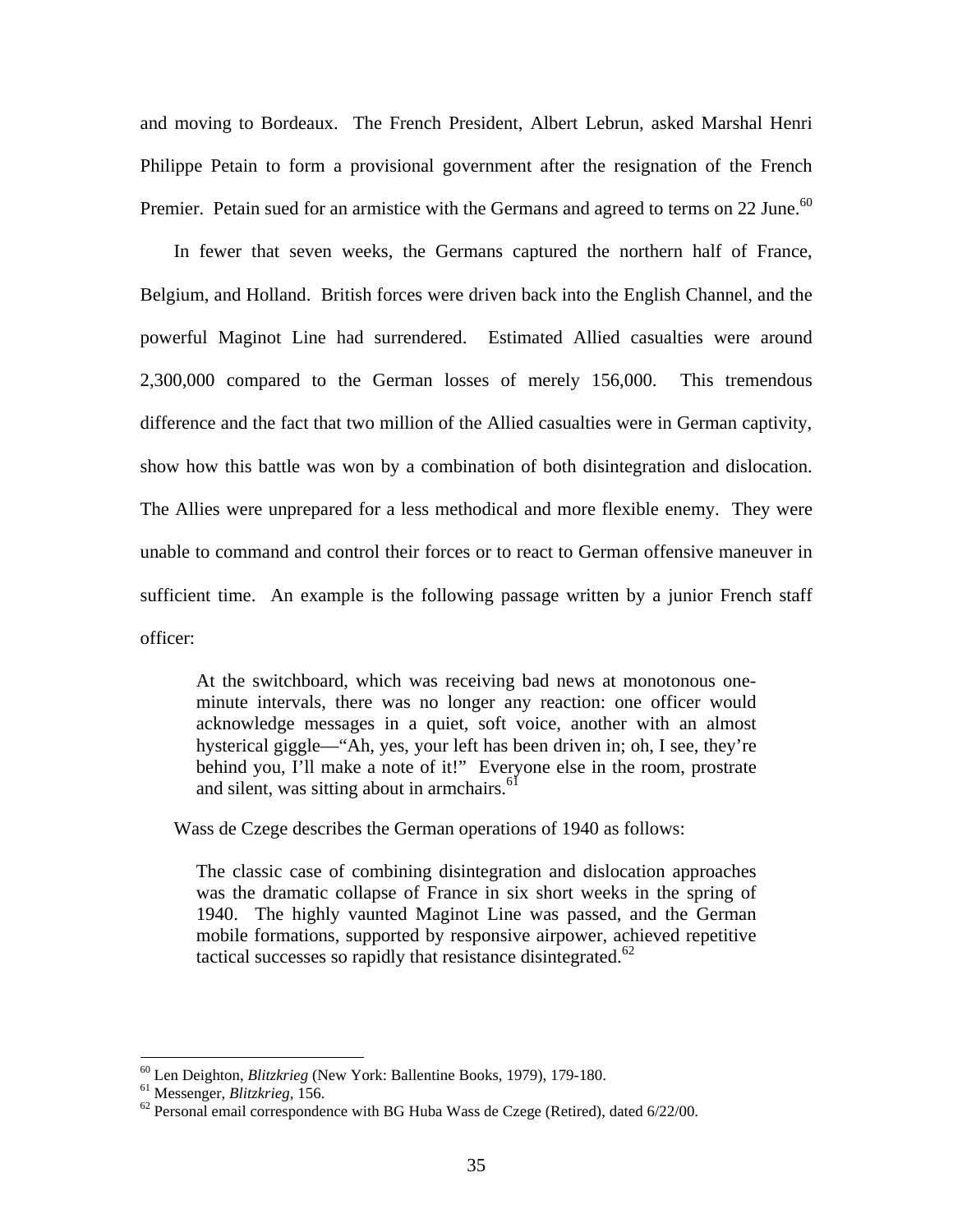The Fall of France also shows the how friendly casualties and collateral damage can be minimized by forces that retain the initiative. Engagements become quick and tactically decisive as the momentum is maintained. Forces operating against enemy flanks and rear areas combined with rapid, small victories shattered Allied command and control.<sup>63</sup> The attack relied heavily on surprise as Major General F.W. von Mellenthin describes:

The skillful use of surprise was a very important factor in our success. Rather than forfeit the opportunity of surprise, von Kliest forced the crossing of the Meuse on 13 May without waiting for his artillery; the successful co-operation between the Luftwaffe and the panzer corps on this occasion was duplicated later on during the pursuit in central and southern France. Time and again the rapid movements and flexible handling of our panzers bewildered the enemy. The use of our parachute troops in Holland also illustrated the paralyzing effect of a surprise blow.

In summary, the Fall of France is a great example of dislocation through what von Mellenthin described as the, "mobility achieved by the combination of firepower, concentration, and surprise, together with the handling of the latest modern arms— Luftwaffe, parachutists, and armor. $64$ 

### **Grant at Vicksburg: a Combination of Defeat Mechanisms**

Wass de Czege describes the Vicksburg Campaign as a classic combination of all three defeat mechanisms. The Vicksburg campaign showed elements of what Wass de Czege characterizes, "dislocating maneuver, disintegration of the unity of opposing Army, and the piecemeal defeat by attrition of the body of confederate forces holding Vicksburg."<sup>65</sup> As such, Vicksburg remains an example of how commanders must choose

 $63$  Personal email correspondence, Wass de Czege, dated  $6/22/00$ .

<sup>64</sup> Erick von Mellenthin, *Panzer Battles* (London: University of Oklahoma Press, 1989), 24-25.

<sup>&</sup>lt;sup>65</sup> Personal email correspondence, Wass de Czege, dated 6/22/00.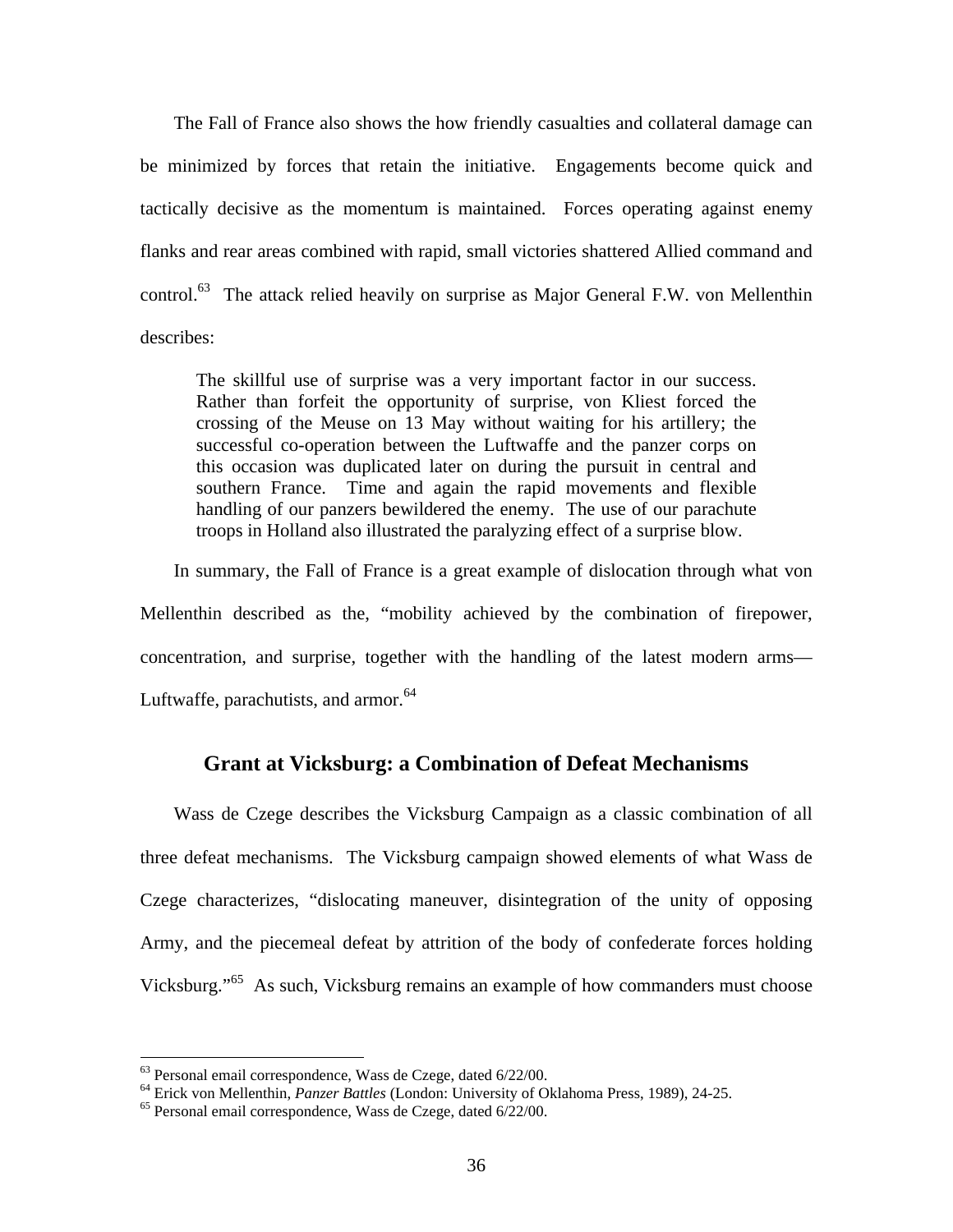the most suitable defeat mechanism and know when to transition to a different one as the situation changes.

In the era of the American Civil War, the Mississippi River was called the "spinal column of America." Steamers and flatboats carried American agricultural products to world markets, and the river was something of a lifeblood. After the secession of the Southern states, Abraham Lincoln discussed strategy for re-opening the Mississippi with civilian and military leaders. With a large map of the nation before him, Lincoln made a sweeping gesture with his hand before placing his finger on the essential terrain:

See what a lot of land these fellows hold, of which Vicksburg is the key. The war can never be brought to a close until that key is in our pocket.

The Union badly required control of the lower Mississippi to reopen Northern markets to the world. However, Vicksburg was located in naturally defensible terrain, and became even more important to the Confederate cause after the fall of Memphis. Ridges and ravines around the city were augmented with field fortifications. Nine large forts connected with communications trenches formed a huge arc anchored to the river to the north and south of the city. A large garrison of 30,000 men supported by 172 large guns protected the fortress.

Major General Ulysses S. Grant initially chose dislocation as his defeat mechanism. He divided his Union Army of the Tennessee into two columns. One column, commanded by Grant, conducted a shaping operation by maneuvering into north Mississippi from Grand Junction, Tennessee. His purpose was to lure Confederate forces out of Vicksburg to allow a decisive attack down the Mississippi by Major General William T. Sherman to seize Vicksburg. Grant's logistical operations became increasingly vulnerable as his column moved south, and Confederate Cavalry

37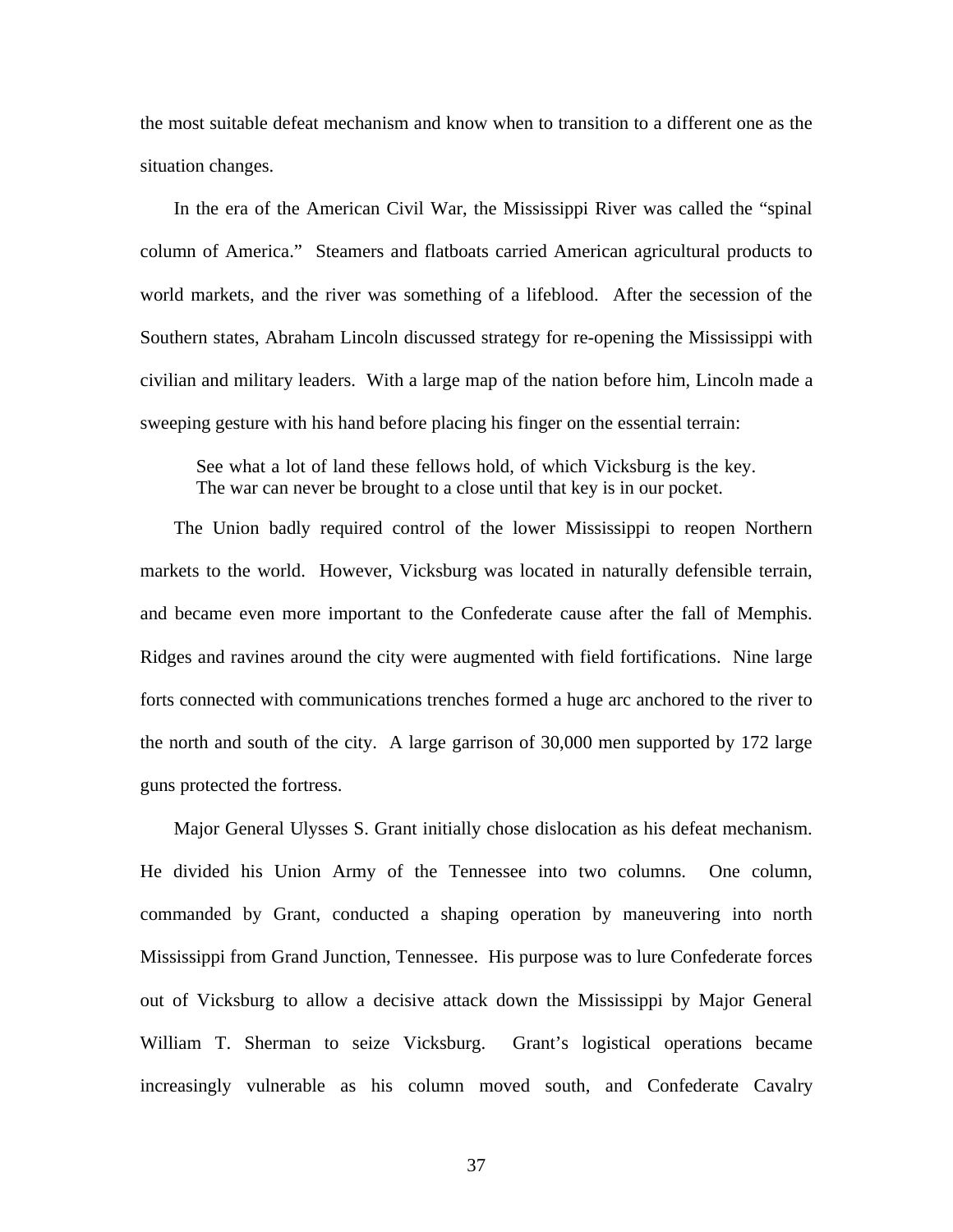commanded by Nathan Bedford Forest conducted successful raids on the railroad facilities and supply nodes that Grant relied upon. These operations compelled Grant to abandon his attack and pull back toward Memphis, while Confederate forces, operating on interior lines, rushed back to repel Sherman's attack to the northeast of the City.<sup>66</sup> In preparing for the next assault, Grant again chose dislocation as his defeat mechanism.

Grant conducted a personal reconnaissance of Haynes' Bluff to the north of Vicksburg with Admiral David Porter on 1 April 1863. Grant determined that the loss of life in an assault upon the Bluff would be very high because of the influence of the terrain on the Confederate combat power. Grant's no longer believed that it would be possible to assault Vicksburg from the north, and decided to dislocate the Confederate force. First he would move naval forces past the batteries at Vicksburg, maneuver his entire army south along the opposite bank, and cross to the Vicksburg side to attack. The choice of dislocation meant that the Union would be committed to a downriver campaign.<sup>67</sup>

Grant used deception operations and deep cavalry raids by Colonel Benjamin Henry Grierson from April to May 1863 to shape his defeat mechanism. Grierson's mission had two purposes: to sever the rail lines of communications into Vicksburg, and to support Grant's planned amphibious operations to the south of Vicksburg.<sup>68</sup> Grierson's raids successfully cut the railway into Vicksburg, but more importantly, kept the Confederate forces off balance. Numerous confusing reports of enemy activity to his rear (east) caused Pemberton, the Confederate commander at Vicksburg, to weaken his defense and scatter some of his forces to counter Grierson's raids. $69$  A division of Confederate

<sup>66</sup> Terrence Winschel, *Triumph and Defeat* (Mason City, IA: St. Martin's Press, 1999), 1-6.

<sup>67</sup> James R. Arnold, *Grant Wins the War(New York: John Wiley & Sons, Inc.*, 1997), 63-64.

<sup>68</sup> Winscel, *Triumph,* 34-36.

 $69$  Ibid., 56.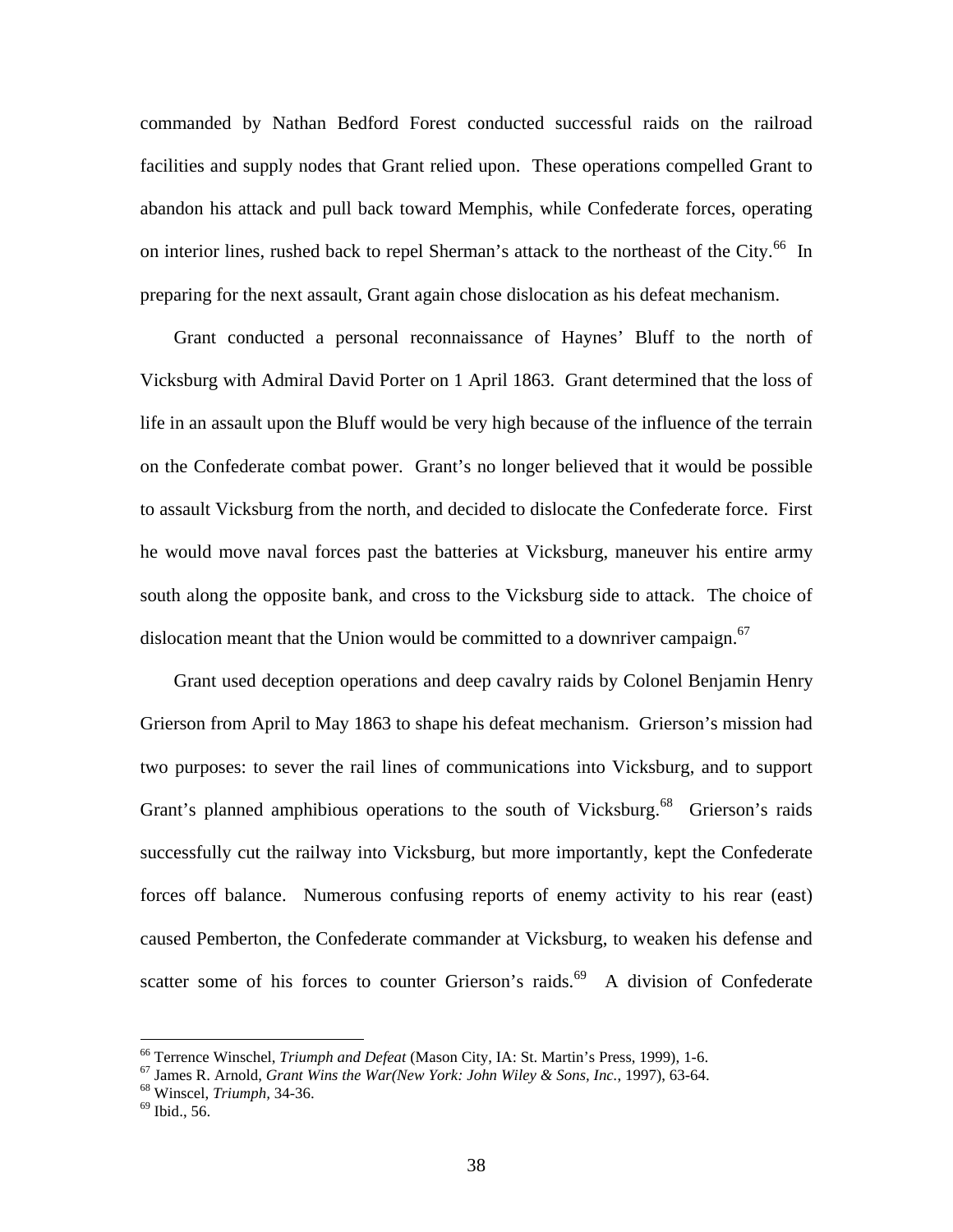infantry and, more importantly, Pemeberton's cavalry were devoted to find and fight Grierson's 1700 cavalrymen as they destroyed supply depots, trains and track. This supported Grant's maneuver (first to the northeast and then to the west), moved 200 miles while fighting five battles and capturing over 8,000 Confederate soldiers in eighteen days. Dislocation allowed Grant to move south on the Mississippi side of the river without detection and cross to the east without resistance<sup>70</sup>

Near the end of May, Grant's forces were poised on the outskirts of Vicksbug. Grant now selected disintegration and attrition as his defeat mechanisms, and began a fortyseven day siege that broke the garrison's will to resist on 4 July 1863. The Union's close coordination between naval and army forces and lack of food in the garrison would break the Confederates at Vicksburg.<sup>71</sup>

Since Grant concluded that the city would only fall by siege, Grant's forces dug fortifications near the Confederate lines for protection. Eventually the Union would emplace 220 guns in the siege that created a steady stream of casualties and eroded the morale of the garrison.<sup>72</sup> Even before the siege, the Confederate forces in Vicksburg often went hungry. Rations started to become very scarce as early as May. Portions were continuously reduced and soldiers turned to mules and rats to supplement the indigestible pea meal they were issued. This hunger effect of was multiplied by the heat, the lack of shade, Union artillery, and the accurate fire of Union marksmen who continued to kill exposed soldiers.<sup>73</sup>

 $70$  Lt Col M.C. Anderson, "U.S. Grant's Hunt for the Moose: An Analysis of the Vicksburg Campaign Utilizing the "Principles of War," (War College Paper, Naval War College, 1997), 6-16.

<sup>&</sup>lt;sup>71</sup> LCDR Jeffery Harbeson, "The Vicksburg Campaign—Command and Control of a Successful Joint Operation," (War College Paper, Naval War College, 1994), 21.

<sup>72</sup> Arnold, *Grant*, 262.

<sup>73</sup> Ibid., 271-273.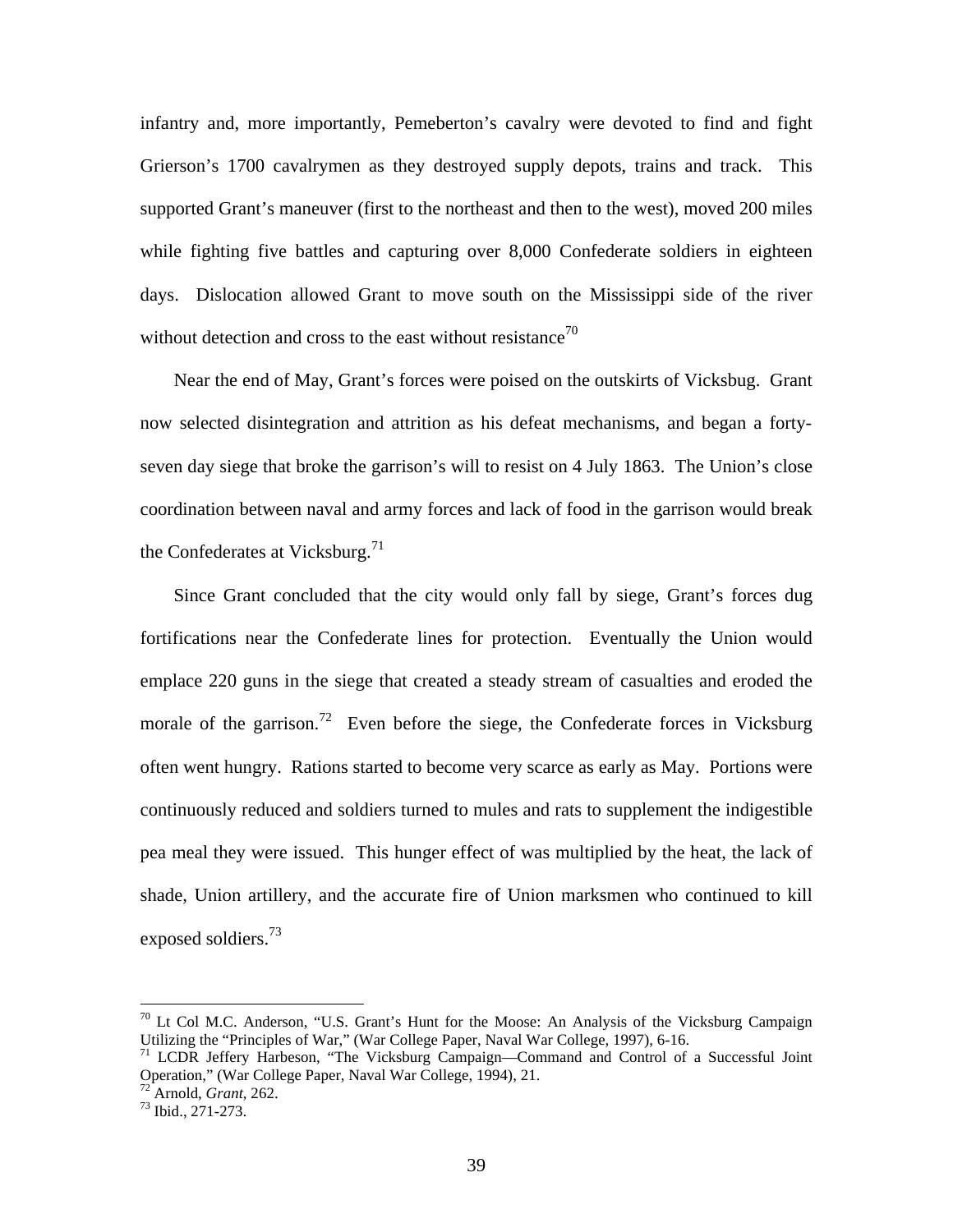The Confederate garrison surrendered 29,491 men on 4 July. The effects of disintegration are evident in two facts. First, hundreds of Confederate soldiers chose imprisonment in Northern camps rather than to accept the parole that was part of the surrender terms. Many of the defeated men broke ranks and refused to continue serving and fighting. Desertion was common, and soldiers had to be removed from trains bound homeward at gunpoint. Pemberton tried to keep his army intact, but realized that at least a furlough must be offered or he might lose complete control. By 8 August, only 1,154 men returned. Even soldiers among units known for high morale were dispirited, and sullen.<sup>74</sup>

Grant's combination of defeat mechanisms at Vicksburg illustrates how assessing the current situation carefully and deciding when to shift to a more suitable mechanism can achieve victory. Next, this monograph explores if Wass de Czege's model should be adopted into current doctrine.

<sup>&</sup>lt;sup>74</sup> Ibid., 298-299.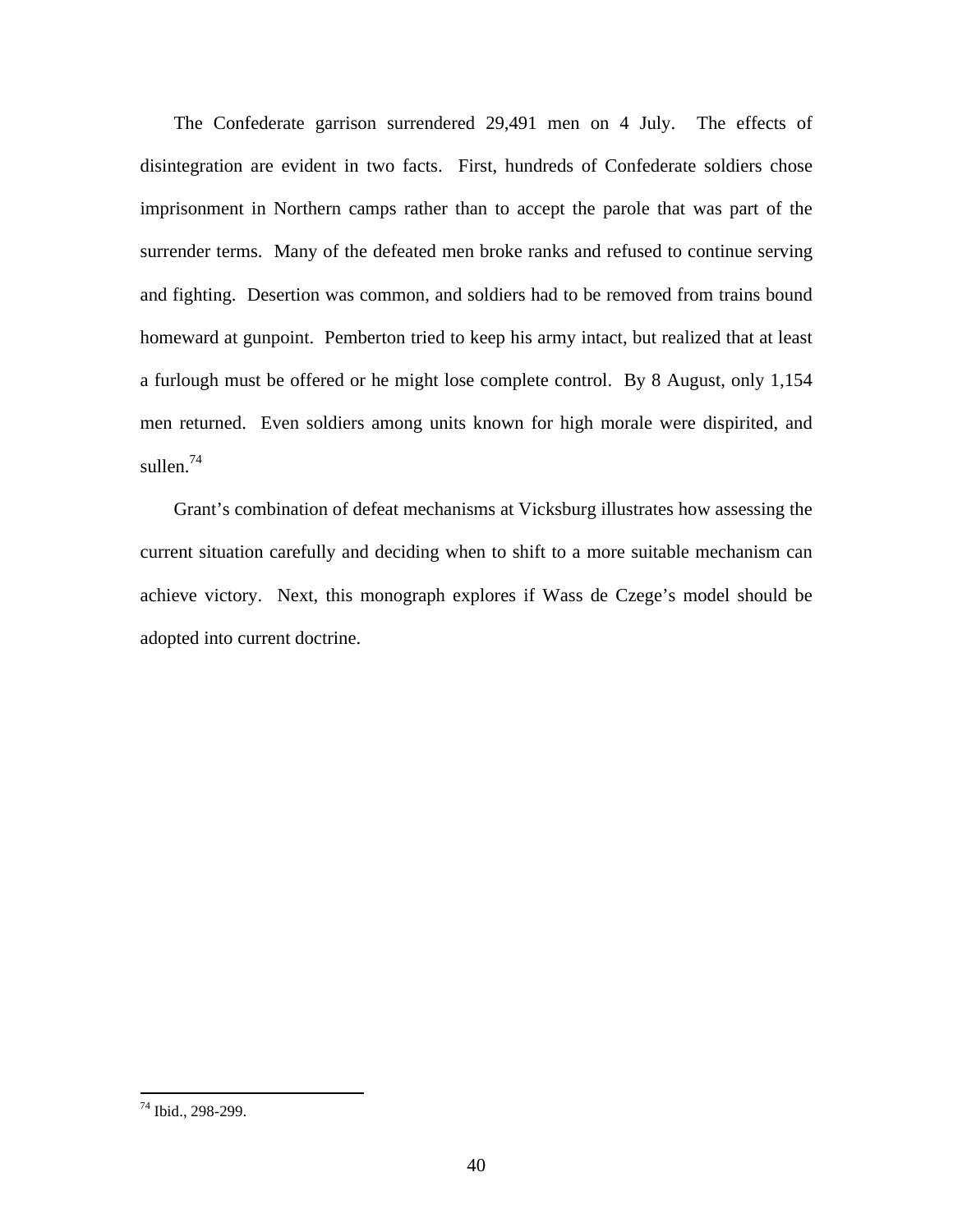#### **CHAPTER 5**

## **SHOULD THE WASS DE CZEGE CONCEPT BE ADOPTED?**

*The aim of war should be what its very concept implies—to defeat the enemy. We take that proposition as our starting point.*

—Carl von Clausewitz

A criterion for adopting Wass de Czege's concept and including his defeat mechanism in U.S. Army doctrine could be how well his defeat mechanisms attack the enemy's center of gravity. The center of gravity concept is a crucial tool in planning effective campaigns. Once identified, the center of gravity becomes the focus of the operation. FM 3-0 defines center of gravity as, "those characteristics, capabilities, or locations from which a military force derives its freedom of action, physical strength, or the will to fight." The manual also states that the destruction or neutralization of the enemy's center of gravity is the most direct path to victory. The path to this destruction or neutralization can be considered direct or indirect based on the situation in terms of how the enemy protects his center of gravity.<sup>75</sup> Clausewitz wrote that one must keep the dominant characteristics of both belligerents in mind, and that, "Out of these characteristics certain a center of gravity develops, the hub of all power and movement,

<sup>&</sup>lt;sup>75</sup> Department of the Army, DRAG Version FM 3-0 Operations: (Washington, D.C.: U.S. Government Printing Office, 2000), 5-7.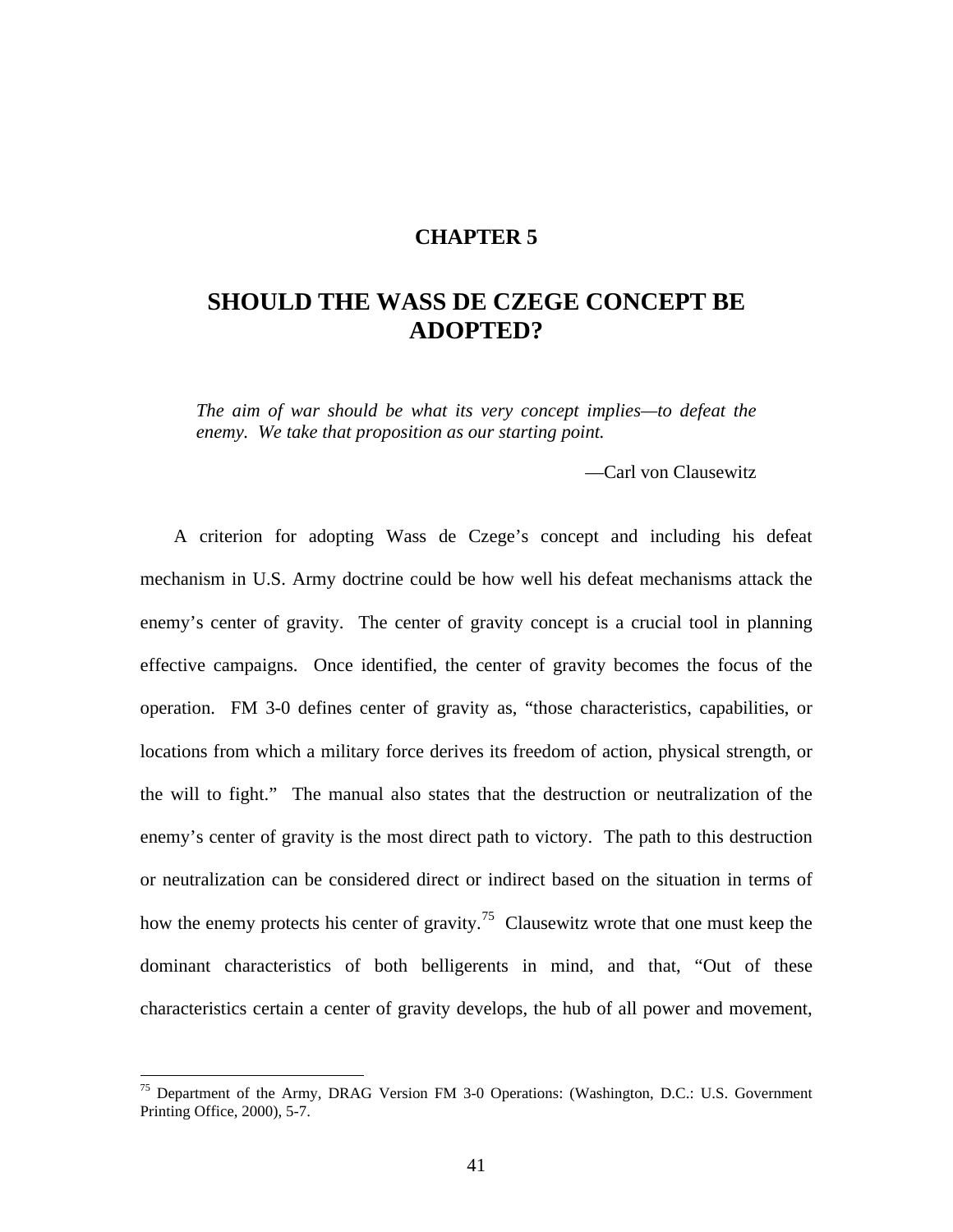on which everything depends."<sup>76</sup> A direct correlation exists between Wass de Czege's defeat mechanisms and the components, or traits, of the center of gravity concept.

*Freedom of action* is one of the forms that a center of gravity may take. Wass de Czege's concept of dislocation as a defeat mechanism is directly analogous to the restriction of the enemy's freedom of action by rendering his plans and options irrelevant. By rapidly changing the conditions in which an enemy must operate, his ability to maintain the initiative and act freely is severely restricted. Dislocation limits the available options the enemy has, and thus is capable of rendering his plans irrelevant.

Another source of a center of gravity is *physical strength*, probably better labeled as combat power. Wass de Czege's view of attrition as a defeat mechanism seeks the emphasis on the physical dimension of warfare, or the sources of physical power. Thus, a center of gravity that is derived from physical strength might be defeated through attrition, if a less costly defeat mechanism is not available or possible.

The *will to fight* is the third form. A center of gravity derived from the enemy's will to fight, might best be influenced through Wass de Czege's disintegration mechanism. The state of mind of the enemy combatants is the focus of disintegration. With floundering cohesion and teamwork, units will gradually disintegrate. With the sudden loss of cohesion and teamwork, units will quickly disintegrate.<sup>77</sup>

Another reason that the Wass de Czege model should be included in doctrine is the void of a current construct to understand and categorize the action that ensures success of a plan. If decisive points are the keys to attacking or protecting the center of gravity, as FM 3-0 states, then defeat mechanisms can serve as the conduit between decisive points

<sup>76</sup> Clausewitz, *On War,* 595-596.

 $^{77}$  Personal email correspondence with BG Wass de Czege (Retired), dated 6/22/00.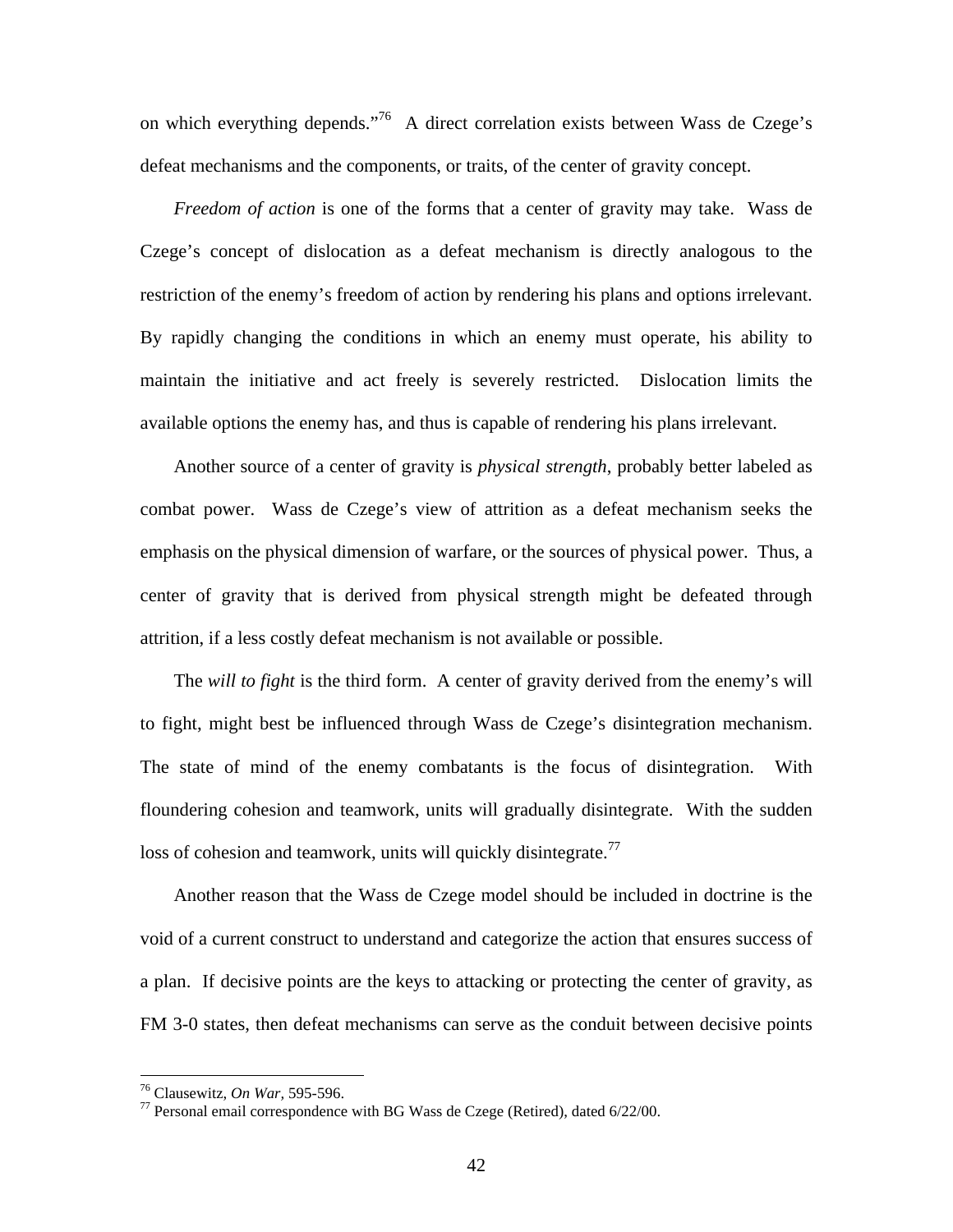and the center of gravity. Defeat mechanisms will show how the commander desires to link decisive points to the center of gravity. Common terms and a shared framework of understanding are of great value to the commander and his planners. The term and concept of defeat mechanisms needs a greater doctrinal exposure, because it is a valuable tool. The concept of decisive operations in FM 3-0 would be well complemented by the inclusion of a defeat mechanism discussion. Defeat mechanisms should be part of the current definition of decisive operation:

Decisive operations at any echelon directly achieve the mission of the next higher headquarters. Decisive operations conclusively determine the outcome of major operations, battles, and engagements. There is only one decisive operation for any phase of an operation for any given echelon. The decisive operation may include multiple actions conducted simultaneously throughout the depth of the Area of Operations.<sup>78</sup>

By embracing the notion of defeat mechanisms and including the concept as described in this monograph, a valuable, common framework would exist that would complement the idea of decisive operations. This shared understanding of what defeat mechanism the higher unit is employing would be useful to subordinate units as they plan their operations.

<sup>78</sup> Department of the Army, DRAG Version FM 3-0, 4-22.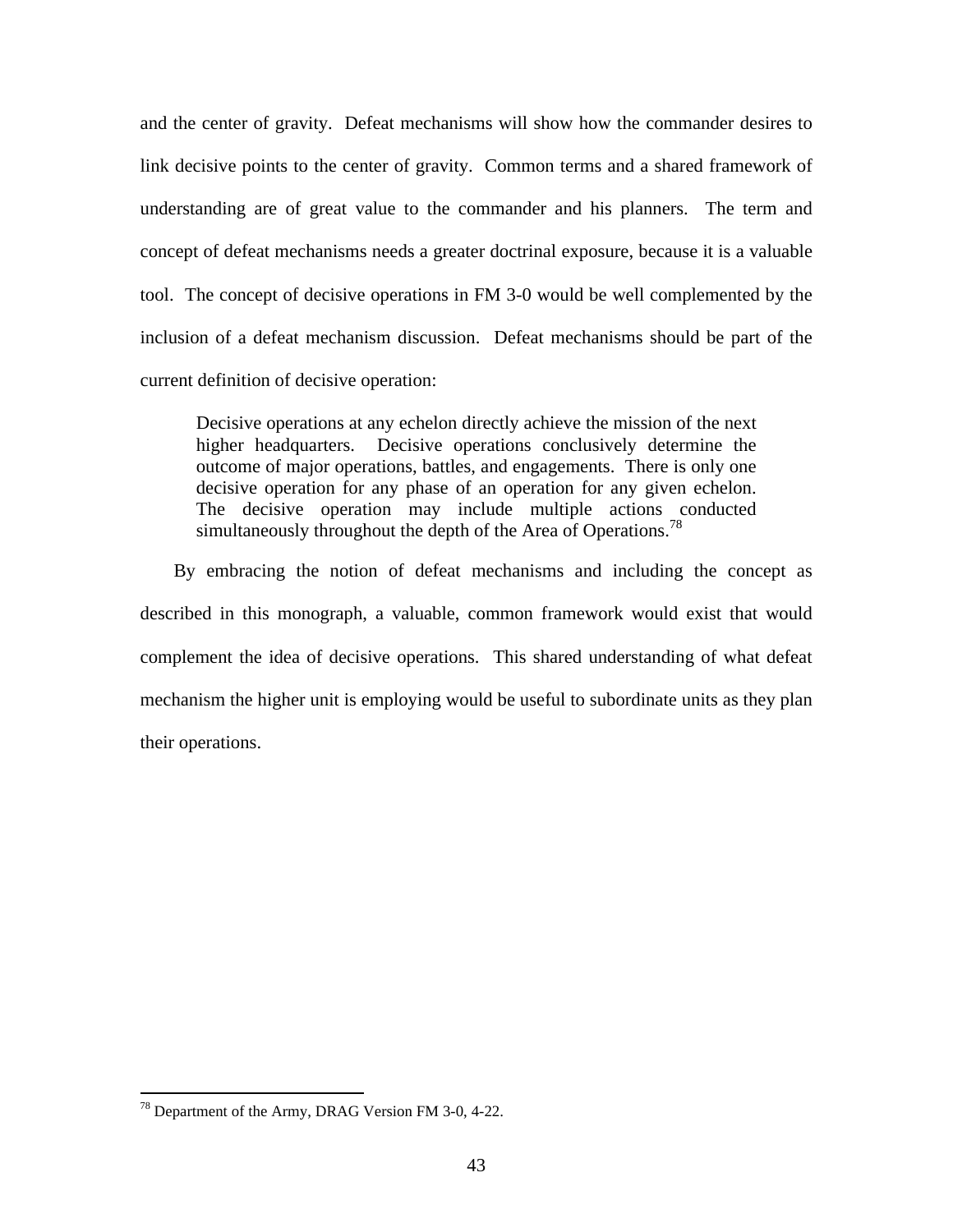### **CHAPTER 6**

### **CONCLUSION**

*Reaching into his bag and taking out a stone, he slung it and struck the Philistine on the forehead. The stone sank into his forehead, and he fell facedown on the ground.*

—I Samuel 17:49

The concept of Brigadier General (Retired) Huba Wass de Czege's defeat mechanisms is a useful tool that could be used to fill a void in current warfighting doctrine. The defeat mechanisms of attrition, dislocation, and disintegration offer terms general enough to encompass most, if not all military operations, yet they are specific enough to have value in how planners think and discuss operations.

This monograph began with a review of what currently exists in doctrine about the concept of defeat mechanisms, and showed while the term is present, not much exists to integrate the concept into planning. Earlier versions of existing defeat mechanisms show how these mechanisms have become far more complex from Hans Delbuck's time to the present. Before the industrial age, mechanization, and the complex computerbased systems of today, attrition and annihilation were sufficient to describe patterns of defeat. Today, concepts like Dr. Schnieder's cybershock and the mechanisms from "Dominating Maneuver Concepts" reflect both the complexity of armies and operations and the greater need for discussing and understanding of defeat mechanisms. It is not enough to use the construct of decisive operation without a mechanism to refine how an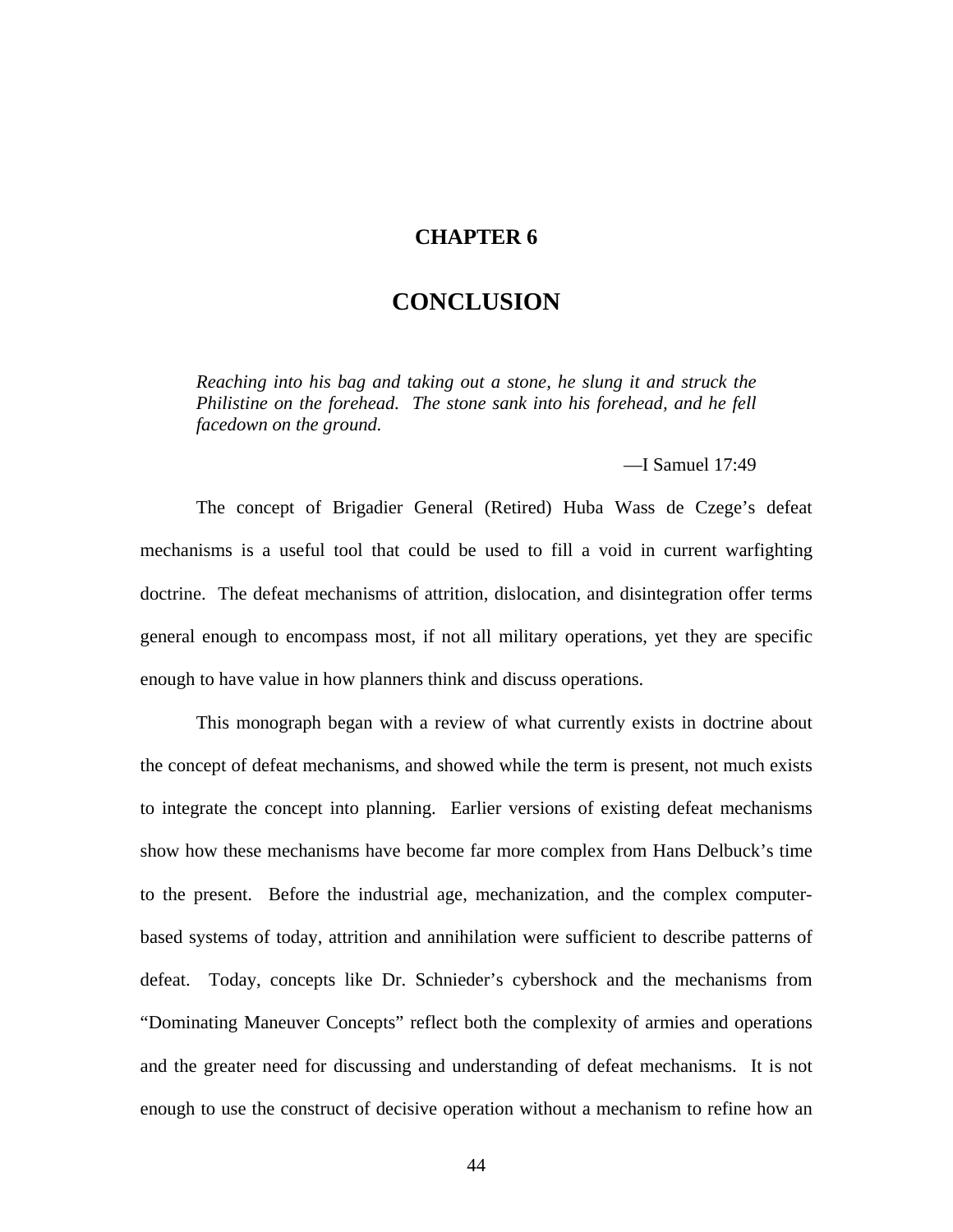operation is decisive. Defeat mechanisms show the linkage between the decisive points that are selected and the enemy center of gravity.

Current doctrine is interrupted by the void that exists between the center of gravity and the decisive point. Armed with an understanding of what defeat mechanism the commander chooses to employ, the selection of decisive points will vary. Normally, more decisive points exist than can be influenced:

Operational art consists in part of selecting from all possible decisive points the ones that will overcome the enemy's center of gravity the most quickly and efficiently.<sup>79</sup>

 If the goal of the commander is a campaign or operation using dislocation, the selection of decisive points to influence might differ greatly from the selection if the commander desires to use attrition as the defeat mechanism. Additionally, the decisive points that subordinate commanders will chose might also vary according to the defeat mechanism his higher commander has chose to employ.

Advocates of "maneuver warfare" may not agree with the inclusion of attrition as a defeat mechanism. History shows, and the future will support, that in some situations the methodical destruction of the physical component of the enemy will cause the political leadership of the enemy to yield, avoiding further destruction of his means to resist. In some instances, attrition may be the least costly option in terms of friendly casualties. Some situations will not allow the use of disintegration nor dislocation, and attrition is a reliable and proven default.

The concept of defeat mechanisms has certainly withstood the test of time, and has shown recognizable patterns captured by Wass de Czege's model. This monograph

 $79$  Ibid., 5-7.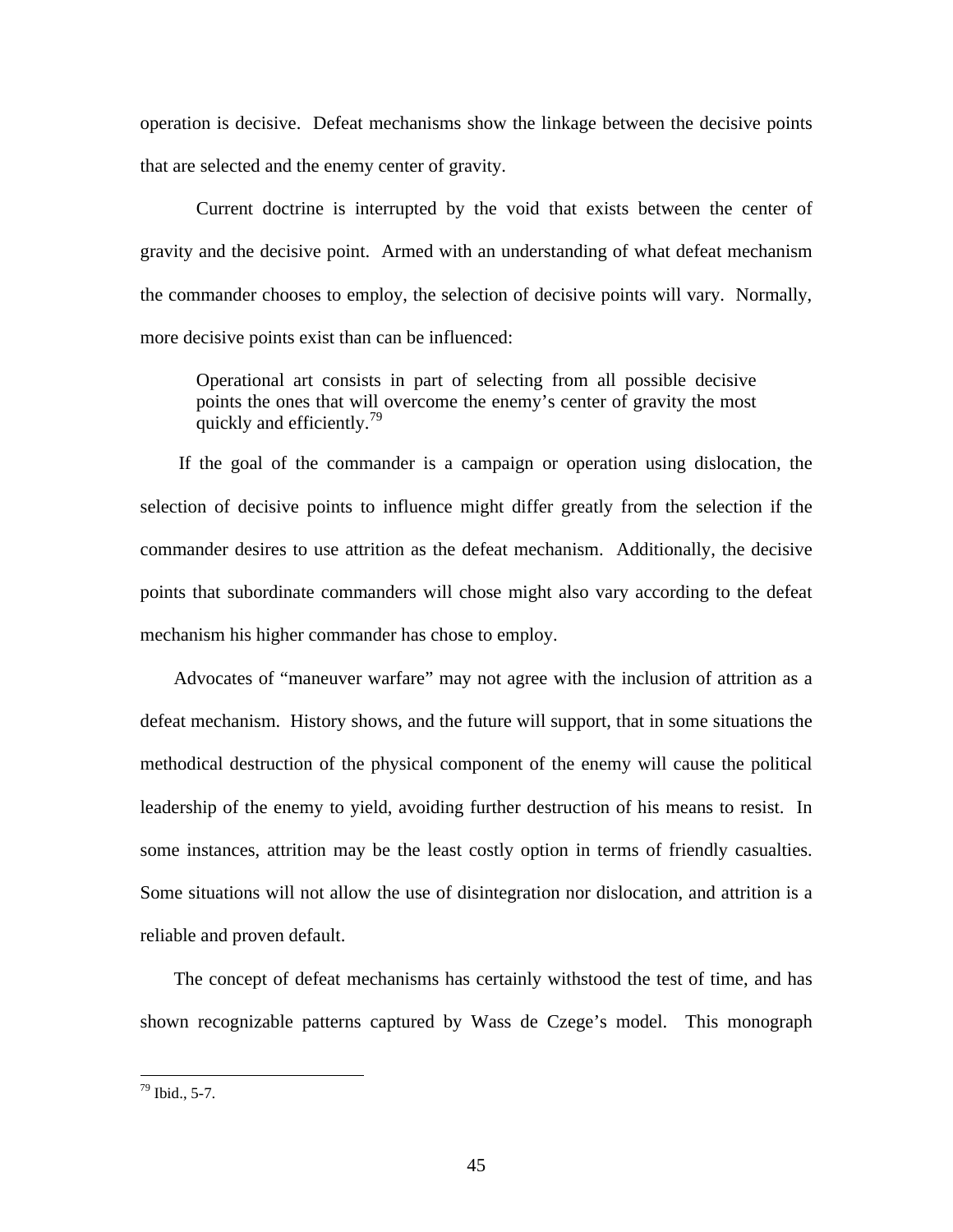recommends the inclusion of the defeat mechanisms attrition, dislocation, and disintegration as described throughout the paper. The use and understanding of these mechanisms will answer the common question, "What are we really trying to do to the enemy?"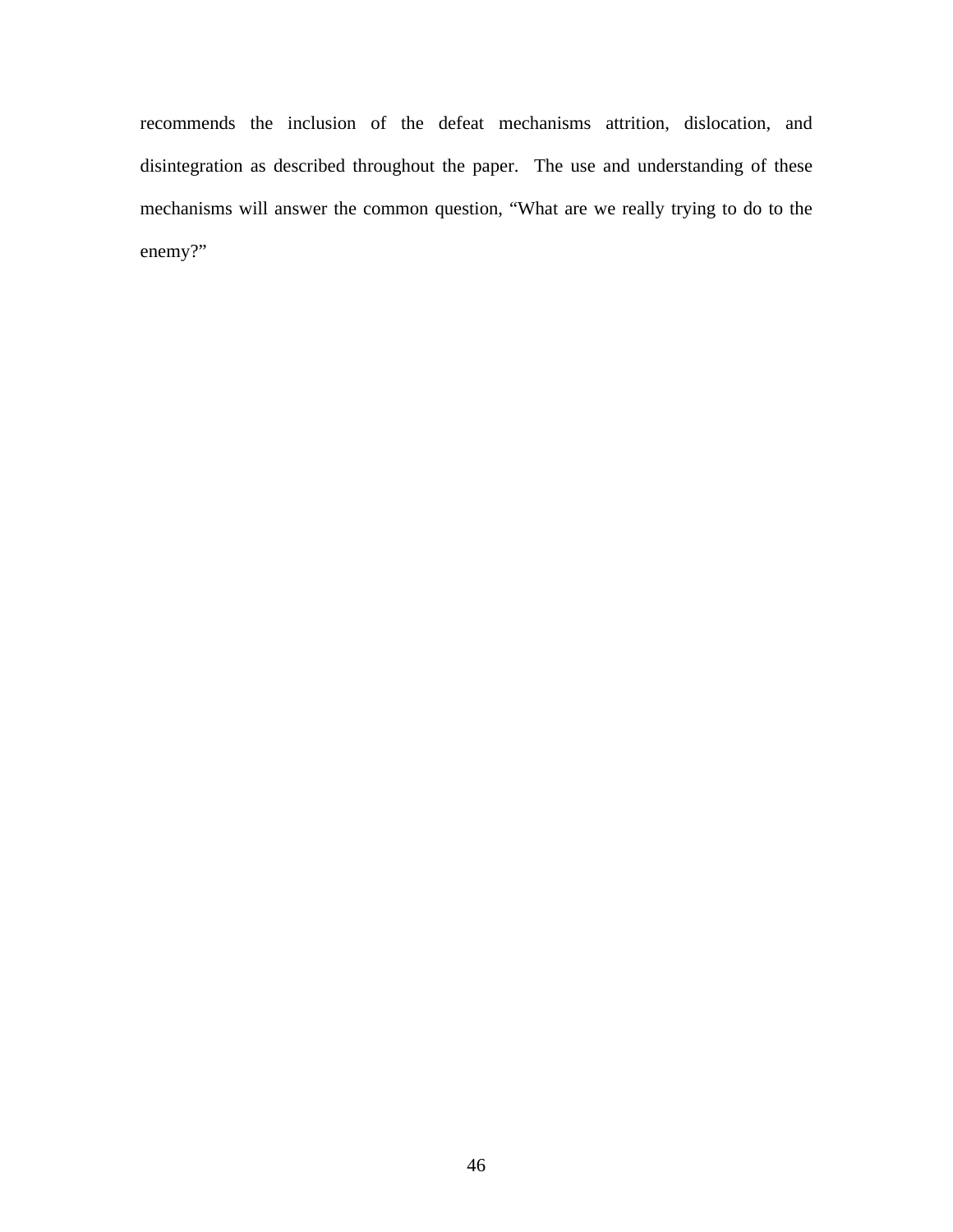### *Bibliography*

- Anderson, M.C. "U.S. Grant's Hunt for the Moose," War College Paper, Naval War College, 1997.
- Arnold, James R. *Grant Wins the War*. New York: John Wiley & Sons, Inc., 1997.
- Bidwell, Shelford. Firepower: *British Army Weapons and Theories of War*. London: George Allen & Unwin, 1982.
- Blair, Clay. *Hitler's U-Boat War: The Hunted, 1942-1945*. New York: Random House, 1998.
- Citina, Robert M. *The Evolution of Blitzkrieg Tactics*. New York: Greenwood Press, 1987.
- Clark IV, Asa A. et. al. Editors, *The Defense Reform Debate: Issues and Analysis*. Baltimore, MD: The Johns Hopkins Press University, 1984.
- Clausewitz, Carl von. *On War*. Edited and translated by Michael Howard and Peter Paret. Princeton: Princeton Universtiy Press, 1984.
- Combined Arms Doctrine Directorate, *Command And General Staff College Student Text 100-40: Offensive and Defensive Tactics*. Fort Leavenworth, KS: Command and General Staff College, 1999.
	- \_\_\_\_\_\_\_\_. *Command and General Staff College Student Text 6-0:* Command and Control. Fort Leavenworth, KS: Command and General Staff College, 2000.
- Corum, James. *The Roots of Blitzkrieg*. Kansas: University Press of Kansas, 1992.

Deighton, Len. *Blitzkrieg*. New York: Ballantine Books, 1979.

- Delbruck, Hans. Translated by Walter J. Renfoe, Jr. *, History of the Art of War: Within the Framework of Political History IV*. Westport, CT: Greenwood Press, 1985.
- Depuy, Trevor N*. Attrition: Forecasting Battle Casualties and Equipment Losses in Modern War*. Falls Church, VA: Hero Books, 1990.
- Guderian, Heinz. Translated by Constantine Fitzgibbon*, Panzer Leader*. New York: E.P. Dutton & Co., 1952.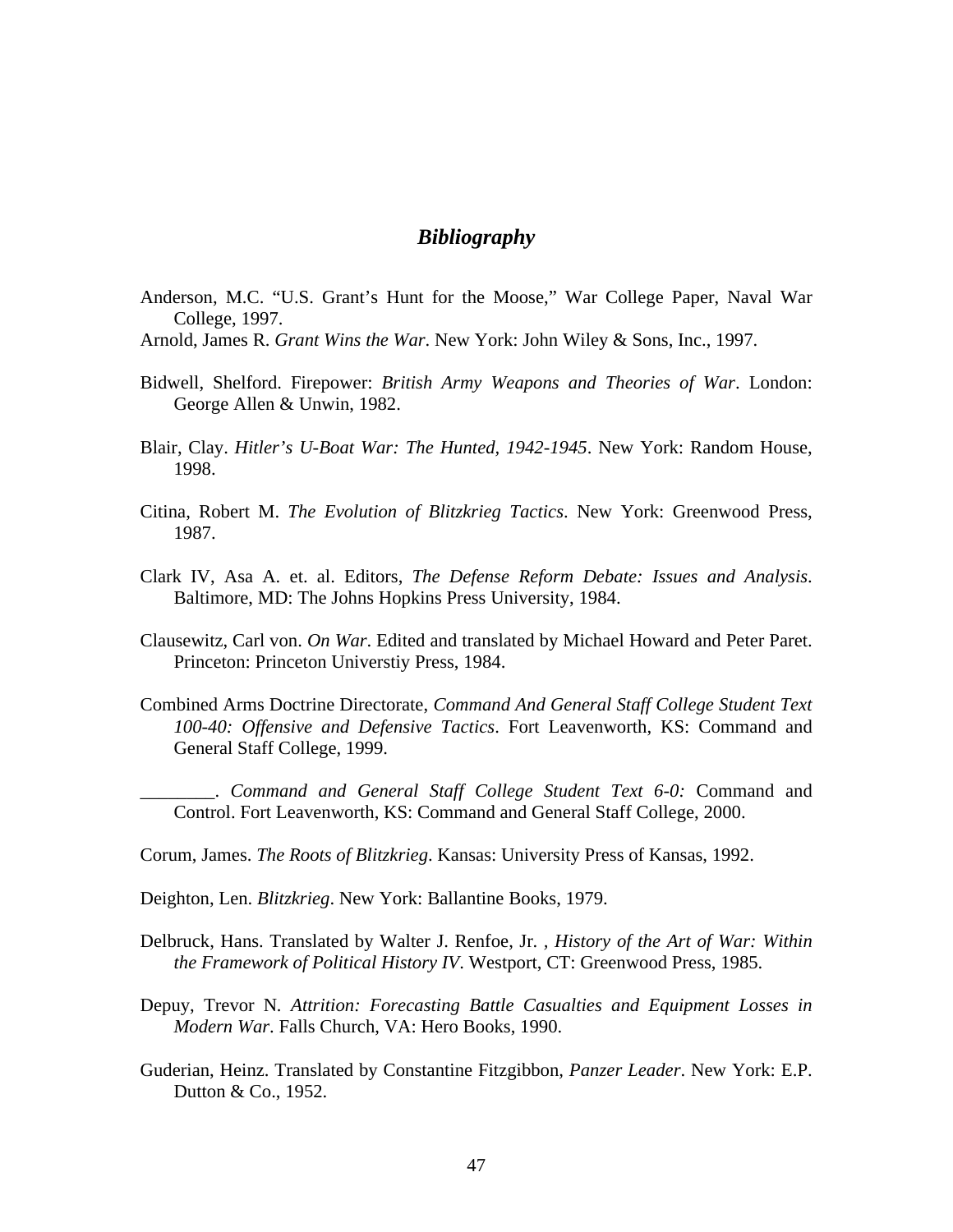- Harbeson, Jeffery. "The Vicksburg Campaign—Command and Control of a Successful Joint Operation," War College Paper, Naval War College, 1994.
- Hooker, Richard D. *Maneuver Warfare: An Anthology*. Novata, CA: Presidio, 1993.
- Horne, Alistair. *To Lose a Battle: France 1940*. Harmondsworth, England: Penguin Books, 1969.
- Hughes, Terry and John Costello. *The Battle of the Atlantic*. New York: The Dial Press, 1977.
- Joint Staff. *Joint Warfare of the Armed Forces of the United States*. Washington, D.C.: United States Printing Office, 1995.
- \_\_\_\_\_\_\_\_. *Chairman of the Joint Chiefs of Staff Manual 3500.5: Joint Task Force Headquarters Master Training Guide.* Washington, D.C.: Government Printing Office, 1997.
- Kaufmann, J.E., and H.W. Kaufmann. *Hitler's Blitzkrieg Campaigns*. Pennsylvania: Combined Books, 1993.
- Kemp, Anthony. *The Maginot Line: Myth and Reality*. New York: Stein and Day, 1982.
- Leonhard, Robert R*. The Art of Maneuver: Maneuver-Warfare Theory and AirLand Battle*. Novata, CA: Presidio, 1991.
- Mahnken, Thomas. "War in the Information Age." *Joint Force Quarterly* (Winter 1995/1996): 40.
- Manstein, Erick von. *Lost Victories*. Novato: Presidio Press, 1982.
- Mellenthin, F.W. von. *Panzer Battles*. London: University of Oklahoma Press, 1989.
- Messenger, Charles. *The Art of Blitzkrieg*. London: Ian Allan Ltd., 1991.
- Schneider, James J. "Cybershock: Cybernetic Paralysis as a New Form of Warfare," Military Theory Readings (June 1995): 2-9.
- Strategic Assessment Center. "Dominating Maneuver Concepts." Available from http://www.sac.saic.com/dm/docs.dmconcepts.htm. Internet. Accessed 10/24/00.
- Syrett, David*. The Defeat of the German U-Boats: The Battle of the Atlantic*. Columbia, SC: University of South Carolina Press, 1994.
- Tooke, Lamar. "Blending Maneuver and Attrition." *Military Review* 80, no. 2 (March-April 2000): 10-11.